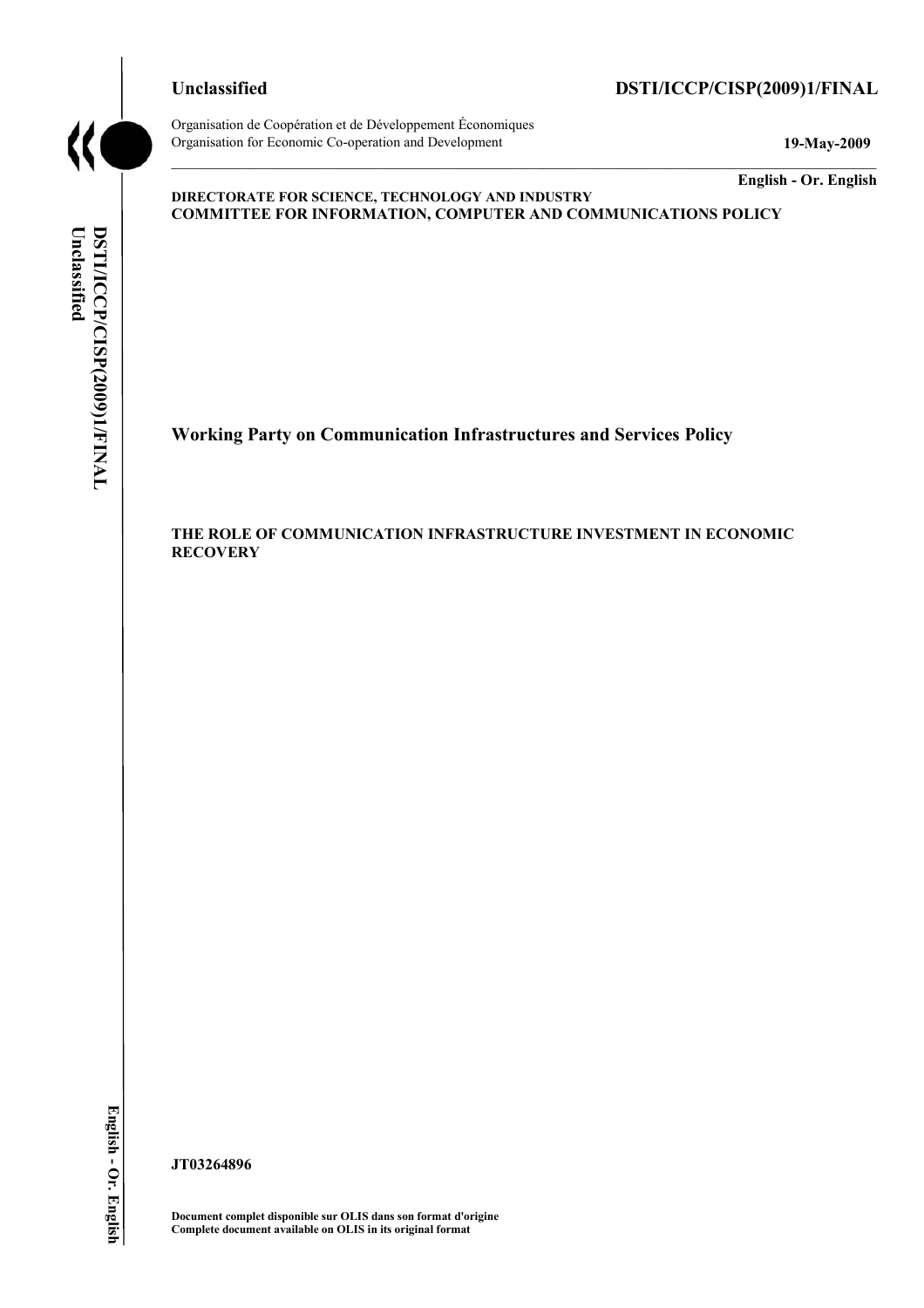## **FOREWORD**

This paper was prepared in the context of the work programme of the Working Party on Communication Infrastructures and Services Policy. It was presented to the Committee for Information, Computer and Communications Policy (ICCP) in March 2009 which declassified the document.

The report was prepared by Mr. Taylor Reynolds of the OECD's Directorate for Science, Technology and Industry. It is published on the responsibility of the Secretary-General of the OECD.

©OECD/OCDE 2009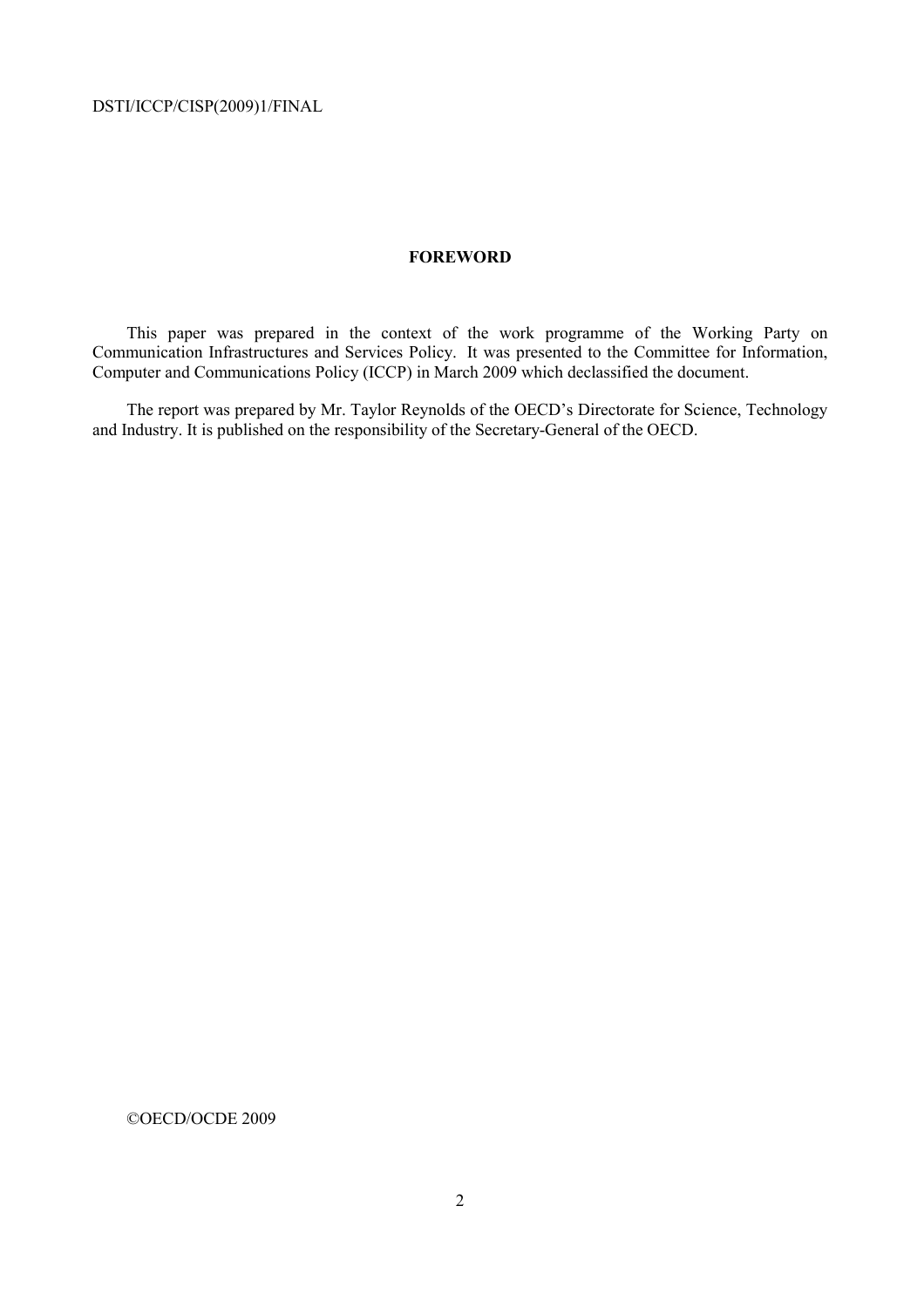# **TABLE OF CONTENTS**

| ROADMAP FOR EFFICIENT PUBLIC TELECOMMUNICATION INVESTMENT 16                         |  |
|--------------------------------------------------------------------------------------|--|
| Goals of projects: Connection, competition, innovation/growth and social benefits 17 |  |
|                                                                                      |  |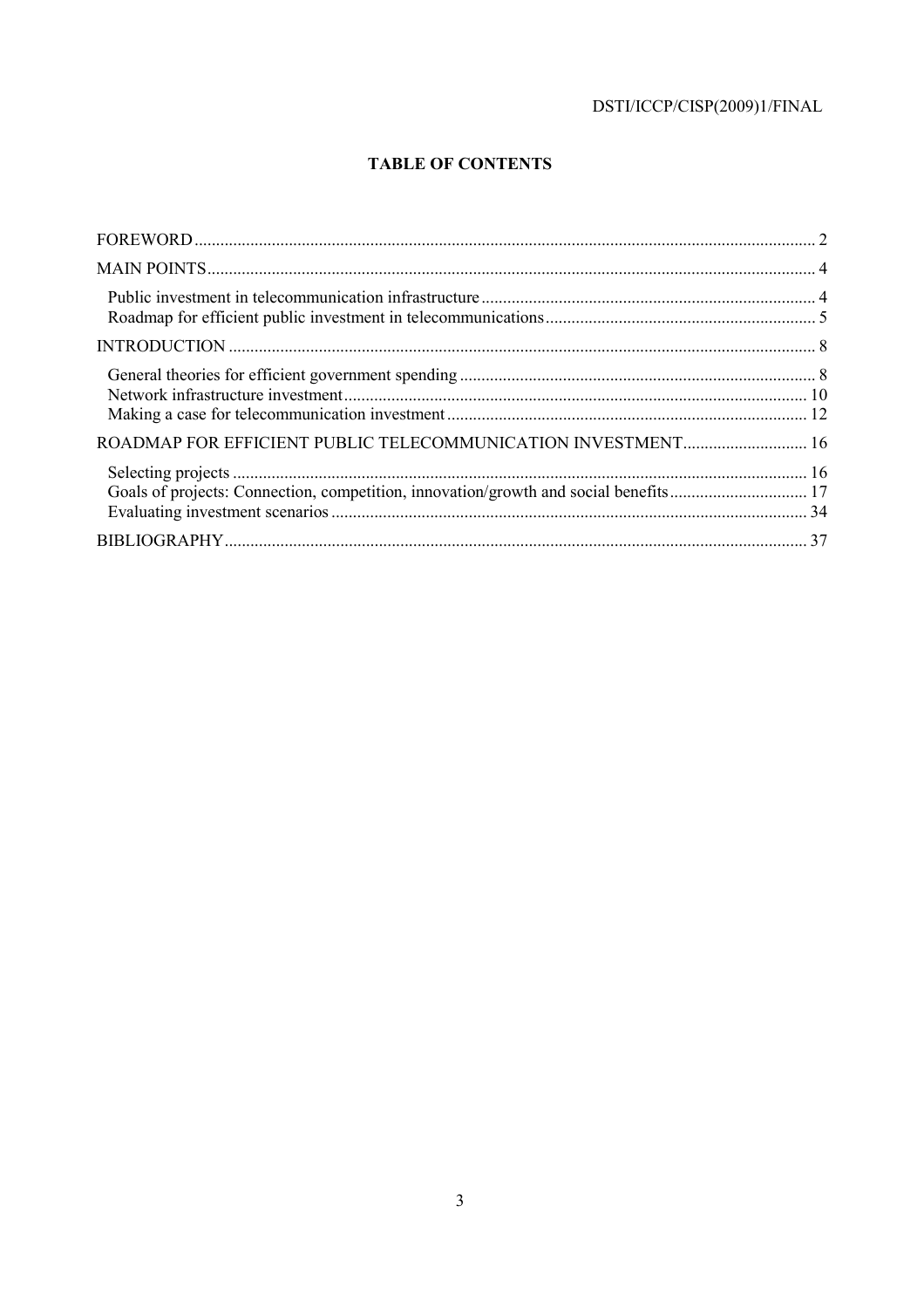## **MAIN POINTS**

## **Public investment in telecommunication infrastructure**

Broadband networks are increasingly recognised as fundamental for economic and social development. They serve as a communication and transaction platform for the entire economy and can improve productivity across all sectors. Advanced communication networks are a key component of innovative ecosystems and support economic growth.

Broadband networks also increase the impact and efficiency of public and private investments which depend on high-speed communications. Broadband is needed as a complementary investment to other infrastructure such as buildings, roads, transportation systems, health and electricity grids, allowing them to be "smart" and save energy, assist the aging, improve safety and adapt to new ideas.

Some governments, citing the importance of broadband, have recently invested public funds to address important communication market limitations. These investments fall into two general categories: extending access to un-served/underserved communities and upgrading networks with very-high-speed lines capable of supporting competitive services in regions and municipalities. Announced government stimulus spending on communication infrastructure will largely target these two types of investment.

Economic downturns present serious challenges but can also be viewed as opportunities for structural reform and targeted investment in strategic areas such as broadband. This raises several questions about how governments can best accomplish these goals without displacing or disrupting private investment. What criteria or principles, for example, should be applied in assessing where to allocate resources?

Investment in broadband communication platforms has been largely undertaken and led by the private sector and this should continue. Private operators have been investing heavily to upgrade existing infrastructure, expand capacity and enable a new wave of high-bandwidth services. The scale of this upgrade means that private telecommunication operators are among the largest private investors in their respective economies. This may rapidly change though as economies retract given the highly pro-cyclical nature of telecommunication investment over the previous 20 years and firms' limited access to capital. Telecommunication operators historically have had strong cash flow positions during economic downturns but may face increasing difficulties raising sufficient capital to extend and upgrade their networks.

Despite the significant progress made by operators, there are also still areas in OECD countries without broadband access due to the lack of a reasonable business case. These areas have historically been the target of government plans to extend connectivity.

The recent economic downturn has led policy makers in OECD countries to consider fiscal policies to help return their economies to growth. Most of these plans involve large government expenditures to support demand for goods and services while simultaneously increasing the longer-term productive capacity of the economy. Investments in network infrastructures such as electricity, gas, water, transportation and communications are key elements of most packages due to their immediate impacts on demand and employment as well as their strong potential to expand future supply.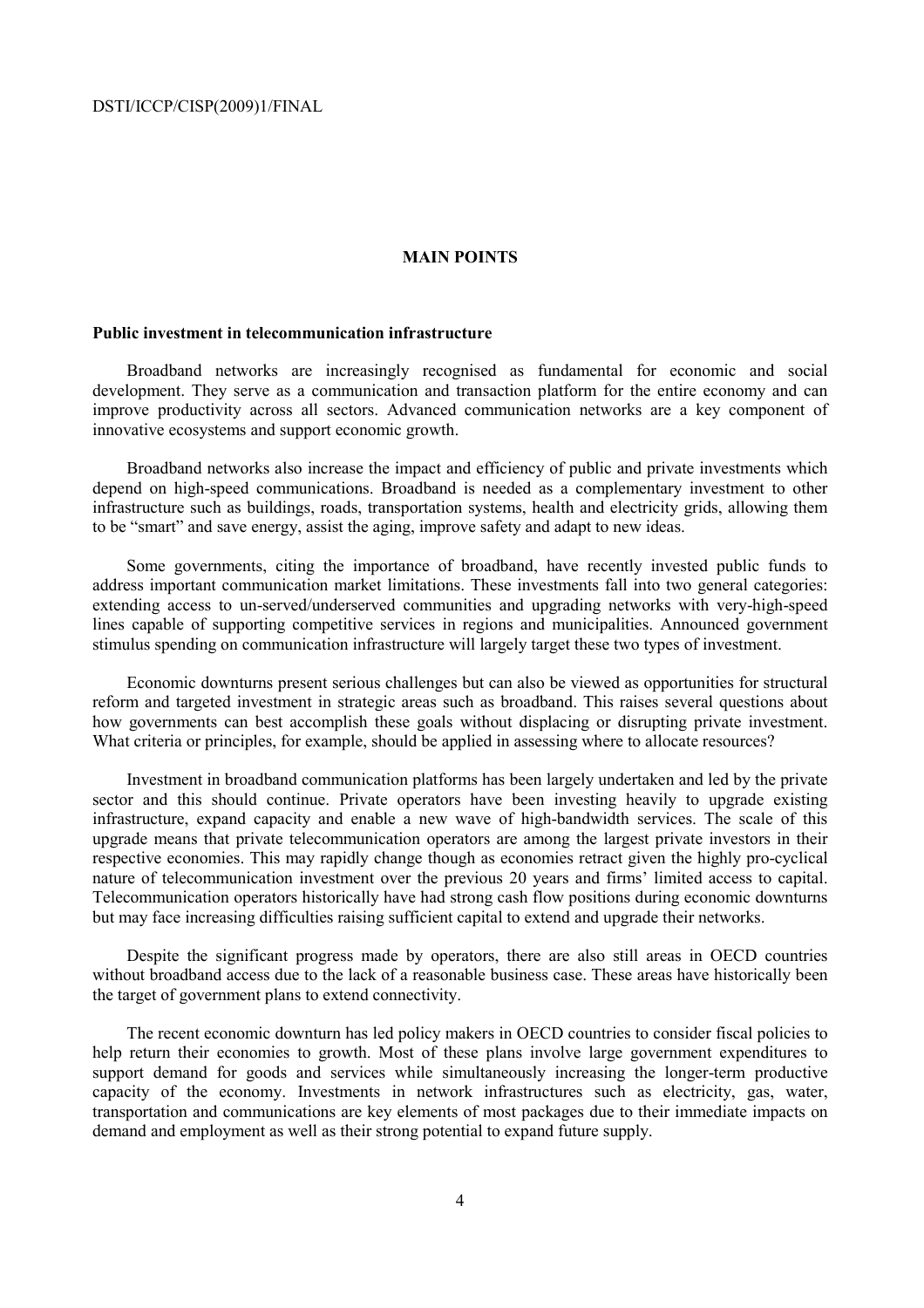Broadband infrastructure, in particular, can be a good target for economic stimulus spending because many projects can be initiated relatively quickly, are labour-intensive, can minimise economic leakages, and may promise stronger marginal impacts on supply and productivity than investing in established networks such as electricity, gas, water and transportation. The strongly pro-cyclical nature of communication network investment also means that skilled labour and equipment may be left idle and planned projects shelved until the economy improves. This labour and equipment could be quickly shifted to government-sponsored projects. At the same time, governments must ensure that interventions do not interfere with properly functioning markets or displace private investment.

This paper argues that policy makers need to evaluate the costs and benefits of any public investment in telecommunication infrastructure and select projects which can deliver both strong *immediate aggregate demand effects,* such as through the employment created by rolling out the networks, and strong *longerterm aggregate supply-side effects,* which can improve the productive capacity of the entire economy as an improved foundation for commerce and communication.

Governments generally do best when they help facilitate environments that support an innovative and robust participation by the private sector. Over the past three decades, the role of governments in the OECD has been to increasingly support market-led innovation and investment in the communication sector. There has also been a trend against trying to "pick winners" particularly in the development of specific technologies. At the same time, governments recognise that competitive broadband communication networks are increasingly fundamental to economic and social development. They are viewed as a general purpose technology that will not only support critical services but are required for innovation, competitiveness and growth across economies. With that in mind it is understandable that some governments, through their stimulus packages, wish to address areas of potential market failure (*e.g.* reaching underserved areas) or more broadly stimulate investment in the provision of national broadband networks faster than might otherwise be the case. While the financial crisis has spurred a more prominent role for public investment, each country will need to determine the appropriate balance taking into account their policy goals and objectives. It can also be noted that all national plans involving public investment also specify a leading role for the private sector in ownership and operation of the networks receiving public investment.

## **Roadmap for efficient public investment in telecommunications**

If policy makers do decide to use public funds to invest in communication networks then there are a number of important elements to consider. All public investments in telecommunications should balance four key items – connectivity, competition, innovation/growth and social benefit. Projects which focus on one and exclude the others will likely not be optimal for taxpayers.

The results of public expenditure on connectivity will depend on the number of users potentially affected by the investment, their demand for broadband services, their marginal benefit, the capacity of the network put in place, the topology of the infrastructure, the longevity of the installed network and its potential to be upgraded to meet future requirements.

Policy makers may need to evaluate the impact of network rollouts on areas connected to new telecommunication networks and those which may be bypassed or underserved. In some cases the marginal cost of extending a backbone connection to an additional community could be much lower than the benefit it could potentially provide.

Policy makers considering broadband investments need to balance any investment in last-kilometre networks with similar investment in backhaul networks servicing targeted areas. In these situations openaccess, fibre backhaul networks can be considered as a part of any broadband stimulus because they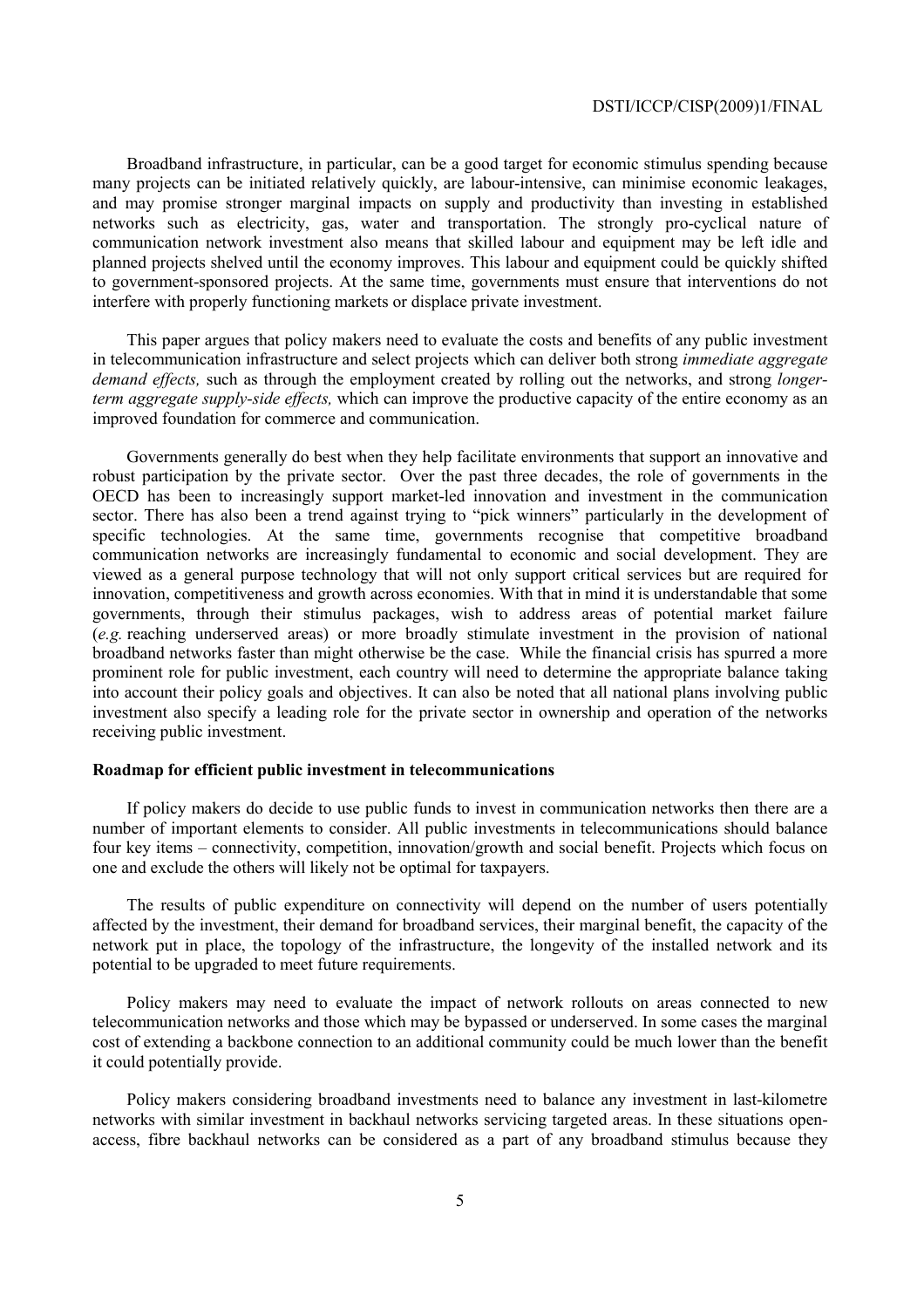provide the needed capacity for all other types of broadband access networks. Governments can also promote wireless development by making spectrum available which could be used for broadband access (*e.g.* the spectrum dividend from the switch to digital television signals). Any investments in last-kilometre DSL, cable or wireless links need to be planned in a way that the connections could be upgraded to fibre if this became economical. Governments must also take great care not to displace private investment.

When the public pays for broadband investment they should expect to benefit from improved service and greater choice in the market place. One means to accomplish this is to ensure that networks built or augmented using any public funding are available via "open access" rules, meaning network providers offer access or capacity to all market participants on cost-based, non-discriminatory terms.

The physical topology of broadband networks has a significant impact on the potential for competitive access in the future. In general, the topologies which offer the most access to competitors are the most expensive to install but may also provide more longer-term economic benefits and improved consumer surplus than other topologies. By way of contrast, some topologies may serve to strengthen existing dominant positions in the market and should be carefully considered before governments commit any public funds. Public investment in passive infrastructure may be another important way for governments to put people to work and build a platform for future economic growth without displacing private-sector investment.

Some experts advocate a model which separates wholesale and retail services for any new networks built using public funding. They argue this provides the strongest competition and largest potential for innovation. It is important to differentiate the treatment of networks built using public investment and debates surrounding the structural or functional separation of networks built by private capital. Creating incentives to promote the maximum choice for consumers should always be at the forefront of such considerations and particularly so when public investment is involved.

Broadband networks are already an important foundation for innovation and growth in the OECD area in an increasingly competitive global marketplace. Communication networks help improve the efficiency of all sectors in the economy and new investments can potentially improve innovation and growth. Policy makers can maximise these impacts by considering the marginal impacts of each investment, its ability to be upgraded to support new services, the benefits to businesses and households and the balance between backhaul and last-kilometre capacity.

Policy makers will need to balance economic and social objectives when evaluating projects. Projects focusing on extending access in rural and remote areas will deliver the intended effects on aggregate demand but may have a relatively low impact on aggregate productivity growth per unit invested because of the limited number of users who would be added to the network. From an equitable viewpoint though, these investments may achieve strong social objectives by bringing significant benefits to these communities. Left without the necessary communication infrastructure these regions will be disadvantaged in participating in the economic and social development that will take place in areas that have superior connectivity.

Investments which bring high-speed backbone networks to a large number of rural communities may be more efficient than projects which pay for last-kilometre connections to homes in a limited number of areas. Policy makers who have committed to investing in markets may decide to invest in high-capacity backbone infrastructure to some rural and remote areas as a way to extend affordable, high-bandwidth connections to the largest number of inhabitants in these areas as possible and leave the last-kilometre connectivity to the private sector. Public investment could be used to target spending on high-speed openaccess networks providing connectivity to rural schools, hospitals and other public institutions as anchor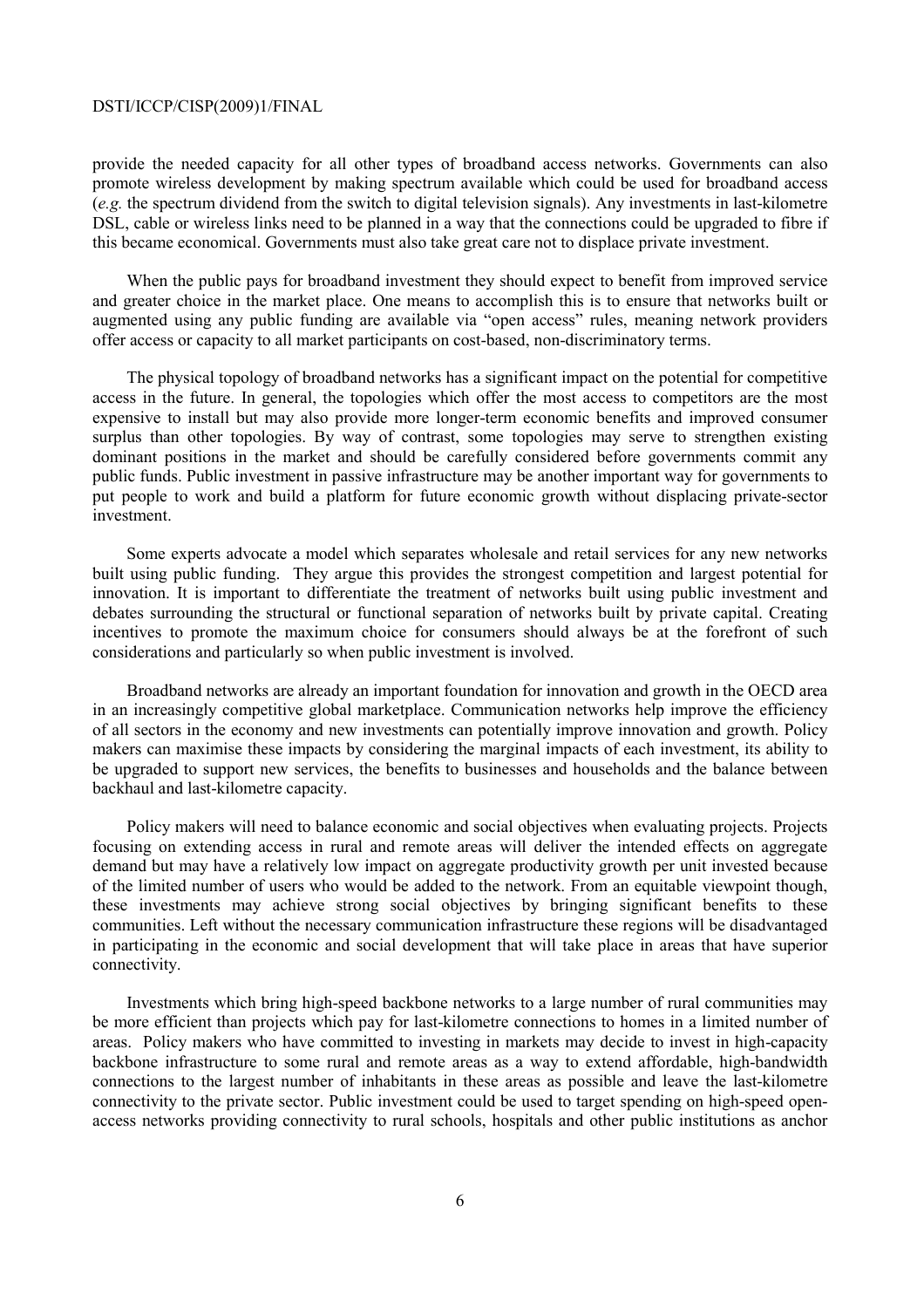points for high-speed connections in the community. Private ISPs could then interconnect at these points and distribute access directly to users using their own facilities and services.

Information regarding government stimulus spending should be made public in a transparent way to ensure that funds are distributed in an efficient and publically acceptable manner. Policy makers should ensure that information about the bidding and selection processes is widely available to the public. In addition, governments should be clear about how communication infrastructure projects will be monitored after the awarding of funds and the results of any monitoring should be publically available.

Policy makers should also consider non-budgetary measures which foster the use of next-generation networks and improve economic efficiency.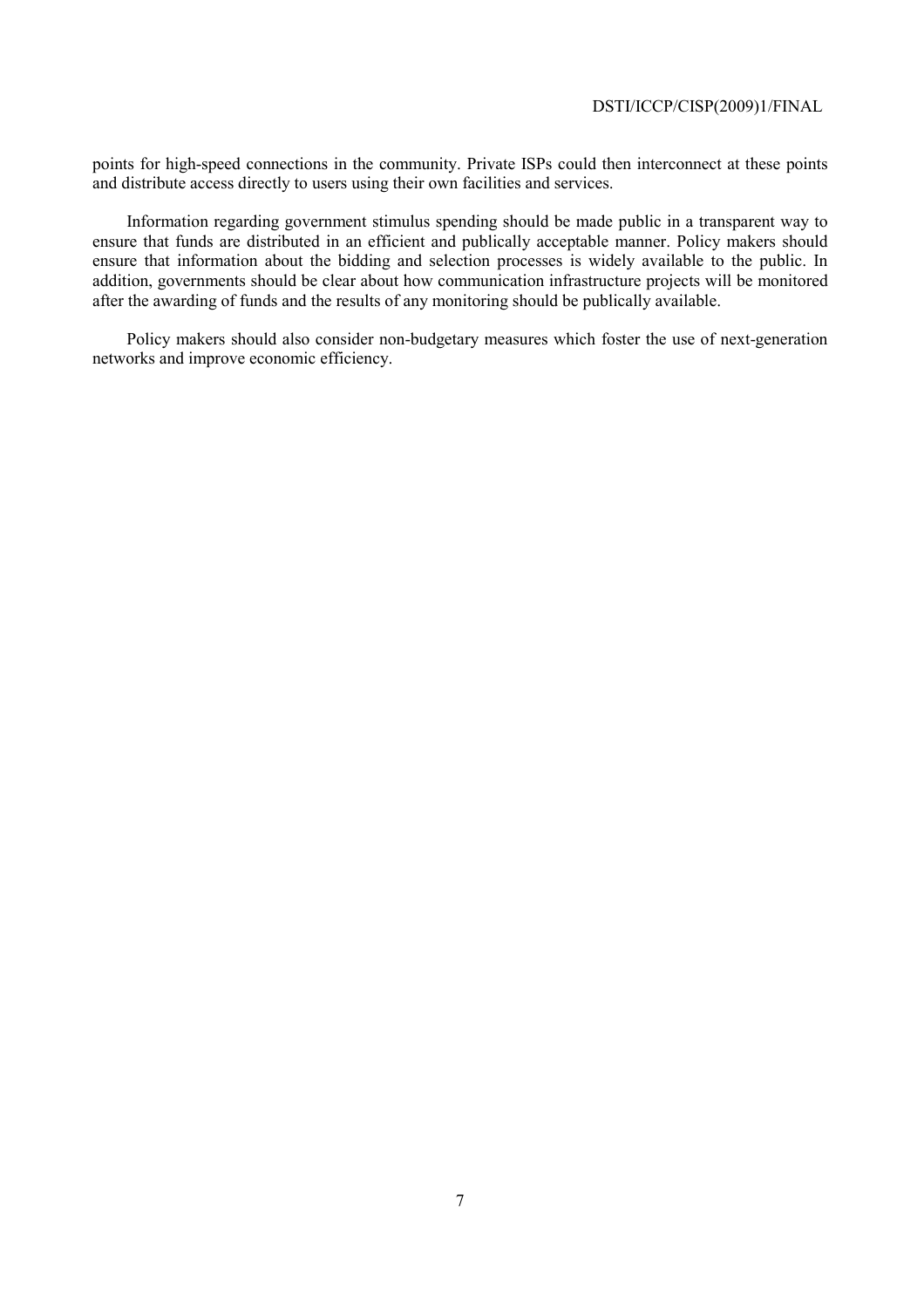## **INTRODUCTION**

The last quarter of 2008 marked the beginning of a severe contraction of economic activity across the OECD area, leaving policy makers examining how to respond to the economic crisis using a variety of stimulus packages. Governments are considering infrastructure investments as a way to counter the cyclical nature of the current economic downturn. Broadband network investment, in particular, is a key component of many national plans.

State-owned entities were responsible for investment in the fixed-line communication infrastructure in many countries for much of the previous century but governments have stepped aside to allow private enterprise to guide service provision and continued investment. Government intervention has mainly been limited to addressing areas where there have been market failures by extending connectivity to un-served or underserved areas and targeting investments to improve capacity. In many cases municipal and regional governments have invested in networks to address competitive market failures.

Government leaders have committed to promoting the extension and upgrade of broadband networks. In the OECD's *Seoul Declaration for the Future of the Internet Economy*, Ministers agreed to ensure broadband networks attain the greatest practical national coverage and to stimulate investment and competition in the development of high capacity information and communication infrastructures. Governments made these two types of support a priority – even before the current crisis came into full perspective.

The recent economic crisis and emphasis on fiscal stimulus spending has opened the possibility of governments directing investment to accomplish these two objectives. These investments could have a significant, positive impact if they can address market failures and promote competition. At the same time, policy makers need to take great care not to disrupt well-functioning markets with unnecessary investments. Targeted investment backed by a sound regulatory structure could help extend and upgrade networks without further entrenching existing firms or creating new players with significant market power.

This paper examines the role of investment in communication infrastructures in economic stimulus packages and argues for several principles which should guide any government investment. The first section of the paper examines the role of investment in communication infrastructures in the overall economy. The second section considers practical issues for policy makers who have chosen to invest in communication networks, concerning the distribution of funds.

## **General theories for efficient government spending**

The credit and housing crises in a number of OECD countries has led to a steep decline in household expenditures and a fall in employment. Both have fed into each other creating a sharp downward cycle. Governments, eager to stop this spiral, have announced a range of stimulus packages designed to increase aggregate demand across their economies. Fiscal policy will play a key role in addressing the economic crisis. The OECD suggests that any fiscal policy be temporary, timely and targeted (OECD, 2009a).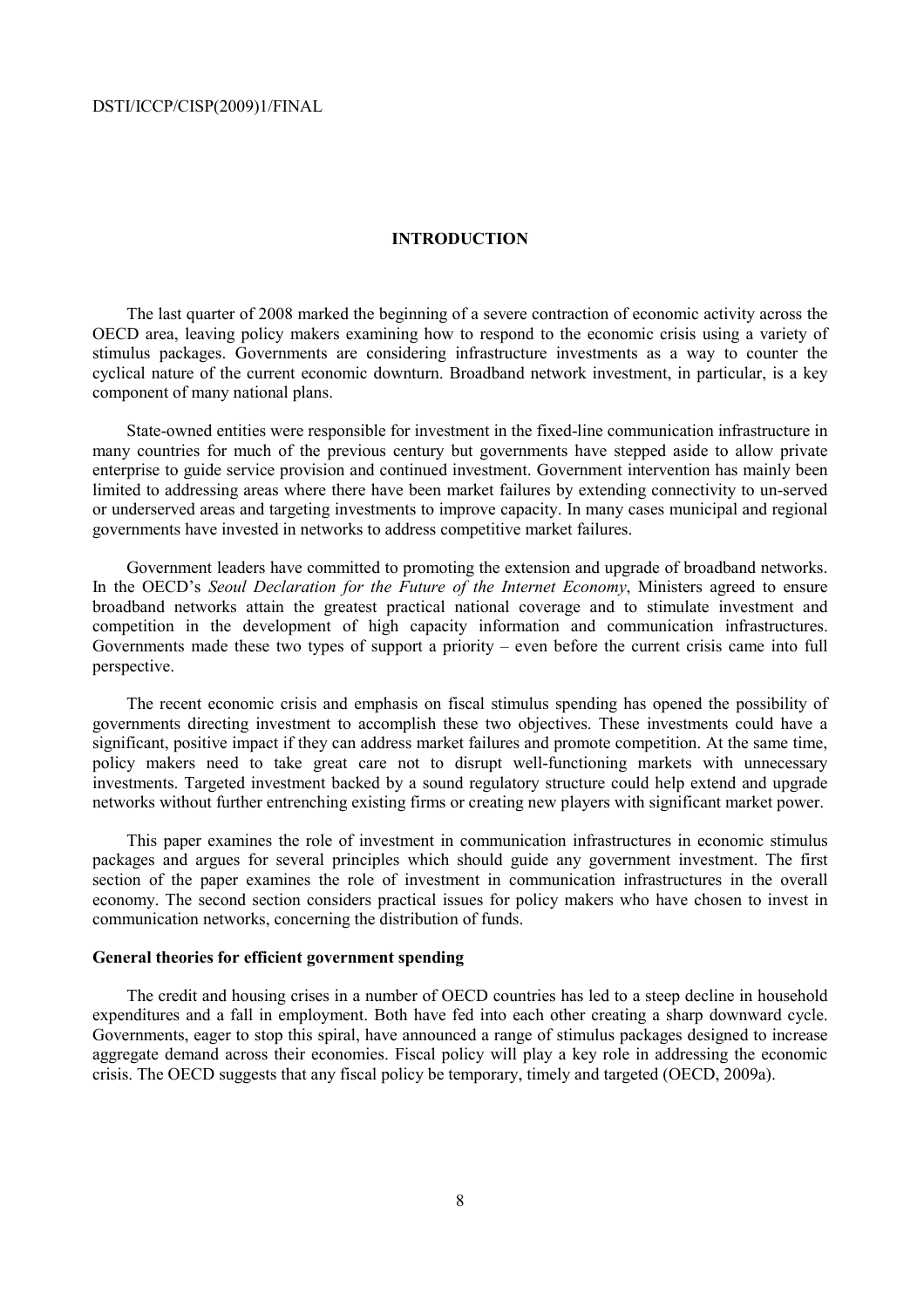## *The different impacts of fiscal policy*

Governments use fiscal policy as a tool to influence aggregate demand. Fiscal policy works through three key methods – tax cuts, government transfer payments and public expenditure. Money injected via any of the three methods circulates in the economy and provides a potentially stronger impact than the initial injection as a result of the multiplier effect. Such initiatives frequently target segments of the population who have the greatest propensity to consume, in other words those people who will most likely take the money they receive and spend it rather than increasing their savings.

All three methods address aggregate demand in the short term and can be aimed at reversing negative consumption trends during economic downturns. They must be implemented expeditiously to have their desired effect – increasing demand and creating jobs. One of the three elements, public expenditure, has an additional benefit in relation to the other two because it can also expand the output capacity of the economy if targeted at certain investments.

Public expenditures can affect both aggregate demand and aggregate supply and are therefore of keen interest to policy makers. Government investment in a new highway, for example, provides wages for workers and work for enterprises. This shifts out the aggregate demand curve. At the same time, a new road between two areas will likely improve business productivity for firms operating in the connected areas. This efficiency gain represents a shift out of aggregate supply in the economy.

## *Productive spending*

Economic literature focuses on two types of government spending, "productive" and "nonproductive". The term "productive" relates to government expenditure that can be included in the private production function and thus is the only kind of spending which has an effect on long-term economic output. In other words, productive spending would increase the productive capacity of individual firms via externalities (Kneller et al., 1999). In terms of the current crisis "unproductive" investment can fulfil the first goal of putting people to work but will not affect the second goal of expanding productive capacity.

The focus on "productive" spending is important because it works as a positive externality to firms in the economy. Angelopoulos et al., (2007), refer to this spending as "the engine of long-term growth" and suggest that governments could improve their growth performance by reallocating public expenditure towards productive activities. This has implications for policy makers considering government stimulus investment. Government spending should target "productive" investments whenever possible because of the dual effects they can provide. They essentially offer much better returns for the same initial investment.

 Infrastructure investment can be "productive" because of its effect on long-run aggregate supply. Governments have long been investors in economic infrastructure because targeted investment in core infrastructure has a potentially strong, positive impact on productivity and economic growth. One drawback of such programmes is that they take time to evaluate and put into place. There is a risk for governments that projects under consideration as part of an economic stimulus package could arrive too late to have the desired demand-side effect of reversing consumption and employment declines. However, if an economic downturn is expected to last for more than a year then the timing issue could become less important.

 Policy makers need to make careful decisions about the types of investments they choose for the dual role of stimulating current consumption and promoting longer-term productivity gains. In general, government spending should target timely projects which offer the largest demand- and supply-side benefits for the economy.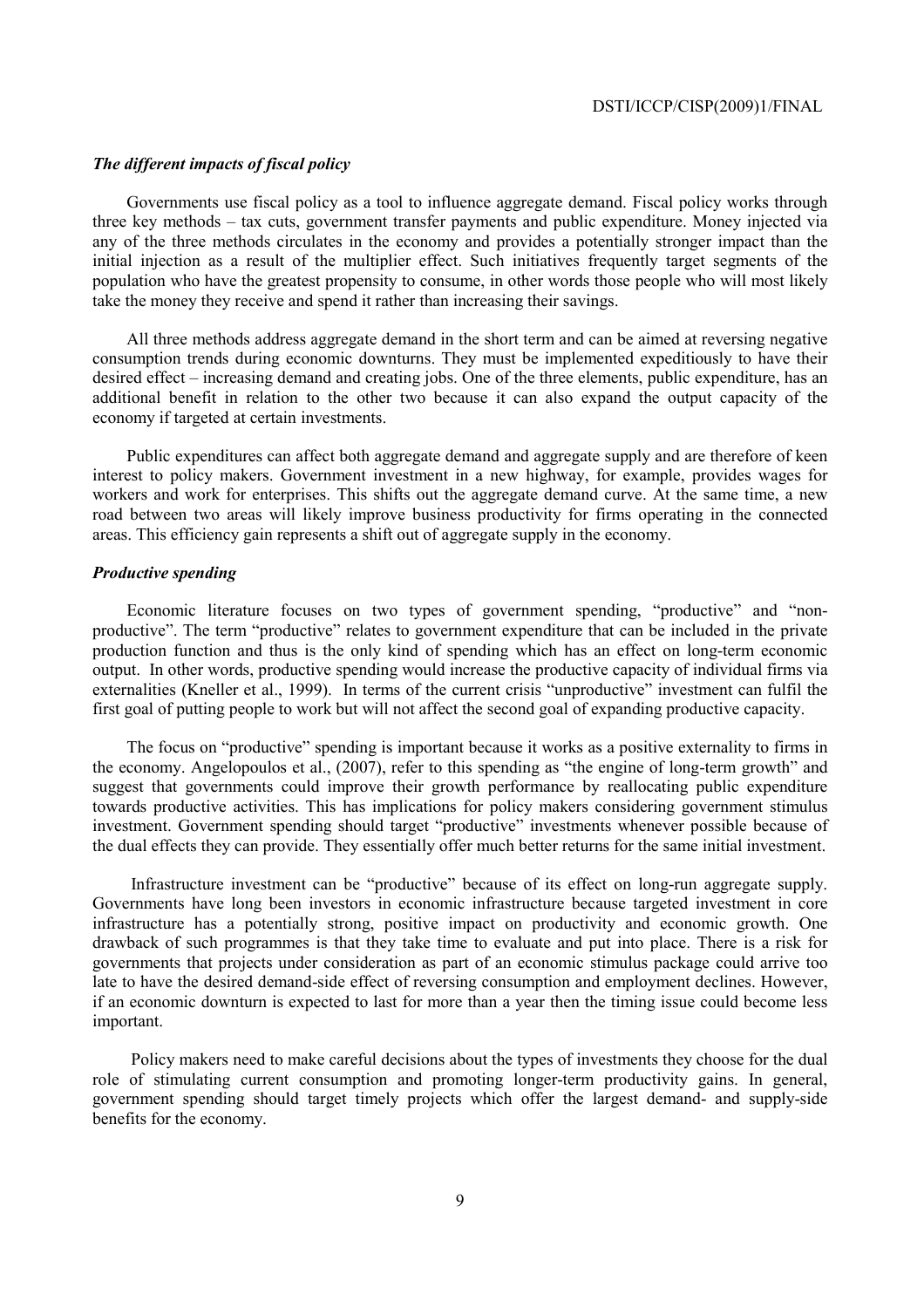#### **Network infrastructure investment**

 Network investments are typically used as examples of "productive" government investment because of the positive externalities they provide. Aschauer (1988) finds that investment in core network infrastructure, including roads, airports, electrical and gas facilities, mass transit, water systems and sewers have a strong and significant impact on economic productivity.

Network industries are important parts of the economy, particularly with respect to investment, where they can account for between one-tenth and one-quarter of economy-wide investment (OECD, 2009a). Over the past two decades, investment in energy, water and transport has been falling as a share of GDP in most OECD countries. More recently, investment in the telecommunication sector has been growing rapidly.

The impact of productive investment goes beyond simply expanding the capital stock of the country. Infrastructure investment can have effects on growth over and above those arising from adding to the capital stock (*e.g.* increasing supply). These effects can occur through a number of different channels such as facilitating trade, improving competition, reducing longer-term costs and expanding access to larger markets. Furthermore, effects on growth can also differ depending on whether existing provision is small or large. For example, a small addition – such as interconnection between two networks – can have marked effects by increasing overall system efficiency, but subsequent investment may have a much smaller effect (OECD, 2009a). Such investment can be transformative, for example, by changing the economic characteristics of a region or sector.

Rietveld (1989) argues that governments have two different options with respect to public network infrastructure. Policy makers can wait for serious bottlenecks and areas of insufficient investment to appear before investing or choose to invest in infrastructure as a way to attract economic activity. The significant time lag between identifying a bottleneck and building a network can have a large economic impact on a region. On the other hand, building infrastructure as an engine for development, at a national or regional level, is also a risk because it may fail to attract additional activity from the private sector.

The demand-side aspects of investment are quite similar across scenarios so policy makers may be more interested in what kind of impact investment in networks will have on the supply side of the economy. In particular, policy makers want to know the impact of investment in network infrastructure on economic growth. Research studying other types of network infrastructure (transportation, energy) can provide insights and lessons for policy makers considering using public investment to fund rollouts or upgrades.

## *Transportation and electricity*

Research from the transportation sector has looked at how installing new roads affected the economic output of different areas. There are important similarities as communication networks are a foundation for transporting information which critically underpins all economic activity.

Chandra and Thompson (2000) find that public investment in transportation networks has different impacts across industries passed by the new roads. Highway investment tends to significantly benefit the areas through which the new roads pass directly. The investment may benefit areas connected by the new roads but it can also pull economic activity away from other areas which are "bypassed" by the investment, possibly leading to an ambiguous result for the region as a whole. Total earnings in adjacent areas (which saw some economic activity shift closer to the new road) fall and retail sectors experience the most precipitous declines.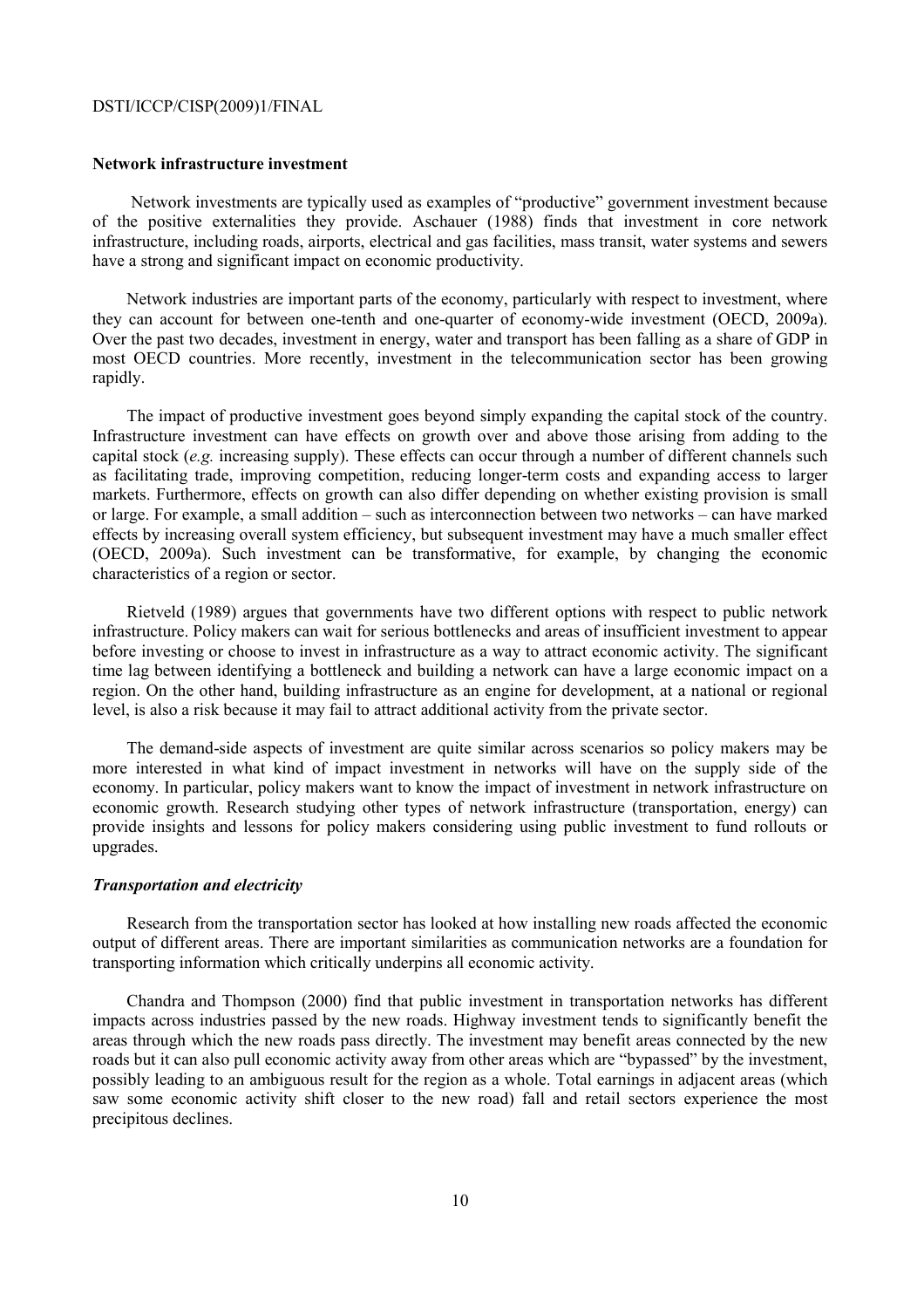Recent studies find similar results. Ozbay (2007) finds that capital investment in transportation has a statistically significant positive impact on output in the areas directly served by the new infrastructure. At the same time, areas bypassed by the infrastructure experience some declines. Ozbay finds that the beneficial spillovers of the investment decrease in proportion to the distance from the new roads.

This has implications for investment in communication infrastructure. Policy makers need to evaluate the impact of network rollouts on areas connected to new communication networks and those which may be bypassed. In some cases policy makers may find that the marginal cost of extending a fibre backbone spur to an additional, unserved community is much lower than the benefit it could potentially provide. The transportation findings could have potentially large impacts on telecommunication investments targeting rural and remote areas. Investments which bring high-speed backbone networks to a large number of communities (but not to individual homes) may be more efficient than projects which pay for lastkilometre connections to homes in a limited number of areas.

Another key question addressed in other network literature is causality in the relationship between network investment and gross domestic product (GDP). Does expanding a network influence GDP or does GDP growth lead to network expansion? Understanding this relationship is important because it may be harder to justify public network investment in network industries without a measurable effect on GDP.

On the transportation side, Ozbay examines the causality between highway capital investment and economic growth. Ozbay's causality analysis finds investment influencing GDP with an analysis of investment in highways and county output. Researchers in the energy sectors have addressed similar questions to determine the efficiency of investment in networks. Kraft and Kraft (1978) initially found that causality in the energy sector showed GDP influencing higher energy consumption and not the other way around. A range of studies over time found varied results across sample periods and countries.

It is the electricity component of energy which has the most interesting parallels with telecommunications. Yang (2000) examines the relationship between electricity use (supply) and GDP in Chinese Taipei, in particular the causality of the relationship. Yang finds dual-causality for GDP and electricity. In other words, increased electricity consumption led to higher GDP and higher GDP also led to more electricity consumption. Related research by Morimoto/Hope (2004) finds current and previous increases in electricity supply in Sri Lanka had a significant impact on a change in real GDP.

Indeed the results are similar to studies in the telecommunication sector. Hardy (1980), Cronin (1991) and Norton (1992) examine the relationship between GDP and telecommunications and essentially find that GDP and telephone penetration have causal effects in both directions. As Alleman et al. (1994) state, "telecommunications in thus considered to be both a cause and a consequence of economic growth".

OECD (1994) and Roller and Waverman (2001) examine the effects of telecommunication infrastructure investment and economic performance and find telecommunication investment has significant growth effects, particularly when there is already a substantial network infrastructure in place. The impact is twice as large for those countries which have achieved universal service. More recently, Qiang (2009) and Qiang and Rossotto (2009) find a robust and significant growth dividend from broadband access in developed countries. In high income countries, broadband penetration of 10 subscribers per 100 inhabitants corresponds to a 1.2% increase in per capita GDP growth.

This could have implications for governments looking to invest in new high-speed backhaul infrastructure in some areas but not others. Areas receiving the infrastructure investment may benefit more in the longer-term than those which are bypassed by new infrastructure. The analogy between telecommunications and transportation is particularly pertinent because the communities adjacent to the investment still have access roads but with limited capacity. There will likely be other ways to access the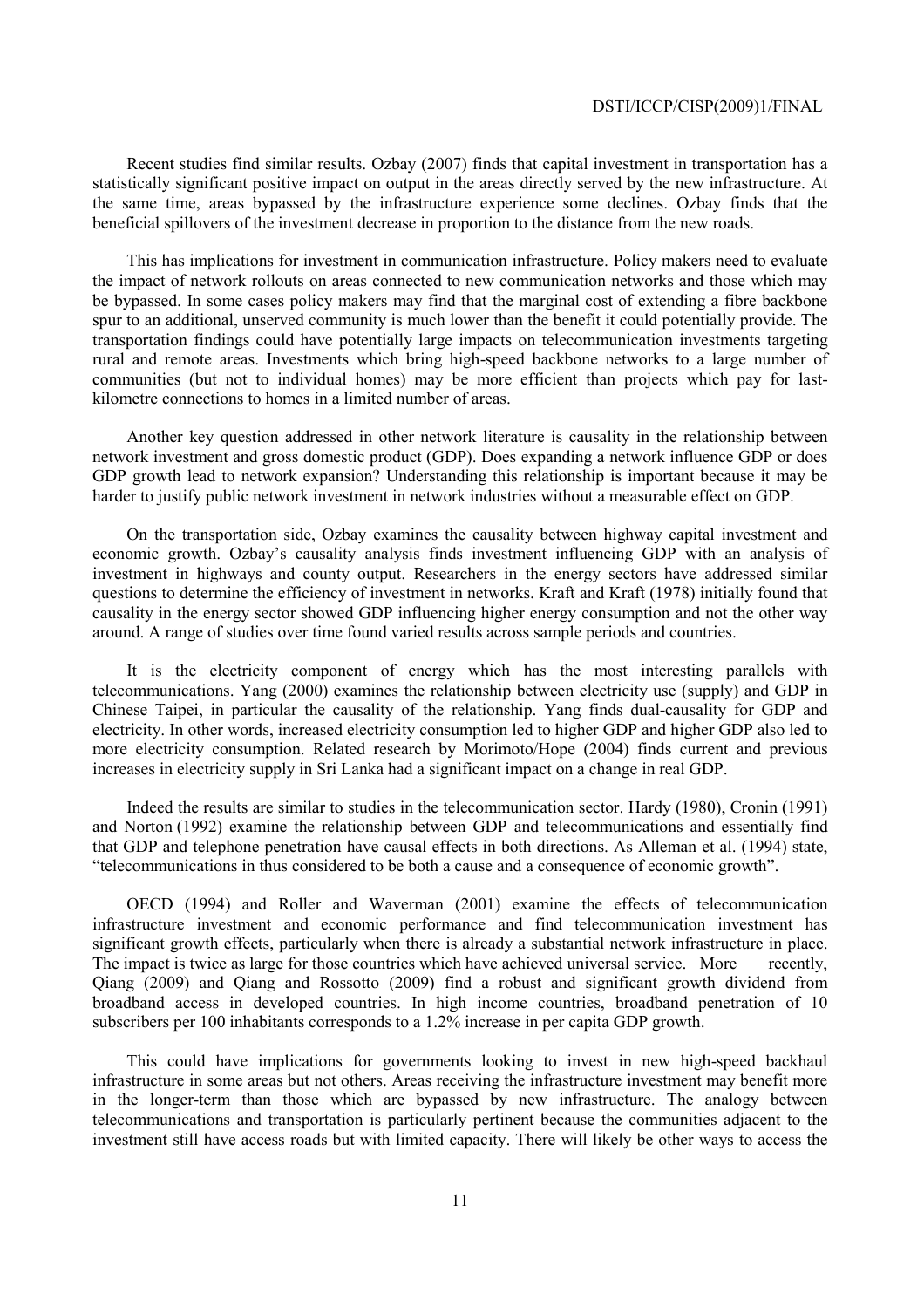Internet in communities bypassed by telecommunication investment but policy makers should consider whether targeted investments could shift benefits away from one community to another.

## **Making a case for telecommunication investment**

Telecommunication network infrastructure investments are good targets for economic stimulus action for a number of reasons.

- i. Some projects can be initiated quickly and require a significant amount of labour which increases employment (shovel ready).
- ii. Wired telecommunication investment, by its nature, is a local endeavour providing localised spending and stronger multiplier effects because of reduced leakages.
- iii. Extending telecommunication networks to un-served or underserved areas could have stronger marginal impacts on supply and productivity than simply upgrading previously established networks such as electricity, gas, water and transportation.

Any rapid decline in telecommunication investment leaves workers idle. As telecommunication operators rein in their capital expenditures during the economic difficulties these workers with particular skills will likely be underemployed due to the strong pro-cyclical and "lumpy" nature of telecommunication investment. The term "lumpy" refers to the situation where there could be large investments one year and relatively little additional investment for the remainder of a decade. The large, up-front investments in one year are amortised over a number of years.

Examples of lumpy investments are roads, electricity transmission equipment and fibre-optic telecommunication networks. Each encounters high fixed costs to build out the network but relatively lower variable costs to operate and maintain it. Hirschaman (1958) and Rietveld (1989) highlight that the lumpiness of network industry investment means that there will be relatively long periods of excess supply or demand.<sup>1</sup> This uneven distribution of investment over time means that firms cut capital investment drastically during periods of economic downturn since previous investment is usable for many years and network expansions and upgrades can be postponed until the economic situation of firms improves.

Telecommunication investment has been particularly sensitive to changes in the economic climate over the past 20 years. Figure 1 shows the percentage changes in GDP and telecommunication investment for the OECD between 1985 and 2007. The trends mimic each other with a 60% correlation over the time span but the changes in investment are greatly amplified (as noted by the scale on the right axis) when compared to changes in GDP (the scale on the left axis). A 1% change in GDP corresponds roughly to an 8% change in telecommunication investment.

|<br>|<br>|

Japan is a good case study in the OECD because it has one of the most advanced and highest-capacity broadband networks in the world. Japan's infrastructure may be ahead of the curve, meaning network can accommodate much higher utilisation than current services demand. This would indicate a situation of excess supply in bandwidth. Policy makers may decide that excess capacity today (with capacity to grow) is preferable to a longer-term situation of excess demand and stunted growth.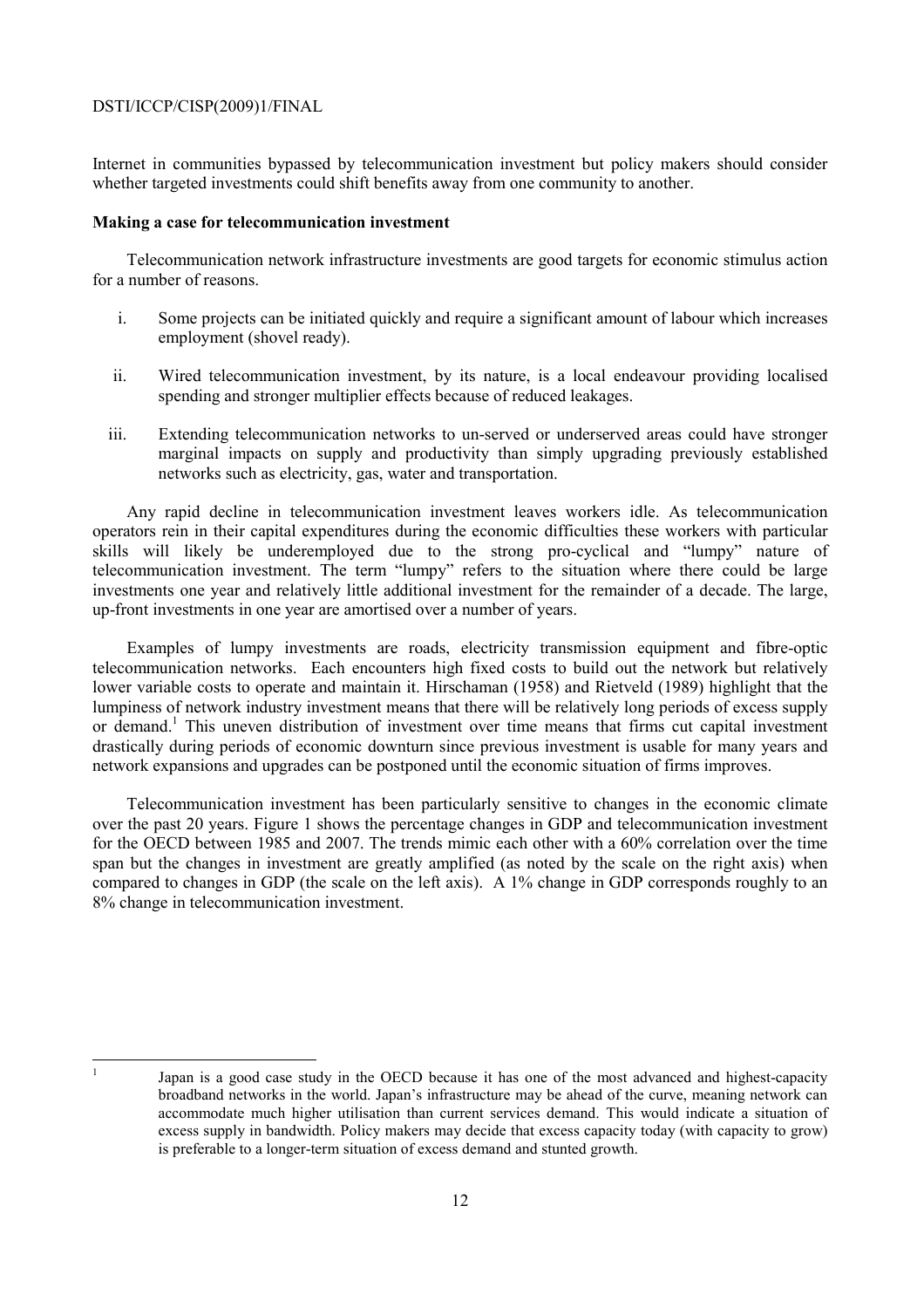## **Figure 1. The sensitivity of telecommunication investment to economic growth**

Telecommunication investment and nominal GDP growth

 $(1985 - 2007)$ 



The recent economic retraction has already led to significant reductions in actual or planned capital investments by several large operators in the OECD despite continually strong balance sheets, and in many cases, increasing revenues. Verizon reports that capital expenditures fell 11% in 2008 and that planned spending would decline again in 2009.<sup>2</sup> AT&T reports a  $40\%$  decline in capital expenditures in the first quarter of 2009 while reporting a 17% gain in operating income during the same time period.<sup>3</sup>

Telefonica reports that 2009 capital expenditure will likely fall by  $11\%^4$  while BT's planned expenditures are slated to fall by 7%.<sup>5</sup> Deutsche Telekom announced a 3% increase in total expenditures for 2009 but a 4% decline in spending on its fixed/broadband network.<sup>6</sup>

The most recent period of severe telecommunication investment declines was during the economic downturn in the year 2000. By 2007 investment levels in the sector had not reached the same level as 1999 at the height of the "Internet bubble". Telecommunication investment fell 30% between 2002 and 2003 alone.

GDP growth also halved between 1990 and 1993 and this led to another pronounced decline in telecommunication investment. Annual telecommunication investment growth fell from 13% in 1990 to

- $\frac{1}{2}$  Verizon Annual Report 2008 (10-K) at: investor.verizon.com/sec/sec\_frame.aspx?FilingID=6435582. 3 AT&T Quarterly Report (Q1 2009) at: www.att.com/Investor/Growth\_Profile/download/master\_Q1\_09.pdf . 4 Telefonica Annual Report 2008 (20-F) at: info.telefonica.es/accionistaseinversores/ing/pdf/090430\_form20-f\_2008.pdf. 5
- BT Annual Report 2008 at: www.btplc.com/Report/Report08/pdf/AnnualReport2008.pdf.
- 6 Deutsche Telekom Annual Report 2008 (20-F) at: www.downloadtelekom.de/dt/StaticPage/63/03/46/Form-20-F\_2008.pdf\_630346.pdf.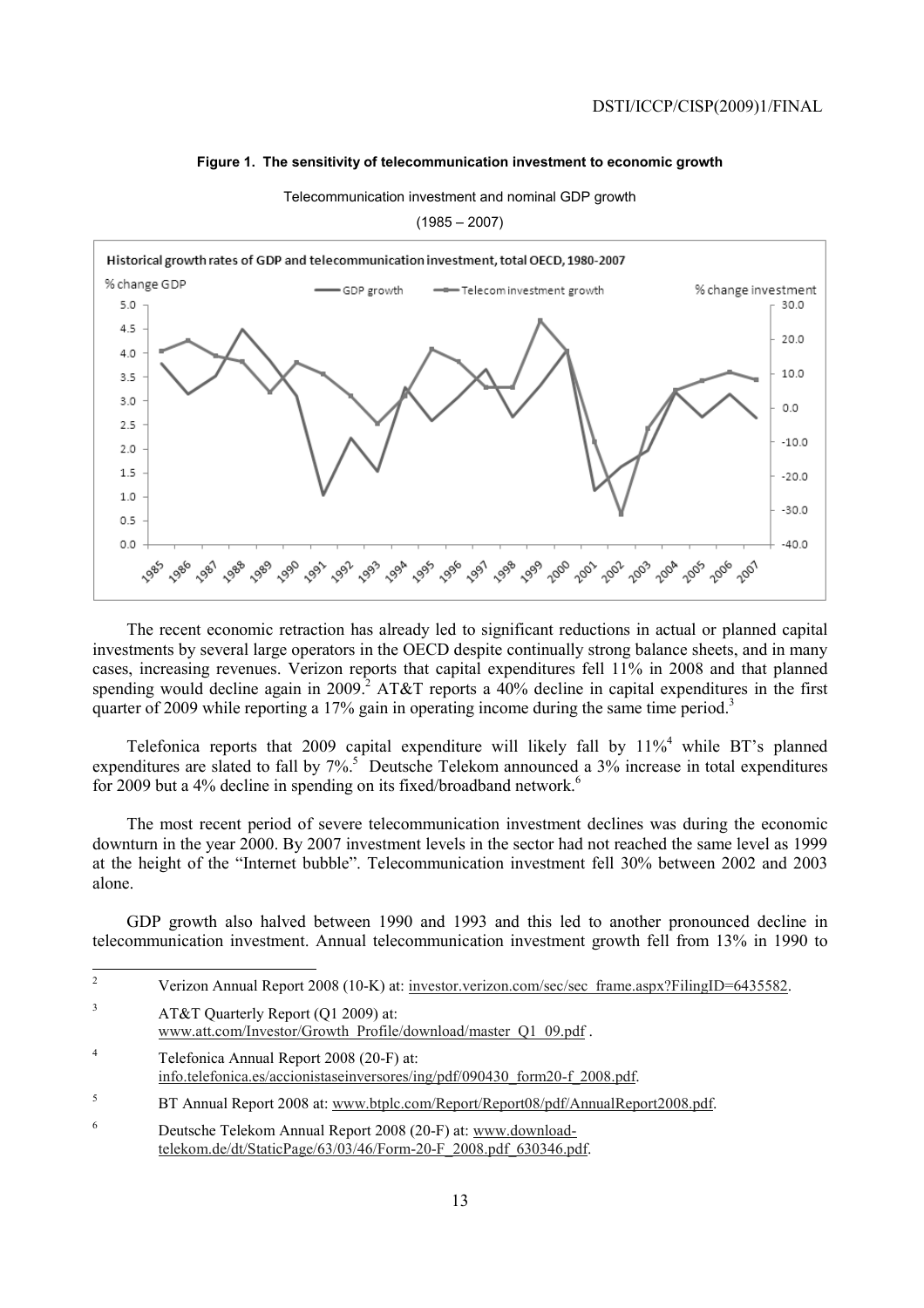4.5% in 1993. Figures 2 and 3 provide an historical perspective on telecommunication investment by region and as a percentage of gross fixed capital formation.



**Figure 2. Trend in telecommunication investment (current USD billions)** 

*Note*: Czech Republic, Poland and Slovak Republic are not included.

**Figure 3. Ratio of telecommunication investment to Gross Fixed Capital Formation (percentage)** 



*Note*: Czech Republic, Poland and Slovak Republic are not included.

Many of the telecommunication investments during the Internet bubble were in fibre backhaul networks and a significant number of operators struggled, unable to recover their initial investments. The silver lining is that now these fibre lines serve as the foundation of the tremendous broadband growth across the OECD between 2000 and 2007. Without the fibre investments of the late 1990s there would be much less capacity now for business and residential broadband subscribers to share, and potentially less innovation in high-bandwidth applications.

The sensitivity of network investment to economic downturns also means these networks are potentially important targets of public investment during downturns as a way to increase demand and employment. Even more importantly, telecommunication investment is one of the largest areas of capital expenditure in OECD countries as highlighted by the number of telecommunication operators in the OECD which had very high levels of investment in relation to other large firms in the economy (see Figure 4).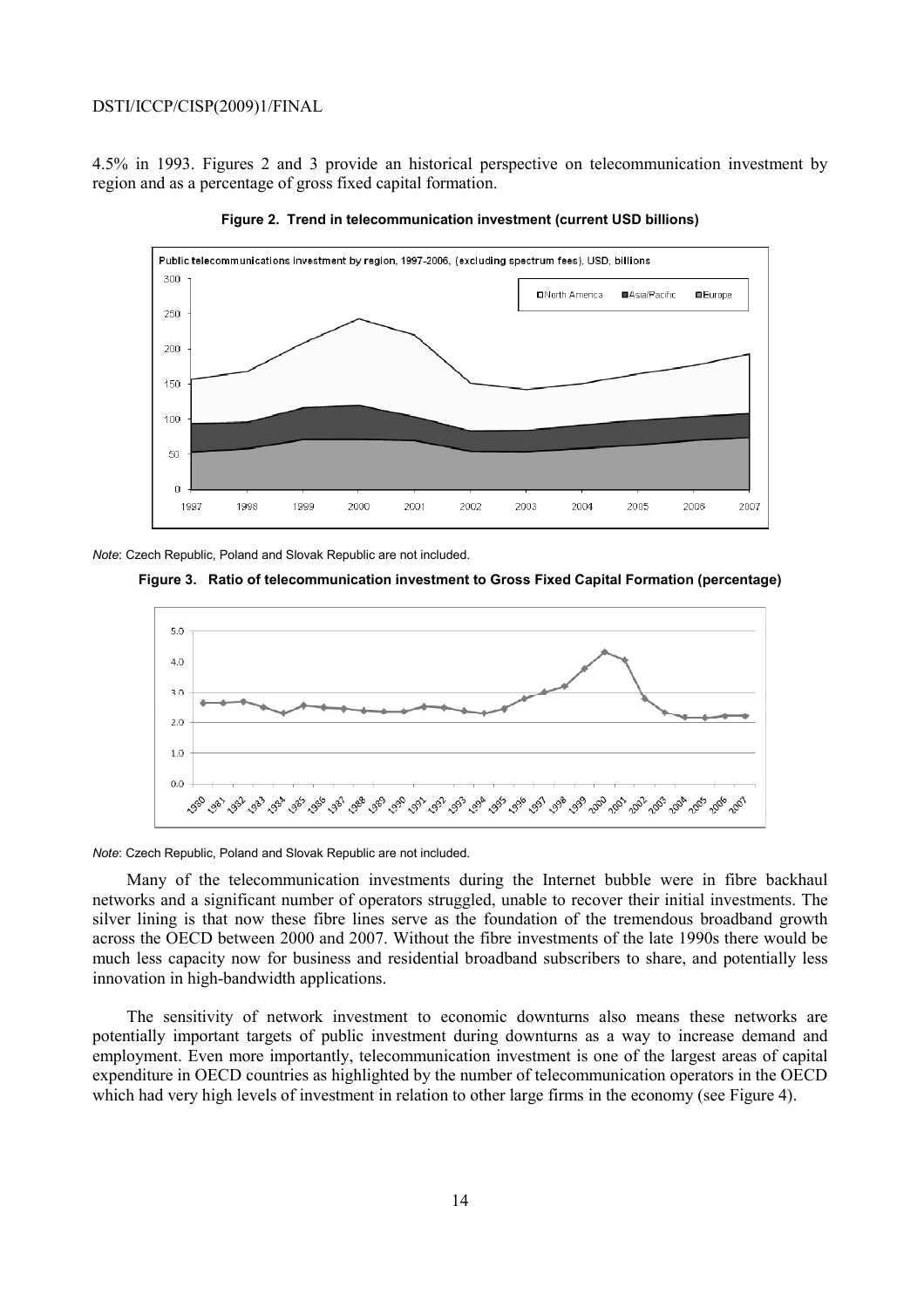## **Figure 4. Capital expenditure by OECD telecommunication operators compared with large US-based companies**



Capital expenditure, 2004-2007

*Source:* Verizon based on data from Yahoo Finance.

Figure 4 shows capital investment between 2004 and 2007 for large telecommunication operators in the OECD compared to other large firms in the United States. Telecommunication investment by some firms was larger than the capital investment of Wal-Mart (the world's largest retailer), leading energy companies such as Exxon Mobile or Conoco Phillips, large automobile manufacturers such as GM and Ford and consumer product companies such as Johnson and Johnson.

 The firms with the largest capital expenditure over the previous four years (in Figure 6) were NTT and Verizon, each of which is in the process of deploying fibre-to-the-home connections. AT&T and Deutsche Telekom were also large investors, installing fibre connections into neighbourhoods and then installing VDSL equipment to connect homes over the last hundred metres. Both types of investments are heavily capital intensive and are aimed at providing a foundation for future high-speed services. As a result, a reduction in telecommunication investment will have a significant impact on gross fixed capital formation in the entire economy. This also highlights the potential for targeted government investment to take advantage of the slack in investment to keep people working while building a foundation for competitive high-speed connectivity for the future.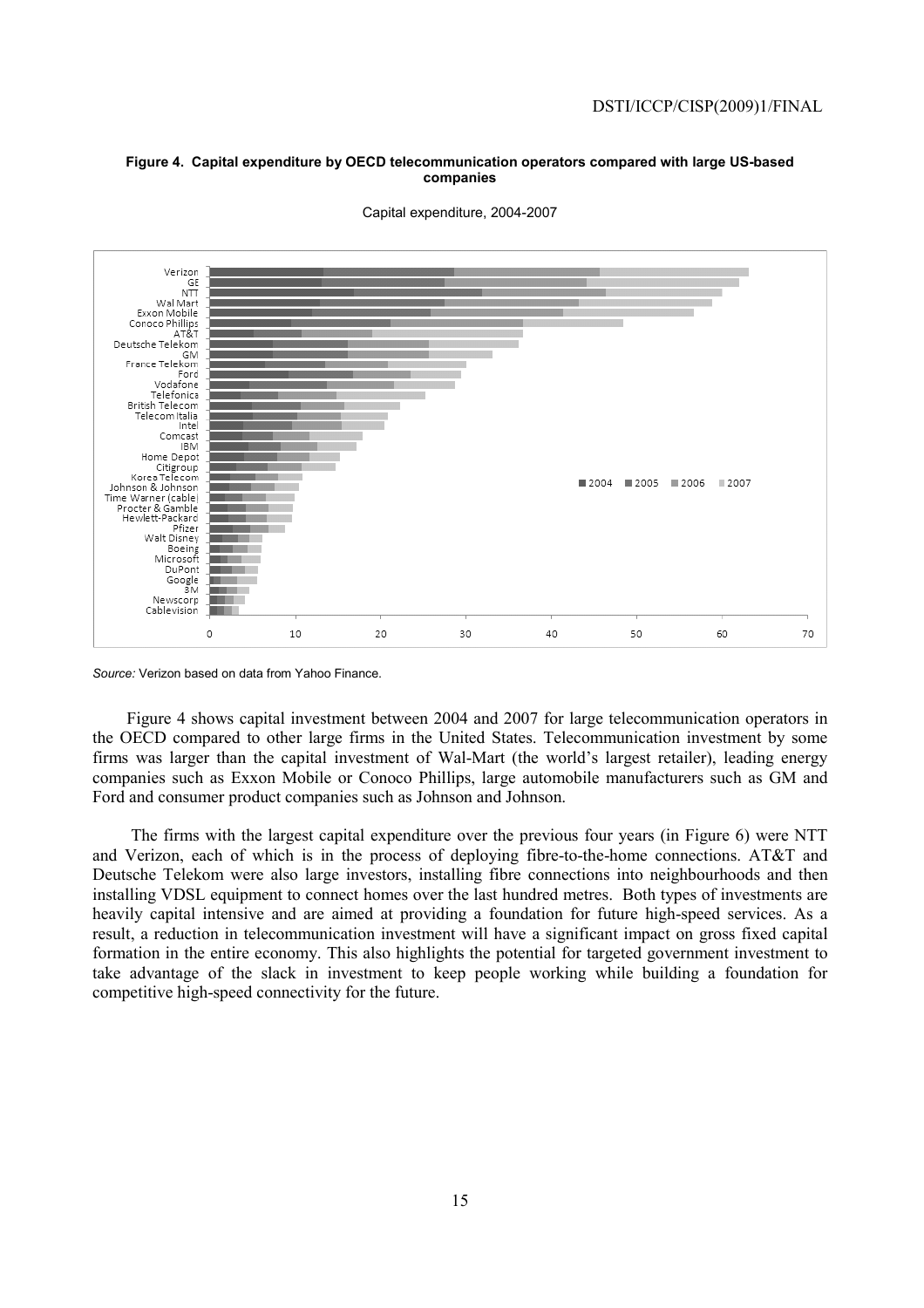## **ROADMAP FOR EFFICIENT PUBLIC TELECOMMUNICATION INVESTMENT**

## **Selecting projects**

If policy makers decide to use infrastructure investment as part of an economic stimulus then they will face the challenge of selecting which projects should be supported and ranking them in terms of preference. This is difficult for all government spending but the economic crisis means there is a greater imperative for expeditious evaluation. The decisions have to be made quickly but the ramifications of the choices will have an impact over decades because of the nature of infrastructure investment.

While there is pressure to address the crisis issues rapidly, policy makers already have experience in promoting broadband development and there is a substantial amount of research on encouraging investment and fostering competition in communications markets. For example, the *Recommendation of the OECD Council on Broadband Development* identifies key principles and goals for governments which are still applicable in the current setting (OECD, 2004a). The review of the Recommendation and a survey of national broadband plans in 2007 determined that governments have implemented many of the suggested policies but highlighted areas which may need more policy attention (OECD, 2008b). These issues will be important in any discussion of public broadband investment. There are several key considerations to take into account when public funding is used for infrastructure to ensure the projects have the best, long-term prospects for economic and social benefit.

## *Cost/benefit analysis*

Policy makers must evaluate the costs and benefits of any government investment in communication infrastructure. As mentioned earlier, investment in further developing networks is an important element of stimulus packages because it can deliver strong *indirect effects (supply)* in addition to strong *direct effects (demand)* by putting people to work rolling out the networks. Governments are already moving forward with plans focusing on the interaction of demand and supply-side effects. For example, the European Union's recovery plan focuses on what they call "smart investment" – a short-term stimulus focused on long-term goals.

The direct benefits are extremely time sensitive and will not have their desired impact if the projects take too long to come online. As a result, policy makers may decide to assign higher priorities to projects which can be rolled out quickly – even if the secondary benefits of other projects may be higher.

## *Direct effects*

The two most important factors for policy makers looking for aggregate-demand stimulus are:

- i. The speed at which investment can come online (*e.g.* are they shovel- or spade-ready)
- ii. The composition of spending within the project (probability of money circulating, employment, local equipment, etc).

<sup>-</sup>

<sup>&</sup>quot;The Commission proposes  $\epsilon$  5 billion new investment in energy and Internet broadband infrastructure in 2009-2010, in support of the EU recovery plan", European Commission Press Release, 28 January 2009, at: europa.eu/rapid/pressReleasesAction.do?reference=IP/09/142.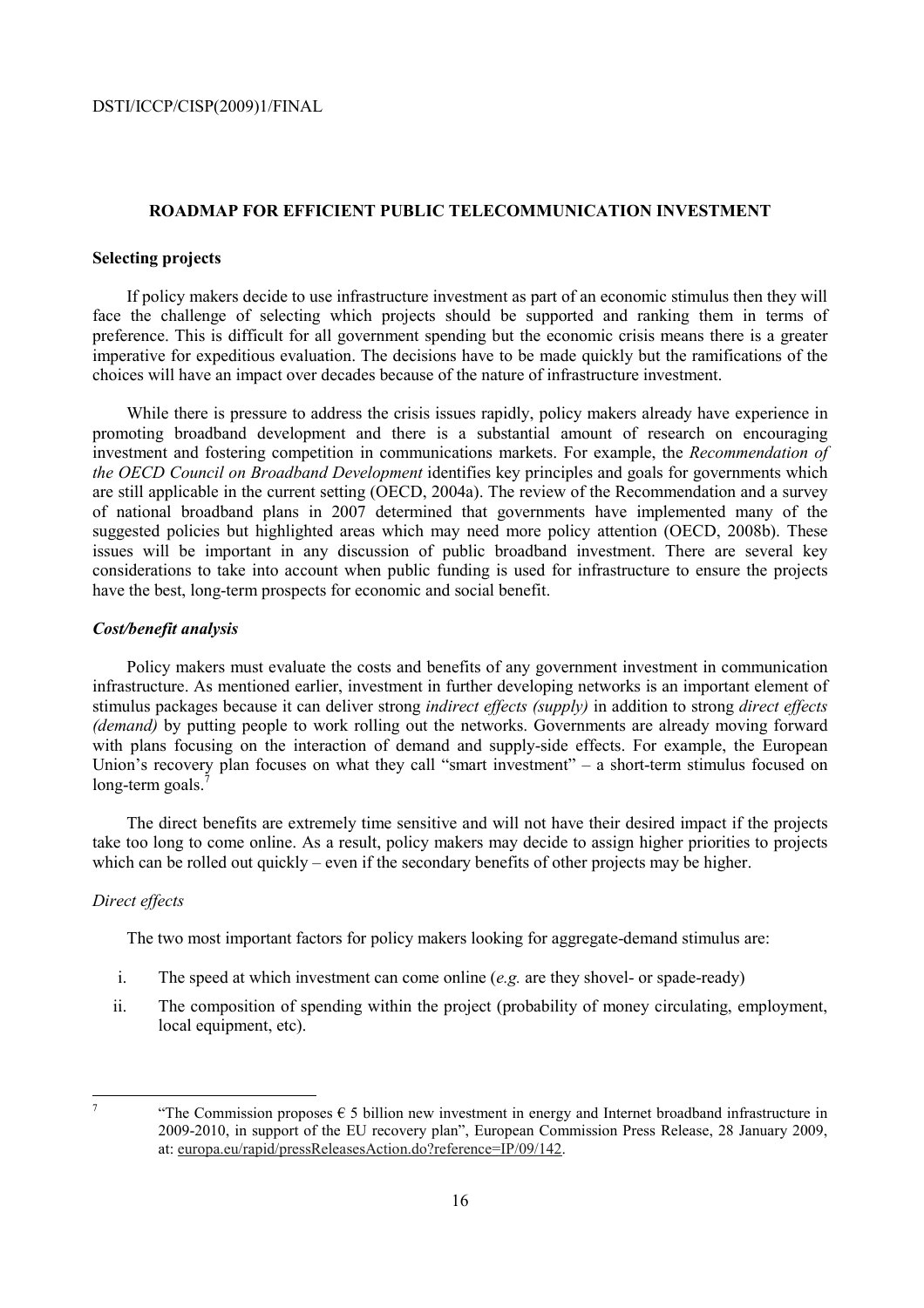These two elements will largely determine the primary impact of the demand-side stimulus on the economy. The sooner a project comes online, the faster it could have an impact on reversing declines in employment and spending. Second, the composition of the spending of stimulus money received will determine its impact on aggregate demand in the economy via the multiplier effect.

Government spending on telecommunication projects which create local jobs and use local resources will spread through the economy more effectively than projects which allow for "leakages" out of the economy. Telecommunication, transportation and energy network investment are seen as particularly good for this role because they are "local-labour" intensive. Digging up a street to install new telecommunication cables requires hiring local labour which then typically spends the money again locally. The impact can be significant when the public works component of new fibre installation is up to 80% of the total cost. Wireless projects, by contrast, may require much less labour to install than wired networks and the large percentage of the investment in electronic equipment may represent a leakage out of the targeted area.

Another key concern is leakages out of the stimulus through savings. The goal of any stimulus package is to inject money into the economy and benefit from a high multiplier effect. If the funds made available are immediately saved then the impact of the stimulus is negligible. Projects which pay workers who will turn around and spend most (or all) of the money again are best. While it is difficult to target workers with higher propensities to consume, some projects could be targeted at areas which have been the most severely impacted by the economic contraction as a way to increase aggregate demand in these areas.

## *Indirect effects*

The indirect, aggregate supply-side effects of telecommunication investment will have the longest lasting impact on the economy and will lay the foundations for future growth but may take years to fully develop. Any government spending on telecommunication networks should carefully consider the longterm implications of the investments and look for projects which have the longest lifespan, highest efficiencies and strongest social benefits.

This highlights one of the most important responsibilities of policy makers in charge of allocating and administering funds – setting social and economic objectives for the projects. For example, policy makers must decide whether they are more concerned with objectives for social equity (*e.g.* universal service) or efficiency of the investment (*e.g.* highest return for each unit invested) or consumer surplus. The government's ultimate objectives will influence the ranking of projects.

## **Goals of projects: Connection, competition, innovation/growth and social benefits**

Government policy makers should consider four key goals when considering investment in the telecommunication sector*: improving connectivity, increasing competition, stimulating innovation/growth*  and *increasing social benefit* (see Figure 4). All four elements are highlighted in the *Recommendation of the OECD Council on Broadband Development.*<sup>8</sup> Successful government investment needs to address and strike a balance of all four elements. Focusing investment on just one element could actually leave telecommunication markets worse off than before the investment. For example, money invested which creates or strengthens a monopoly provider may expand connectivity but will likely stifle competition, innovation and possibly social welfare. On the other hand, simply focusing on projects which ensure economic growth may leave un-served/underserved areas without sufficient connectivity and lead to social

8

*Recommendation of the OECD Council on Broadband Development*, adopted 12 February 2004, at: www.oecd.org/document/36/0,3343,en\_2649\_34223\_34238436\_1\_1\_1,00.html.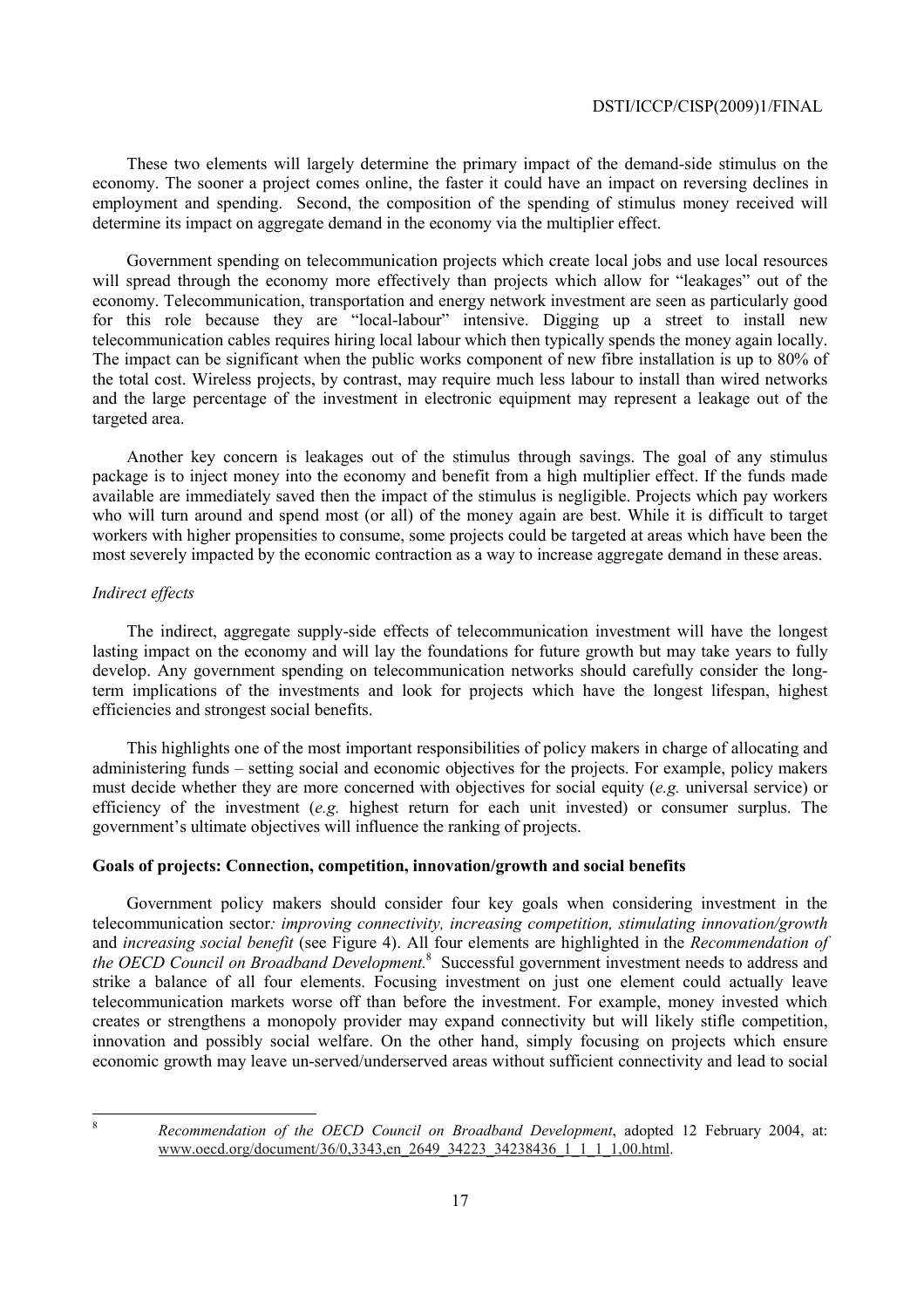inequality. Successful public investing needs to consider and address all elements. The next sections will examine each of the four elements in more detail.

#### **Figure 5. Successful government investment: balancing connectivity, competition, innovation/growth and social benefit**



## *Connectivity*

In the *Seoul Declaration on the Future of the Internet Economy* Ministers expressed their intention to facilitate the convergence of digital networks, devices, applications and services, through policies that stimulate investment and competition in the development of high capacity information and communication infrastructures. 9 They also committed to ensuring that broadband networks and services are developed to attain the greatest practical national coverage and use. Investments which improve connectivity are a key cornerstone of this vision.

 Public telecommunication investments generally fall in two broad categories: *backhaul* and *lastkilometre connectivity*. Investments in these broad categories will target two types of connectivity improvements: *extending* connections to un-served/underserved areas and *upgrading* existing connections with higher capacity (see Table 1).

#### **Table 1. Telecommunication investment matrix**

| Extending networks | Last-kilometre<br>last-kilometre<br>Investments<br>in.<br>new<br>access for areas which lack wired<br>Also<br>connectivity.<br>investments<br>ın<br>wireless technologies to reach users in<br>areas without any connectivity. | Backhaul networks<br>Investments which roll out high-speed<br>backbone capacity to areas without<br>existing broadband capacity or high-<br>speed network infrastructure.                                                                                                                                   |
|--------------------|--------------------------------------------------------------------------------------------------------------------------------------------------------------------------------------------------------------------------------|-------------------------------------------------------------------------------------------------------------------------------------------------------------------------------------------------------------------------------------------------------------------------------------------------------------|
| Upgrading networks | Investments in next-generation access<br>networks as replacements for wireless<br>or copper-based networks.                                                                                                                    | Investments in higher-speed network<br>infrastructure than presently available in<br>an area. This may involve installing fibre<br>to replace wireless backhaul to support<br>business<br>high-speed<br>consumer<br>or<br>access. It could also involve upgrading<br>electronics on an existing fibre line. |

-<br>9

 OECD, *The Seoul Declaration for the Future of the Internet Economy*, 2008 www.oecd.org/dataoecd/49/28/40839436.pdf.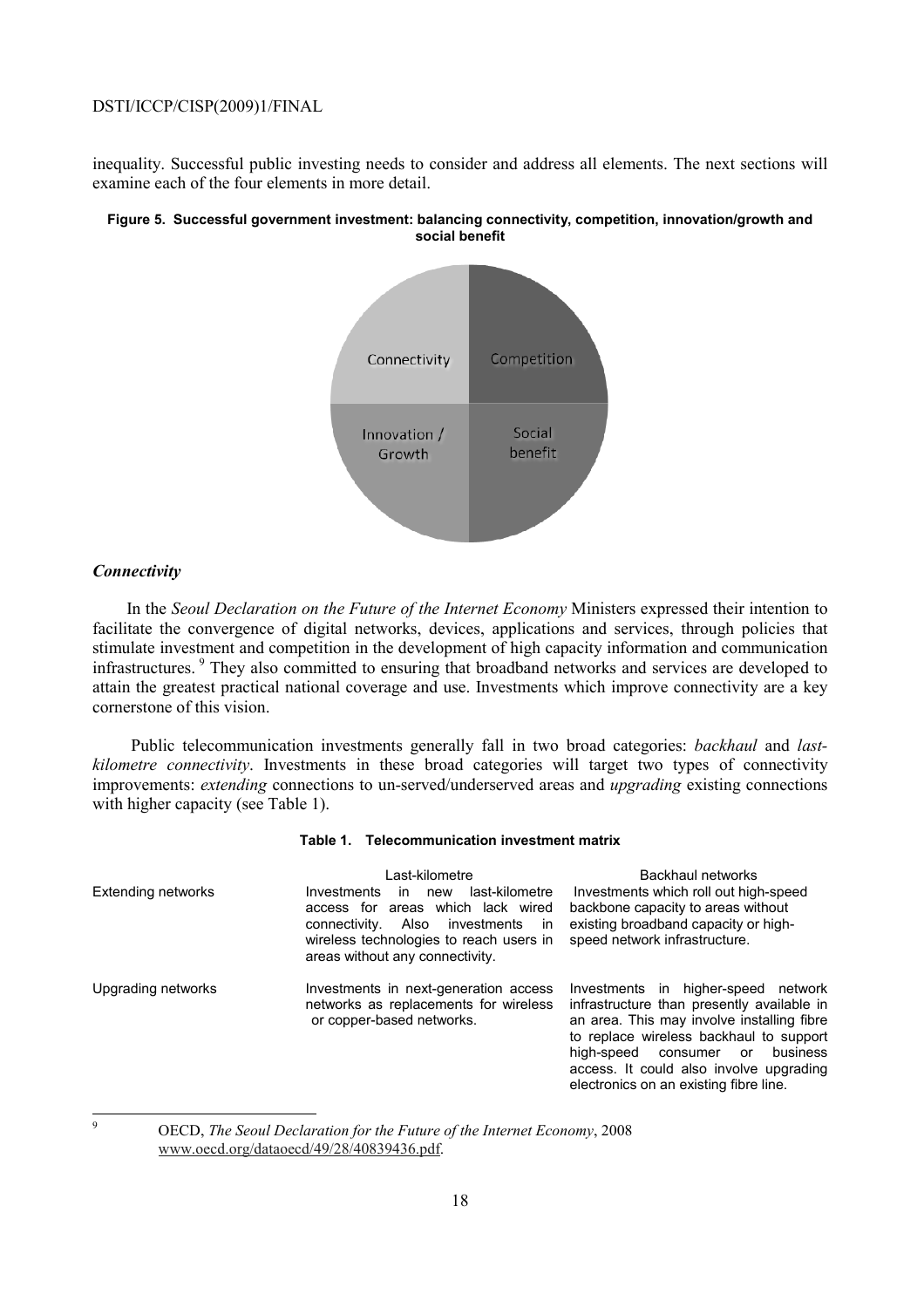The majority of households and businesses in the OECD already have access to broadband services from at least one provider. In countries such as Belgium, the Netherlands, the United States, Canada and Korea there are two lines reaching most households – telephone and cable. Wireless broadband connections, which are not usually considered as completely substitutable with fixed line connections, are also available in many major markets adding a third potential access path. Investment in areas with existing basic broadband connectivity will likely involve upgrading the last-kilometre connections to support much higher bandwidth and improving competition.

In other countries and regions there are still a significant number of people who cannot subscribe to broadband. Investments targeting these areas will likely focus on extending backhaul connections closer to users and installing new last-kilometre networks. Last-kilometre upgrades in rural and remote areas are typically more expensive than similar upgrades in urban areas. As an example, a Broadband Stakeholder Group report looking at costs of rolling out next-generation network infrastructure in the United Kingdom estimates that the cost of extending VDSL to the 16% of the population in remote areas is roughly the same as connecting the 58% of the population who live in urban areas (see Figure 6).

#### **Figure 6. United Kingdom: urban, rural and remote broadband installation costs**

Breakdown of population for FTTC: Remote 16%, Rural 26%, Urban 58% Breakdown of population for FTTH: Remote 7%, Rural 25%, Urban 68%



*Source:* Analysys Mason for BSG.

Recent private investment from telecommunication and cable firms has been mainly directed at upgrading existing connections to offer higher speeds and provide new services rather than building out to areas without broadband services. This next-generation telecommunication network investment has been a key investment driver not just in the telecommunication sector but throughout the economy. As mentioned earlier, the firms with the largest investment in the telecommunication sector have been among the largest *total* investors in their respective economies over the previous four years.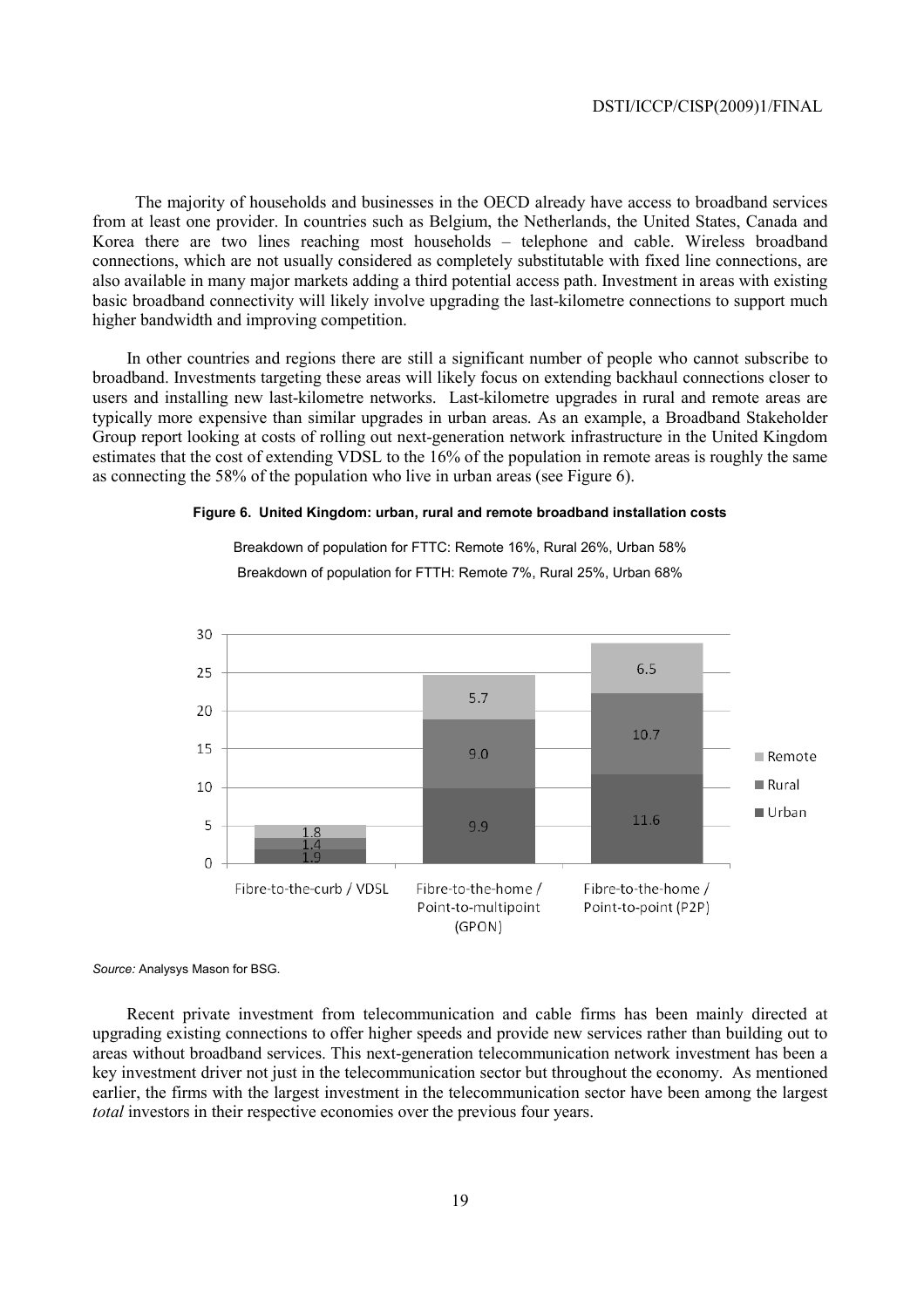Investments in rural and remote areas are highly capital intensive but may be viewed as having a lower return on investment to telecommunication firms given the high costs of reaching a limited number of potential subscribers. Government investment in broadband networks will likely include a mixture of extending access to un-served/underserved areas and upgrading infrastructure in areas which already have connectivity. There are a number of technological choices which each have benefits and drawbacks for government investment.

Policy makers may want to consider investing in partnership with private companies. These publicprivate sector partnerships have been successful in a number of cases and allow government investment to be coupled with technological and market experience. Often these investments in new networks are based on a division between wholesale and retail service provision.

When policy makers focus on connectivity they will need to consider the number of impacted users, the marginal improvements users will receive, the capacity of the network, topology, longevity and upgradability of the projects under consideration:

- i. **Affected users:** Different network investments will affect different numbers of end users. Governments should consider the number of users who will benefit from any network investment in order to perform a valid cost/benefit analysis. The cost of delivering new or improved connectivity to each user needs to be established and considered. It is also important to consider potential demand for services in targeted areas and to couple training or demand-awareness programmes with the investments in order to obtain the largest impact and benefit.
- ii. **Marginal improvements**: It is not simply the number of users added to the network but the marginal improvement in connectivity they receive for the investment. Delivering low-speed broadband to an area previously without connectivity will likely have a different impact than upgrading network capacity for existing users at 10 Mbit/s to 100 Mbit/s.
- iii. **Capacity:** Certain network technologies offer much more bandwidth than others and should be strongly considered for any government investment looking to maximise demand and supply-side effects. Networks with the most capacity will likely have the strongest indirect effects on the economy in the longer term. Currently, advertised broadband connections for residences in the OECD range from 256 kbit/s to 1 000 Mbit/s. The 1 000 Mbit/s connection has 4 000 times the potential capacity of a 256 kbit/s connection at the bottom of the scale. Policy makers may want to consider very high-speed connections, increasingly available in the 100 Mbit/s range, differently than standard broadband connection speeds, particularly when planning for the future.
- iv. **Topology:** The physical topology of a network rollout will affect the characteristics of the lines to end users. Some topologies offer dedicated bandwidth to users while others share the capacity of one line between 32, 64 or even hundreds of users. Policy makers may want to assign a preference to network topologies which offer dedicated bandwidth to end users and those which promote the strongest levels of competition when government funding is involved.
- v. **Longevity:** The impacts of network investment on productivity in the economy will be tied to the practical lifespan of the constructed networks. Investments in networks with long predicted life spans will produce higher aggregate impacts on GDP and growth than investment in networks which may need to be upgraded or rebuilt after only a few years.
- vi. **Upgradability**: At some point all networks need to be upgraded to allow for higher capacity transmissions. One key question for policy makers is how easily certain networks can be upgraded to accommodate much higher bandwidth and new services. Some physical networks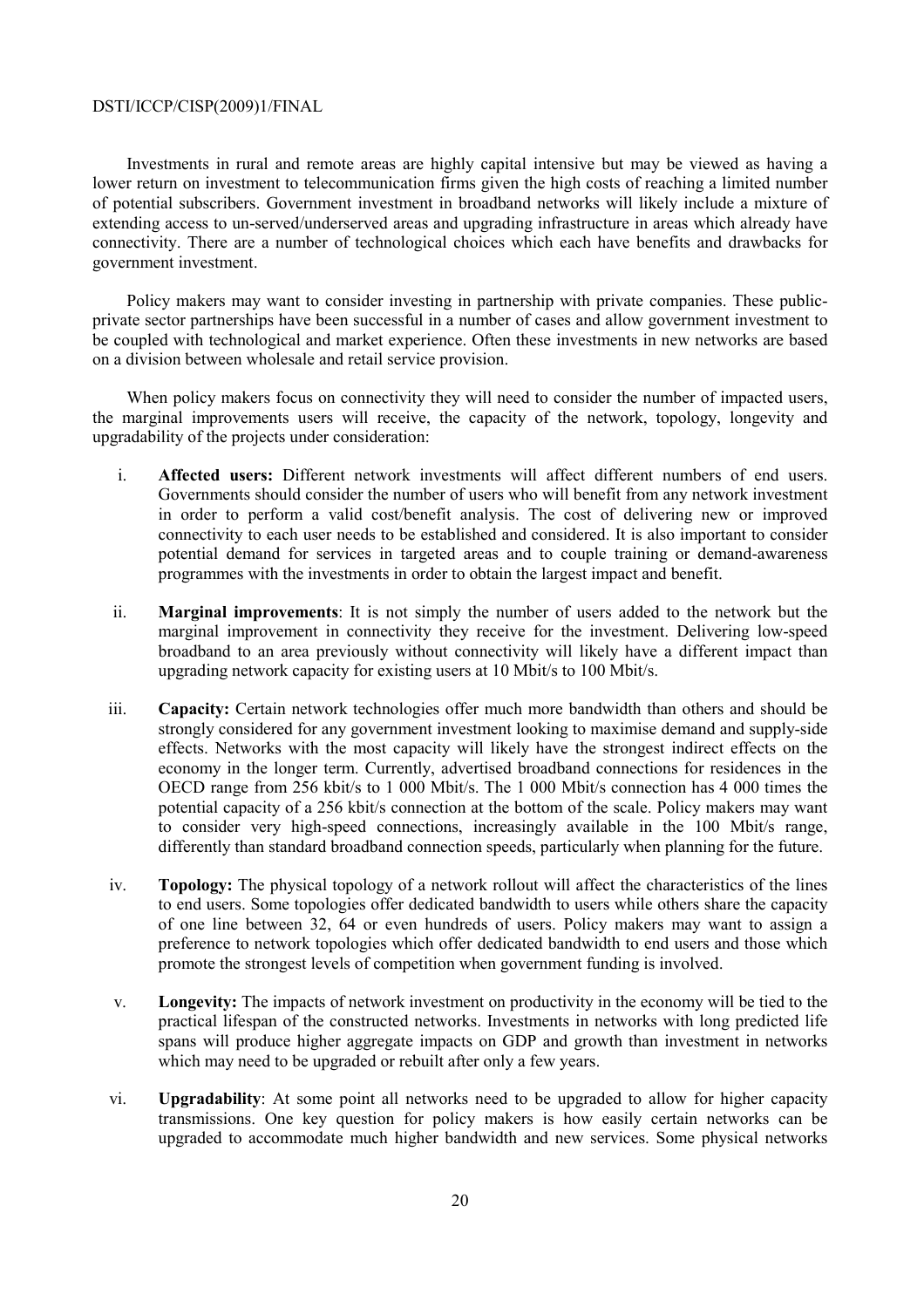offer a nearly limitless upgrade path while others may not be able to accommodate higher speeds without new, significant investment in the network infrastructure itself. Policy makers may choose to favour networks which offer the lowest-cost upgrades in the future as a way to maximise the impact of the investment in the economy.

The next sections look at technological choices in more detail.

#### *Fibre*

Fibre optic networks offer the highest capacity of any current telecommunication network infrastructure. DSL, cable and mobile networks all use fibre optic lines for backhaul within the network because of its high capacity. Fibre is typically used to bring broadband connectivity close to households and businesses where it is then distributed over a range of other technologies (fibre, DSL, cable, wireless, etc).

Fibre has been the backbone of high-capacity networks for over 25 years but current investment has focused on installing fibre deeper into neighbourhoods (and often directly to homes) as a way to offer much higher speeds to end users. Bottlenecks in the last kilometre can limit the speeds and services available on networks even if the backhaul capacity is sufficient.

Operators have responded by installing fibre deeper into neighbourhoods leaving shorter connections over other technologies between the fibre and end users, thus allowing for higher bandwidth. Fibre connections directly into homes and businesses can provide nearly limitless bandwidth. Researchers have been able to transfer 2.5 terabytes a second over a single fibre strand - enough bandwidth capacity to have every person in the world speaking to someone else in a voice call at the same time.

Fibre connections are commonly cited as the most future-proof technology given the ease with which capacity is added to the line by simply adding another wavelength of light. This is a key factor for policy makers to consider. There is a risk that any technology investment could become outdated but fibre offers a much more robust upgrade path than any other known infrastructures. Point-to-point fibre, in particular, offers the most flexible upgrades.

Investing in fibre networks also has drawbacks. Fibre-to-the-home is expensive to install because it requires the installation of a totally new local loop to replace the copper twisted pair and coax lines of operators. Installing fibre often requires digging up roads or installing new aerial lines on poles which is highly labour intensive. This can be a positive aspect in terms of stimulus spending because it does require a large labour component for any installation. Upgrading existing broadband networks to VDSL or higherspeed cable technologies may be less expensive in the short-run given they can make use of existing copper local loop connections going into homes.

The sentiment among most technologists is that all homes will eventually have direct fibre connections but the optimal timing of the upgrade all the way to homes is what remains in question. Some argue that the sooner countries move to invest in fibre-to-the-home the better because future upgrades of a fibre local loop will only involve swapping equipment at either end of the connection. Others believe that the cost of installing fibre will continue falling, so adopting a shorter-term strategy of bringing fibre to a neighbourhood and using existing copper last-metre connections may be more cost-effective given current services available in the market and typical usage patterns.

In either approach fibre investment will be a key part of the strategy because of its role in transporting data and very high capacity deep in the network as well as closer to homes. The question remaining for policy makers is how far out to homes and businesses that fibre will go.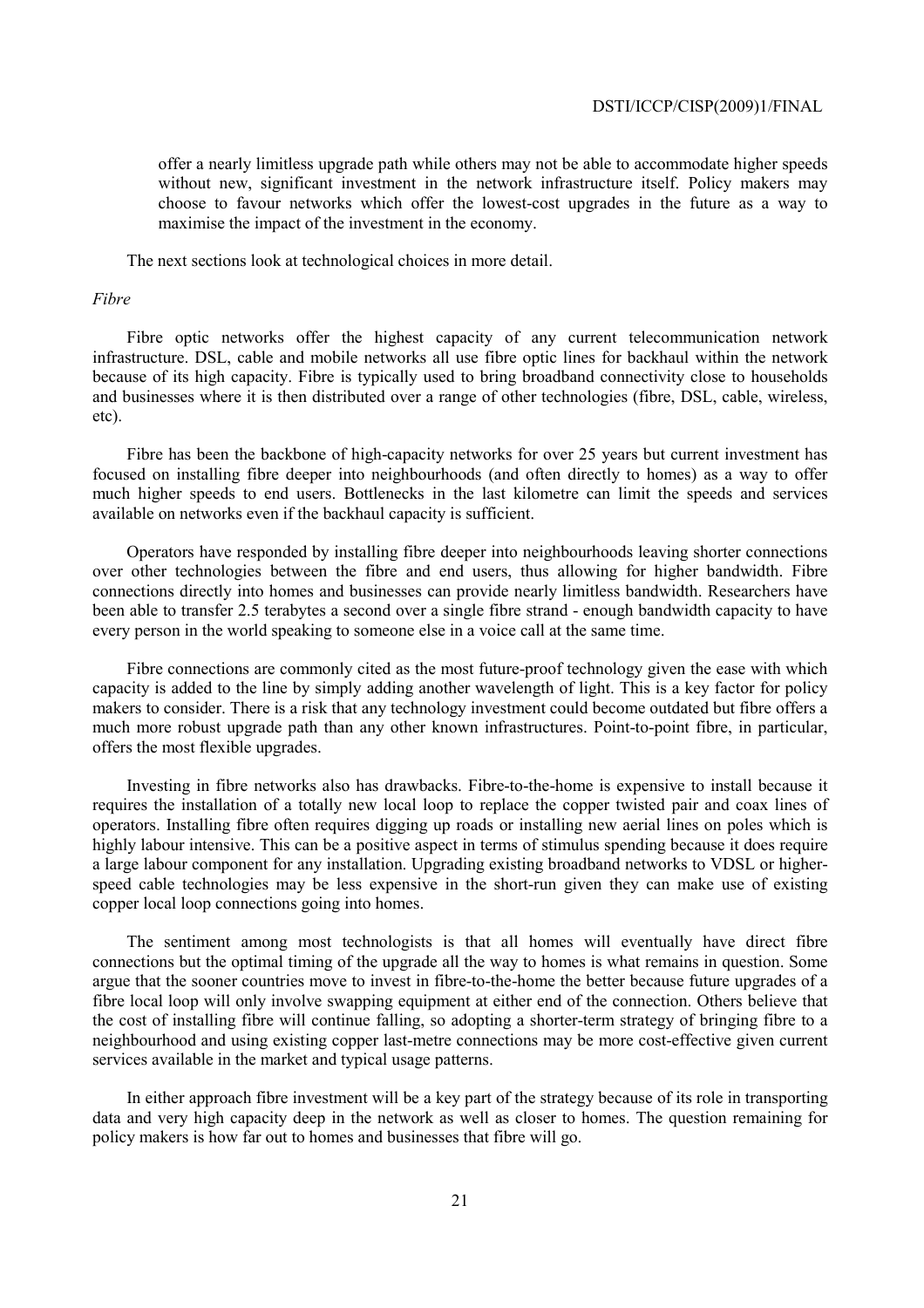Another key element with fibre investment is that it needs to be done in a balanced way considering the relationship between the backhaul and the last kilometre portions of the network. Many telecommunication exchanges are served by very-high capacity fibre but the bottleneck is in the distribution channel between the exchange and the end users. The copper or wireless connections serving end users cannot support speeds fast enough to take advantage of the fibre's capacity into the exchange. There are, however, other scenarios where very fast connections are advertised to users but the backhaul networks servicing these areas cannot support the combined capacity of all the users in an area. Here investments focusing on upgrading the last kilometre would not improve connectivity because the traffic would still encounter the same bottlenecks on the backhaul portion of the network.

Policy makers considering broadband investments need to balance any investment in last-kilometre networks with similar investment in fibre backhaul networks servicing these areas. Fibre backhaul networks could be considered in any broadband stimulus because they provide the needed capacity for all other types of broadband networks (DSL, cable, mobile, and even satellite).

## *Wireless*

Wireless investment will likely be another key area of focus for government policy makers looking to expand connectivity because wireless networks are often the most cost-effective way of expanding basic Internet connectivity to rural and remote areas. Most cellular wireless networks have close to 100% population coverage though areas with low population densities may have sparse coverage. Wireless networks are often less expensive to install than wire-based networks and now offer speeds comparable to early wired-broadband connections. Wireless broadband will likely be the network of choice in some rural and most remote areas where installing wired infrastructure is too difficult or too expensive. Wireless networks may allow for faster installation than wired infrastructure, assuming the rights for existing towers have been negotiated or new towers has been constructed and spectrum is available.

Wireless connections may be attractive to end-users as well because the connections offer mobility which is not possible with a fixed broadband connection. However, wireless connections are often more expensive and may be subject to download constraints that are much lower than fixed networks. Mobile broadband services are growing quickly in countries such as Australia and Ireland as they can be used with a laptop anywhere within the coverage area.

Satellite connections will continue to play a key role in providing broadband to remote areas out of economic reach of traditional wired networks. Satellite also is among the most efficient methods for delivering high-definition linear television signals. Long-range terrestrial wireless connections will also continue to be an important backhaul technology for certain rural and remote areas. With this in mind, policy makers should examine spectrum allocations to see if there are ways to open up certain frequency bands which have efficient signal propagation characteristics for broadband use. For example, previous OECD research (OECD, 2006) highlights the potential gains from recovered spectrum in the conversion from analogue television to digital.

The key drawback with wireless investment is the limited capacity of wireless technologies. The speed of any wireless network technology is a function of the amount of spectrum available, the number of users sharing the bandwidth and other physical characteristics such as interference. Current and emerging wireless technologies will not be able to provide similar speeds to those on advanced wired networks.

There will be incremental advancements in the amount of data which can be transmitted over a finite amount of spectrum but new high-speed networks will need large amounts of spectrum in which to operate. Wireless connections are also by their nature a shared technology. The capacity in a cell is shared among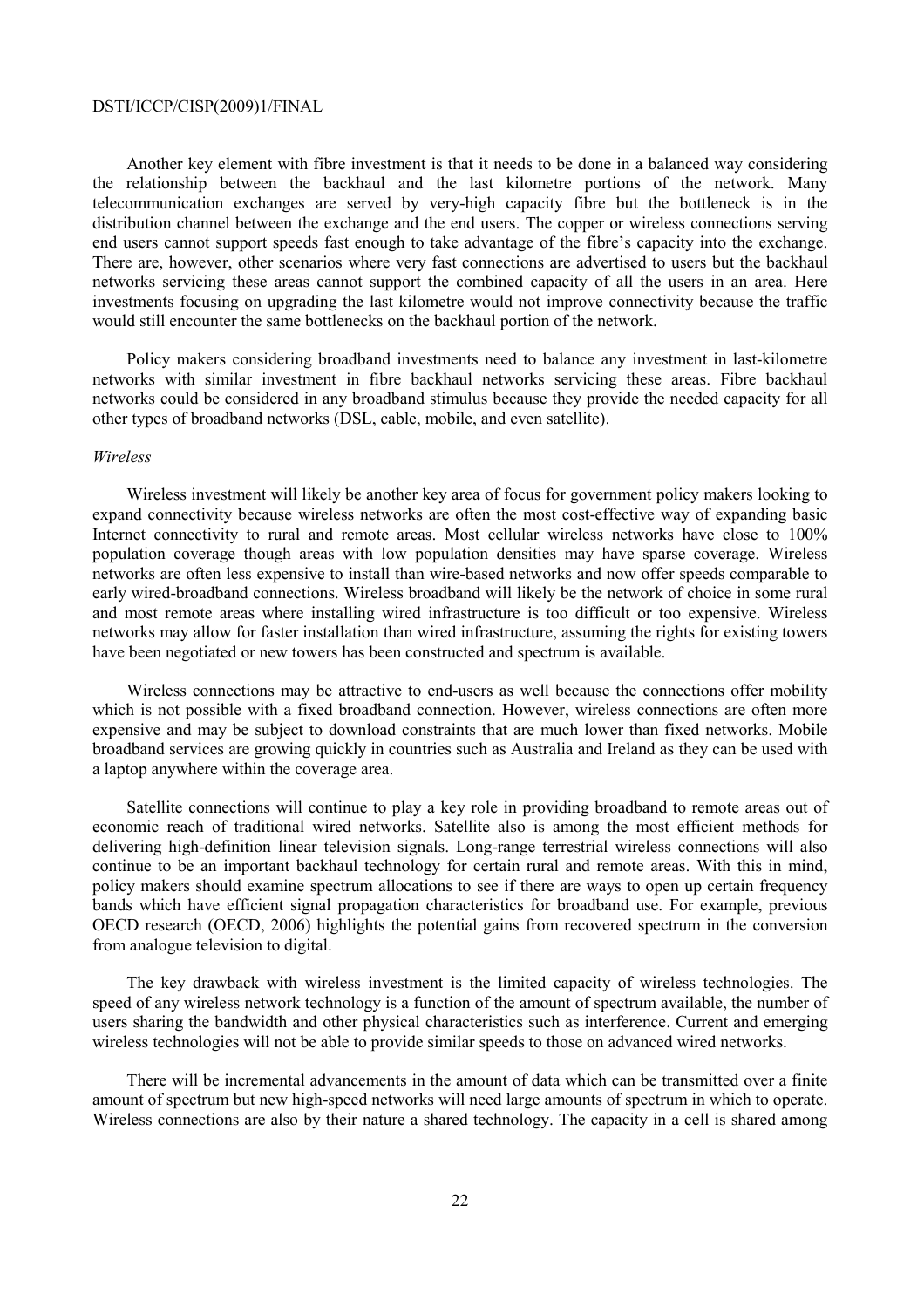all users in a given area so the capacity of all users decreases when another user connects to the network in the same area.

This drawback actually is less of an issue in rural and remote areas for two reasons. First, there are relatively few users sharing the capacity of a wireless connection in a rural or remote area so speeds to individual users could be higher than in larger cities. Second, remote areas often have more spectrum available for use than busier metropolitan areas. Broadband investment in wireless networks will also need to be paired with an appropriate spectrum policy. There may be additional challenges with interference because of local geographic conditions which may hinder wireless access.

 In many remote areas, wireless technologies are likely to have a lower cost per installed user, making them a key element in extending initial broadband connectivity in un-served areas. Nevertheless, they may not provide equivalent capacity or similar quality to fixed networks. Wireless connections will still need good backhaul connections in order to offer high broadband speeds to users. Public investment in backhaul networks reaching out into rural areas can provide the needed capacity to support new wireless broadband access networks.

Policy makers will still need to consider the state of wired infrastructure when considering wireless proposals. Wireless networks rely on high-speed fixed infrastructure to provide high-speed connectivity to the radio towers.

It is important to note that there is extensive debate in the sector about whether wireless connections should be considered substitutes for wired broadband in the longer term. Clearly, wireless connections can provide basic broadband connectivity capable of supporting most of the current applications available over wired connections. The debate becomes more contentious in any discussion of future high-bandwidth technologies such as the delivery of high-definition television. Current and evolving wireless technologies would not be able to distribute streaming high-definition television to a considerable number of users efficiently. Wireless technologies are much better for broadcast video than video-on-demand. There is also substantial debate as to whether wireless investments provide a robust future upgrade path.

## *xDSL, Cable*

xDSL and cable networks are dominant network infrastructures for delivering broadband services within the OECD area. Both networks have evolved from offering basic broadband services at 256 kbit/s to much higher speeds by making use of fibre connections much closer to homes. Currently VDSL operators in Korea and Japan offer 100 Mbit/s connections while cable network operators in Japan advertise connections up to 160 Mbit/s.

 VDSL and cable networks offer very high speeds, primarily because the networks are supported by fibre reaching to the neighbourhoods. Operators achieve these high speeds by installing fibre connections deeper into neighbourhoods and decreasing the distance between the end user and the fibre node which is connected by coax (cable) or twisted pair (telephone) lines. In some ways, VDSL and high-speed cable networks are simply fibre backbone networks with the last portion of the connection delivered over copper.

There are several benefits to investing in cable and DSL networks. VDSL and cable topologies still make use of some portions of the copper network, limiting the cost of new investment. For example, it is less expensive to install fibre optic cables to one central location in a neighbourhood than to each home. This is particularly important because the last hundred metres reaching a household historically have been the most expensive to install for any network technology. The incremental cost difference between rolling out fibre to a neighbourhood and fibre-to-the-home can be significant, particularly in areas with lower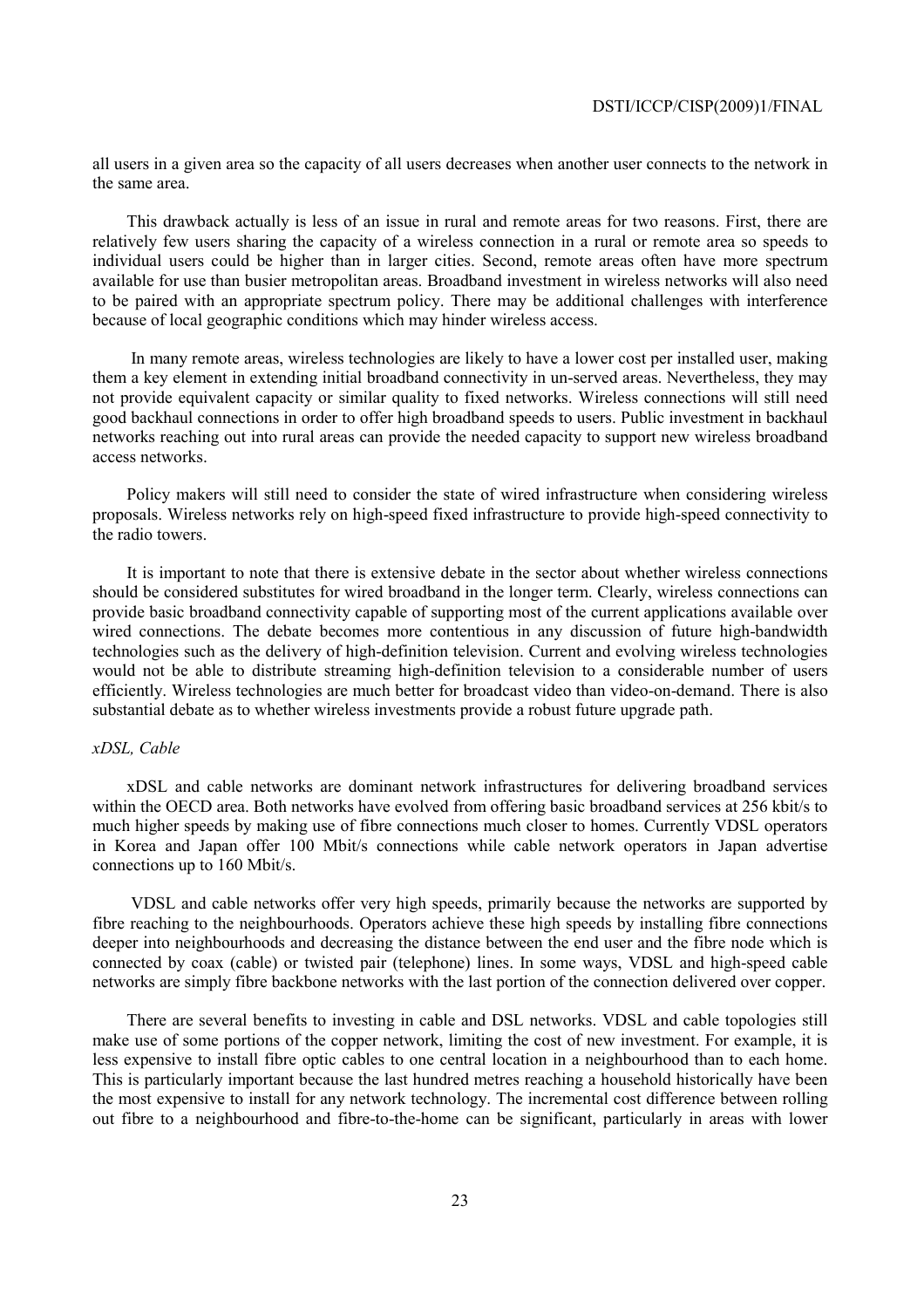population densities. In other circumstances, the cost differential may be insignificant, given a number of cable companies are considering extending fibre connectivity all the way to the end-user's premises.<sup>10</sup>

There are also a number of drawbacks to consider for governments considering investments in VDSL or cable technologies. First, investing in these existing networks often involves strengthening dominant players in a market. DSL operators in most OECD countries are required to unbundle the local loop but cable operators have largely been excluded from any unbundling requirements because of technical difficulties in providing competitive access. When cable unbundling requirements have been put in place they have been largely unsuccessful.

Second, VDSL is commonly viewed as a temporary technology and not a long-term investment path despite the shorter time frame which may be required to perform the upgrade. In other words, investment in VDSL may not be an interim step to putting fibre in the local loop, but would be considered a sunk cost when a decision is made to invest in a fibre local loop. The largest VDSL providers in the world (KT and NTT) are quickly moving away from the technology and replacing the remaining copper in their networks with fibre-to-the-home because of its much higher capacity. The fastest fibre offer available in the OECD in October 2008 was nearly ten times faster than the fastest VDSL or cable offers using the latest technologies. VDSL and DOCSIS 3.0 both require fibre connections near to users anyway for backhaul. The potential lifespan of VDSL and DOCSIS 3.0 should be a key consideration of policy makers who may be supporting these technologies with government funds.

Finally, public investments in VDSL networks may harm competitors by stranding the competitor's existing investments at the telecommunication exchange, particularly if incumbents plan on shutting down and selling the exchanges once the neighbourhood equipment is installed. The new fibre investments into neighbourhoods will be difficult for competitive operators to efficiently replicate. Even if the copper portion of the VDSL network is open for unbundling there will be few, if any, providers who could make an economic case for unbundling at the street cabinet. It is therefore likely that any competitive access made available on VDSL or over cable networks would be via access to wholesale bandwidth over a managed IP connection.

While governments may not choose to invest in cable and VDSL technologies directly, stimulus packages which offer tax incentives to existing firms will likely see significant investments in existing DSL and cable networks rather than new fibre development. In terms of stimulating aggregate demand, these upgrades may be less labour intensive than a fibre-to-the-home rollout.

## *Competition*

The OECD *Policy Guidance on Convergence and Next-Generation Networks* states that, "Policy makers should consider difficulties that may arise in replicating next generation access networks which could lead to the creation of new bottlenecks for competition." In addition, in the Seoul Declaration OECD Ministers agreed that one of their key challenges was promoting Internet-based innovation, competition and consumer choice. They then pledged to work to establish a regulatory environment that assures a level-playing field for competition.

It is vital that policy makers keep these goals in mind when considering investing public funds in the telecommunication sector. Previous OECD work on the regulatory implications of next-generation networks provides significant detail on these issues (OECD, 2008a).

 $10$ 

<sup>10 &</sup>quot;Cable Industry Starts Paving Way for All-Fiber Networks", *Communications Daily*, 4 March 2009.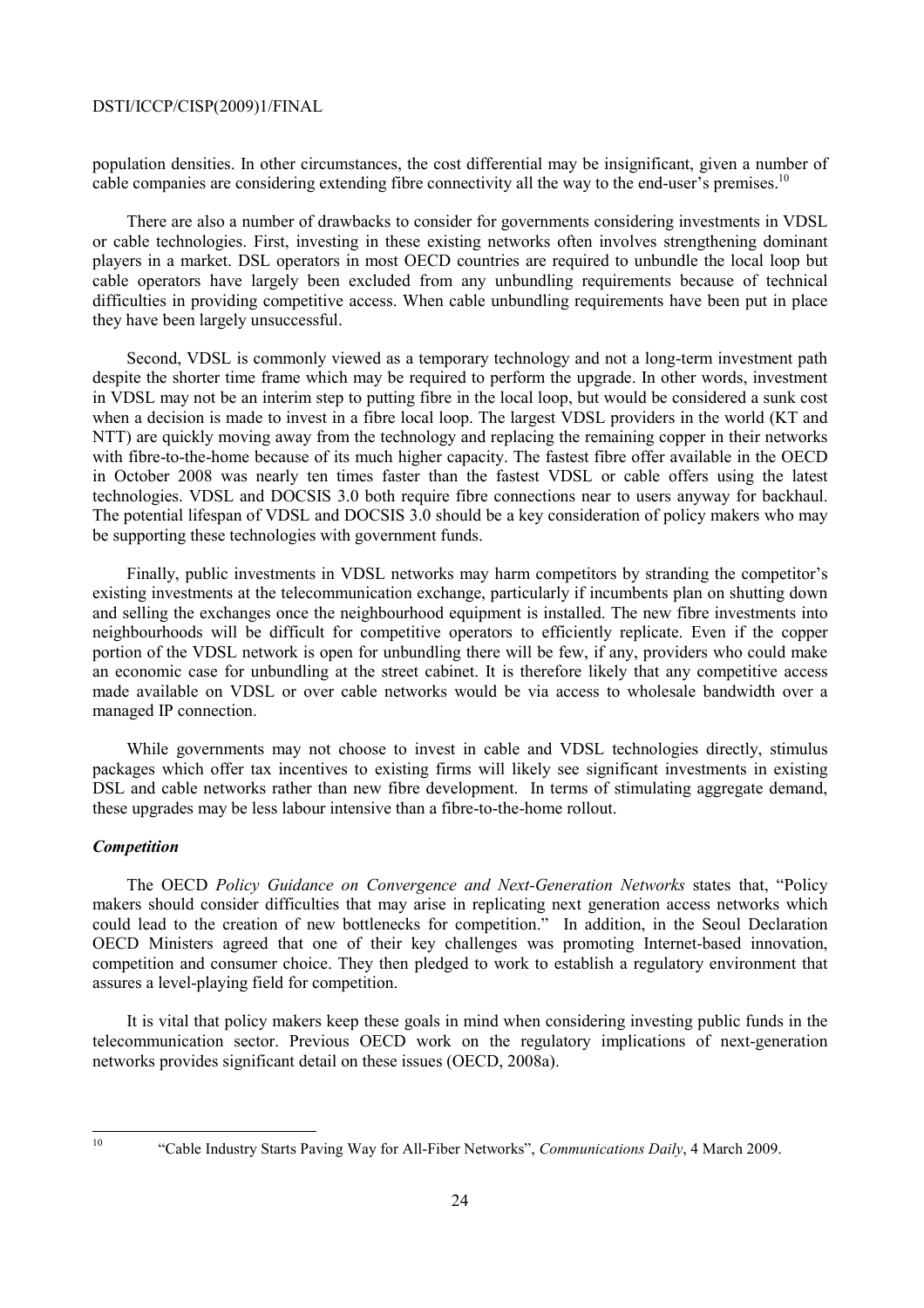Government investment in telecommunication networks must be used to foster competition and not to entrench existing operators at the expense of potential new entrants. One risk of governments investing in telecommunications is that they tend to have to choose winners in the market. Once one network is built or strengthened there is a relatively low chance of another infrastructure-based provider entering the market given the financial advantage already awarded to the incumbent via government funding. Governments need to carefully consider their decisions to ensure competition in the market which lowers prices, boosts speeds and encourages innovation.

Government investment in telecommunications has the possibility of hindering or helping competition depending on the way it is distributed and rules attached to the funding. The projects chosen for funding should be examined based on how they will affect competition in the market. Policy makers should also consider attaching elements supporting competition as stipulations to receiving any government funding. Governments could consider open access rules, topology requirements, investment in passive infrastructure and a division between wholesale and retail provision of services for any new publicly-funded networks as ways to ensure competition in markets benefitting from public investment.

## *Open access*

It would not be desirable for public funding to strengthen monopoly or duopoly service providers at the expense of new entrants. All investment should help promote competition for broadband access from the start. When governments do decide to intervene in markets by subsidising communication networks they should consider requiring the resulting network be available via "open access" rules. The term "open access" refers to an arrangement where network providers offer capacity or access to all market participants under the same terms and conditions. Operators of open access networks must allow competitive access to the network on non-discriminatory terms. Open access networks play an important role promoting competition and can help offset market imbalances when certain firms receive government funds but competitors or later entrants may not.

There are six key open-access models used for next-generation networks in the OECD.

i. **Dark fibre provision:** In this model one company provides dark (unlit) fibre connections to homes and businesses and rents the lines at non-discriminatory prices to all operators. The dark fibre provider does not provide any Internet service connectivity, just the raw cables leading to homes. The structure is separated between the company providing the lines and the Internet service provider lighting the fibre and supplying the services.<sup>11</sup> The key benefit of this model is that it promotes competition among providers and new entrants. Governments install the cables but otherwise do not enter the telecommunication business which minimises market distortions. It also saves on total investment since all operators have access to the same cable, rather than building out parallel infrastructures. Finally, operators can manage their own networks since they supply the equipment which lights the fibre. These networks are often built and maintained by municipalities. Perhaps the biggest drawback to this approach is aligning the investment and maintenance objectives of the dark fibre company with those of the Internet Service Providers (ISP). ISPs may need network upgrades in the future to support their services and there needs to

 $11$ 11 The earliest pioneer in this model of open access networks was STOKAB in Sweden. The municipal government in Stockholm helped fund dark fibre throughout the city and surrounding areas without being an ISP itself. STOKAB simply maintains the dark fibre and leases it out to anyone for a set price. The municipal government was already in the infrastructure business maintaining roads so it had the expertise necessary to install and maintain fibre as well. Operators rent a line from STOKAB, attach their own electronics on either end and provide their own services. CityNet in Amsterdam uses this same approach of building a point-to-point fibre network back to a large exchange and renting the dark fibre to ISPs.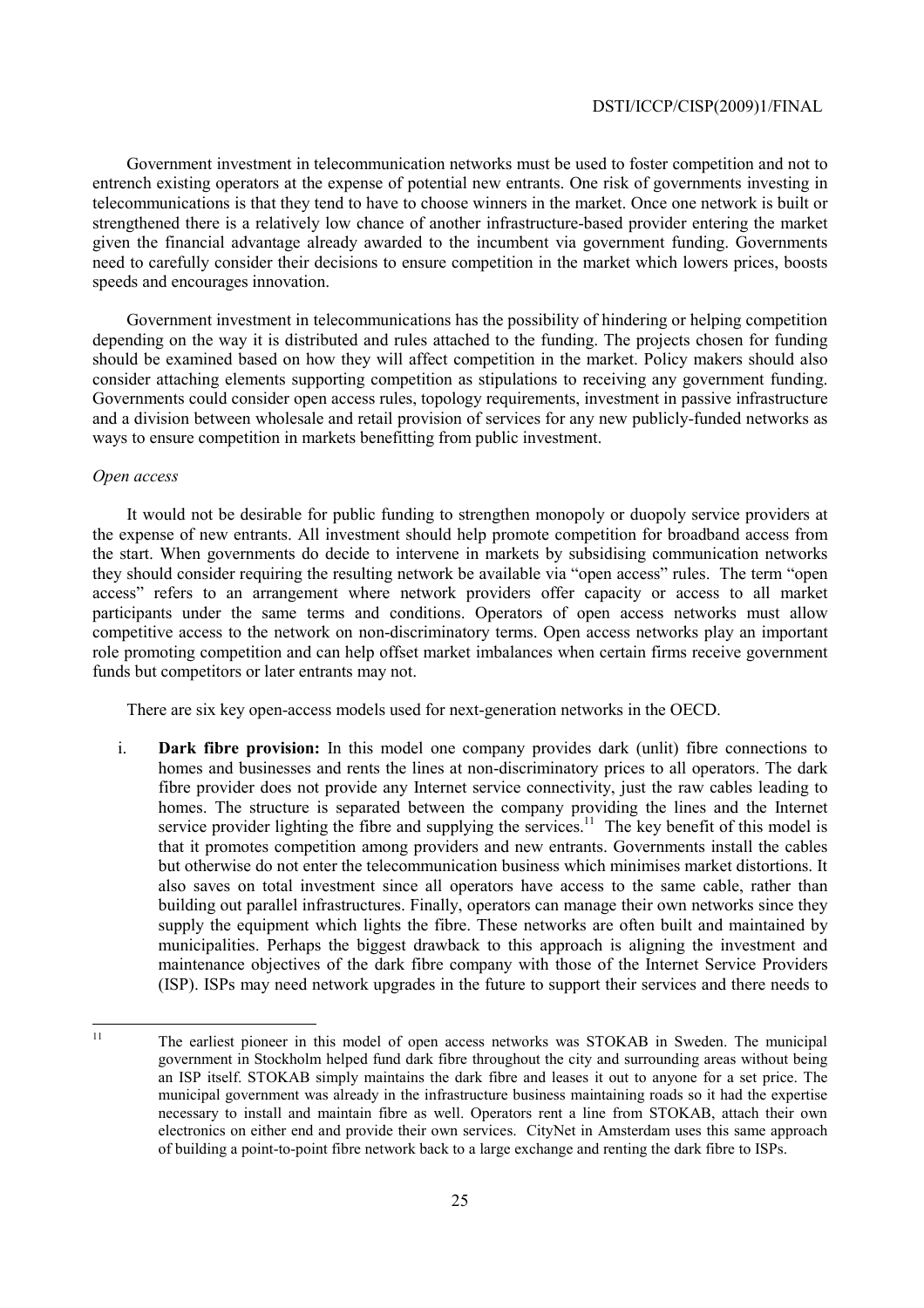be a mechanism in place to prompt for new investment or maintenance. Other drawbacks are that it requires large aggregation points which may be expensive to build and difficult to make space for. It also is not applicable for wireless networks.

- ii. **Traditional network unbundling (at the exchange)**: Another approach to providing open access is essentially extending unbundling requirements imposed on incumbents on the PSTN to new next-generation networks. Operators who own the network also provide services over the lines. Regulation requires them to also make these lines available to competitive operators for a set price. Japan has the largest fibre-to-the-home rollout in the OECD and NTT is required to unbundle fibre access. The benefit of this approach is regulators already have a long history with unbundling of copper telephone networks. Experience in unbundling cable networks is limited and the unbundling was not successful. The difficulty of implementing this approach is the topology of next-generation networks will determine what types of unbundling are actually possible. Unbundling a point-to-point fibre network at a large aggregation point is similar to unbundling DSL. However, physically unbundling VDSL at street corners or cable networks at head ends poses significant competitive and economic challenges. Competitive operators are constrained by the topology and the upgrade path of the incumbent operator's physical network if they lack their own last-kilometre infrastructure.
- iii. **Unbundling the last 100 metres:** One method for offering competitors access to customers is by mutualising the last several hundred metres of residential connections into one small aggregation point close to residences. In countries such as France, Spain and Korea, the goal of this approach is to allow all operators access to the same internal wiring in apartment buildings. This type of topology requires that operators have networks passing in front of each building and space in the basement to locate their patching equipment. Regulators in countries with VDSL networks have looked at similar approaches which focus on unbundling at the subloop. The benefit of unbundling the last 100 metres is that it requires less space than a larger exchange terminating a large number of connections. Subloops may serve 100 to 200 customers and lines could be unbundled one at a time. The key drawback is that all operators must then build out fibre networks deep into all neighbourhoods in the country in order to connect to the last 100 metres of the connections. There will be relatively few operators which are large enough in scale to compete with the incumbent. Even if they were large enough there would likely be resistance in neighbourhoods against the installation of multiple large street cabinets to house all the competitors' equipment. Again, there are also questions regarding the maintenance and upgrades of the last 100 metres which would need to be addressed.
- iv. **Wavelength access:** There are technologies which allow multiple networks to operate on the same fibre using multiple optical carrier signals. The physical characteristics of fibre networks allow different service providers to each operate their own networks over the same physical fibre by using different wavelengths (colours) of lasers. Wavelength division multiplexing technologies code and decode the different wavelengths at each end of the fibre connection. The benefit of this approach is that each competitive operator can manage its own network over its own wavelength on the same physical fibre connection. Adding a second wavelength essentially doubles the capacity on the line. The drawbacks to this approach are the high cost of the electronic equipment which must be installed at each end of the physical fibre and the logistics of supplying service to only certain households connected to a passive optical network with 32 or 64 end users. The wavelength unbundling model may also limit the ability of a single provider to rapidly expand services over multiple wavelengths using multiple lasers if the installed equipment cannot support it. Wavelength unbundling is commonly used to increase capacity on point-to-multipoint topologies but can also be used on point-to-point connections.
- v. **Active line access model (Ethernet bitstream):** In the active line access or Ethernet bitstream access model the network provider manages the physical infrastructure and the active electronics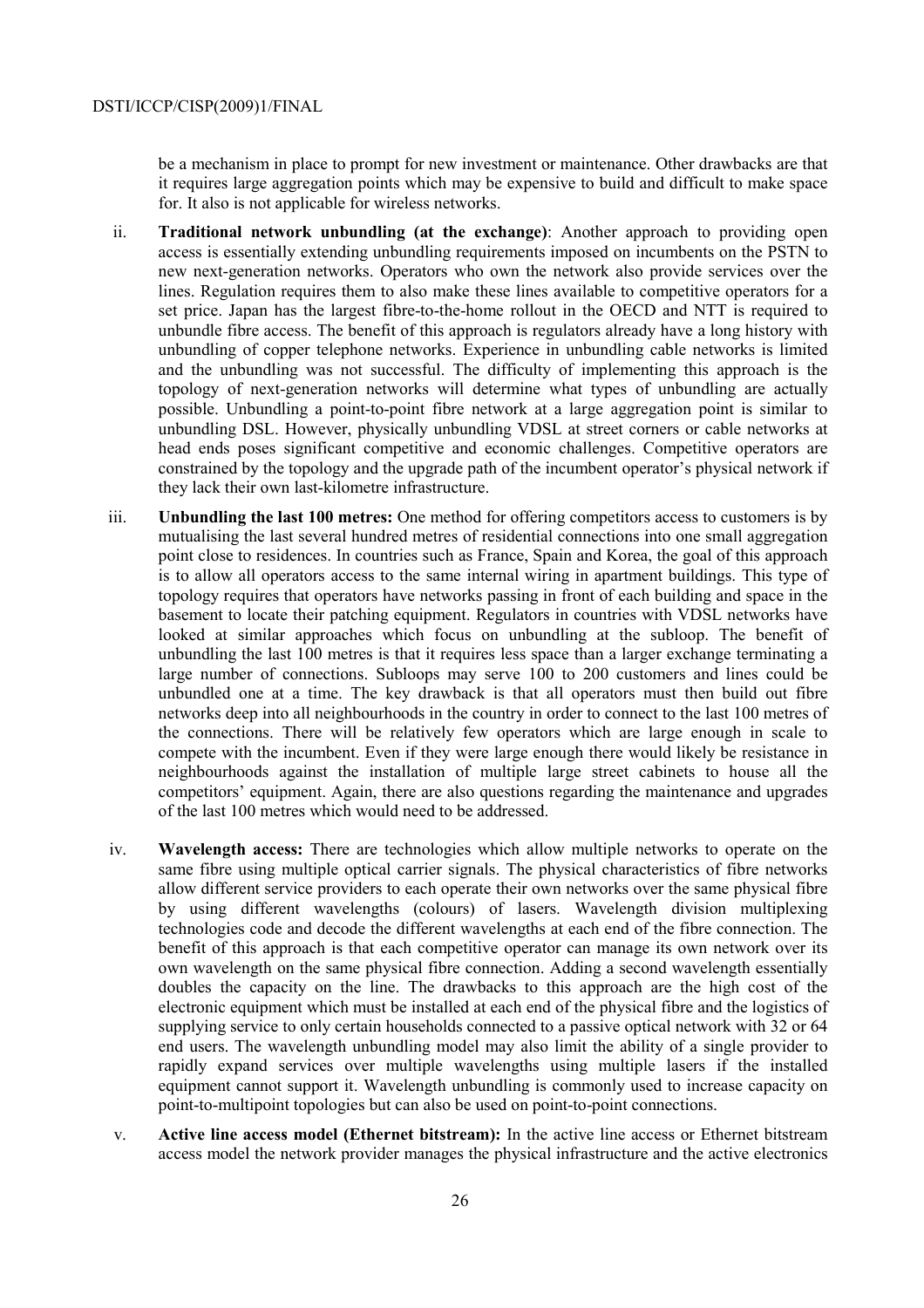of the data link layer for all operators supplying network services over the same infrastructure. As an example, the network owner would supply Ethernet bitstream connectivity to competitive operators who would then operate their own IP networks over the Ethernet-based network. This approach offers more flexibility to competitive operators than a managed IP product and competitors can then manage their own IP networks as they see fit. One key drawback of the approach is that it still relies on the incumbent to upgrade the electronics in order for competitors to make certain speed and service improvements. All operators would be constrained by the electronics attached at the end of the line by the incumbent. Active line access is discussed as an option in areas where physical unbundling may not be viable.

vi. **Managed IP networks:** In this model, the entity building the network moves a step higher in the distribution chain by actually lighting the fibre and running a basic IP-based network. The entity then sells dedicated wholesale capacity directly to Internet service providers who then provide services. The benefit of this type of network is that subscribers can pick and choose services from a large number of different providers. For example, an end-user could subscribe to phone service from one company, television from another and basic data connectivity from a third provider. On some of these networks in Denmark and Sweden consumers can choose between 30 ISPs for data access alone. One important benefit of this structure is providers offering services over the network need not be based near the end users. They can simply supply services over the network to all subscribers from a central location. The drawback of this approach is all the service providers are locked into basic connectivity streams that the network provider offers. ISPs could not install their own equipment and jump from 10 to 1 000 Mbit/s if they wanted to. If the network operator does not upgrade to faster speeds then the service providers are limited as well. Just as in dark-fibre provision, there are concerns about upgrade and maintenance incentives.

Recently, there has been some discussion that open access requirements could potentially keep firms from accepting government funding if they were required to provide competitive access to the network. This assumption has not played out in real-world examples of open-access requirements in the past. Incumbent telecommunication operators have not been unduly harmed under open access/unbundling regulations over the previous five years. The monthly payments for line rentals that competitors have sold are an important source of revenue for many telecommunication firms. While the discussion of openaccess requirements in this paper deals specifically with networks built with government funding, regulators in some OECD countries have also suggested that policy makers could consider the possibility of applying the same regulations to firms deemed to have significant market power.

## *Topologies*

The level of competition possible on a network is closely tied to its topology. Any government investment in telecommunication networks must take the implications of different topologies into consideration when evaluating projects.

| <b>Topology</b>                                 | Capacity    | Cost        | <b>Ease of competitive</b><br>access | <b>Technology</b><br>flexibility |
|-------------------------------------------------|-------------|-------------|--------------------------------------|----------------------------------|
| Point-to-point<br>(large aggregation)<br>point) | High        | Medium/High | High                                 | High                             |
| Point-to-multipoint<br>(aggregated splices)     | Medium/High | Medium      | Low/Medium                           | Medium                           |
| Point-to-multipoint<br>(no aggregation)         | Medium      | Low/Medium  | Low                                  | Very low                         |
| Point-to-multipoint<br>wireless                 | Low         | Low         | Very low                             | Very low                         |

#### **Table 2. Benefits and drawbacks of various topologies**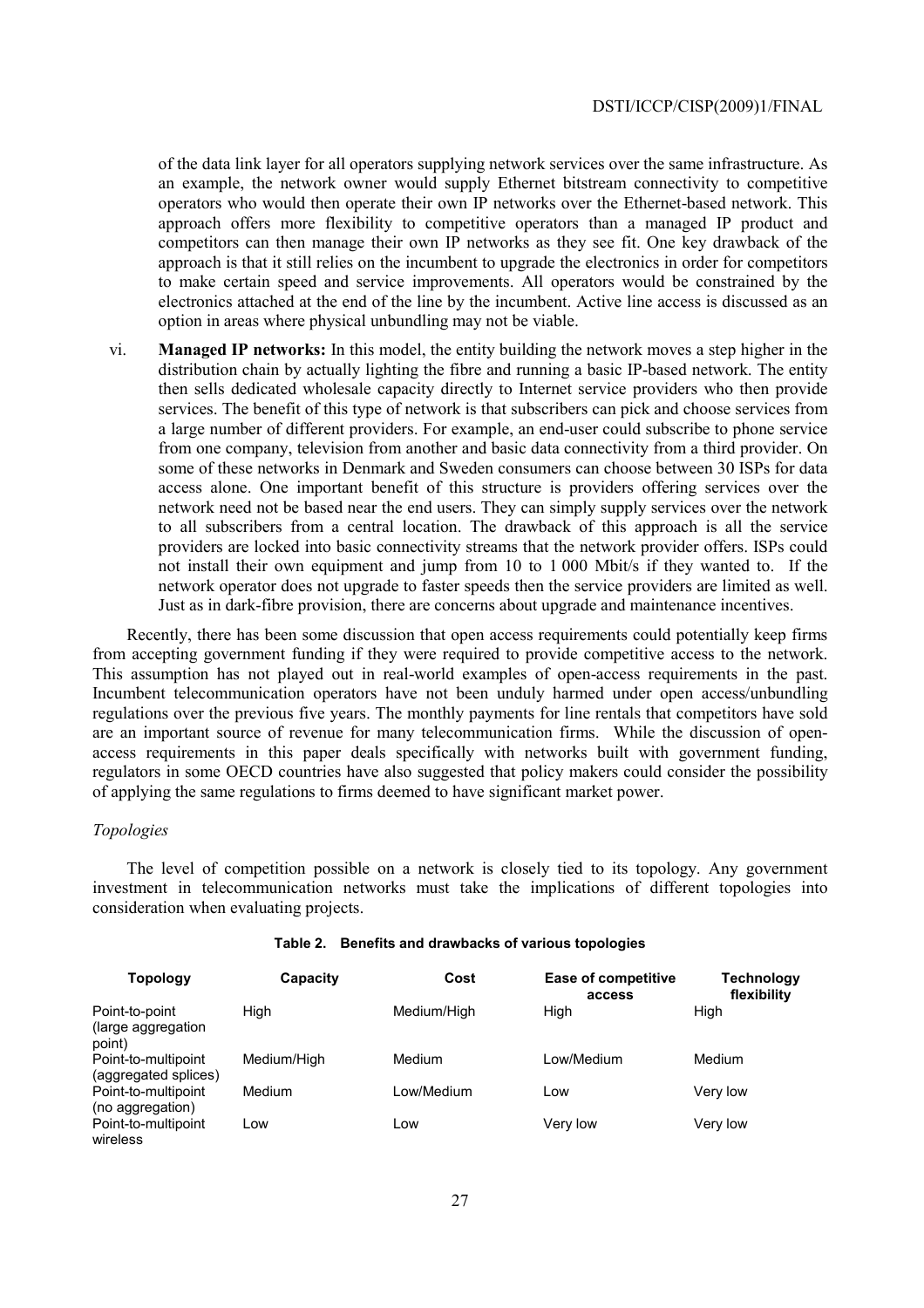There are benefits and drawbacks to each of these topologies. In general, topologies offering more competition are relatively more expensive to install but will usually have more longer-term economic benefits:

- **Point-to-point (large aggregation point):** The most flexible topology is a point-to-point infrastructure with sufficiently large aggregation points and room for competitive collocation. In a point-to-point architecture there is a dedicated line from each home back to a patch panel in a large exchange. Competitive providers can install their own equipment in the exchange and then use their own choice of technology for sending data down the line to the end user. For example, a point-to-point topology supports both point-to-point and point-to-multipoint transmission standards. This point-to-point architecture is the basis of the PSTN and of many open-access fibre networks. The benefits of this topology are that it helps promote competitive access, offers the highest capacity via a dedicated line to each user and allows operators to choose their own technologies when renting the line. The drawbacks of the topology are it is more expensive to rollout than topologies which split connections closer to users. It also requires more duct space in the ground and requires larger equipment back at the exchange (and thus a larger exchange) than point-to-multipoint technologies.
- **Point-to-multipoint (aggregated splices):** VDSL, cable and some fibre operators use a topology which extends a backhaul connection to a central aggregation point in a neighbourhood and then distributes connectivity from there over dedicated lines to individual users. The aggregation points may be above-ground structures (in the case of VDSL) or in a buried splice box for fibre connections. The key benefits of the topology are in terms of costs. Limiting the length of the individual lines to users allows operators to re-use existing infrastructure for the last several hundred metres or limit the amount of fibre they install leading from the network node to the neighbourhood aggregation point. A point-to-point network requires dedicated lines for each enduser which occupies more conduit space. Point-to-multipoint topologies can run one fibre pair to the neighbourhood aggregation point and break out the connections from there. The topology avoids building one large exchange in exchange for a number of smaller localised exchanges. The key difference between this topology and point-to-point is the location and size of the aggregation point. The drawbacks of this topology are tied to competitive access and capacity. It is difficult to provide competitive access to point-to-multipoint topologies because the aggregation points are often too small and too dispersed. For example, regulators in countries with VDSL rollouts typically require subloop unbundling (at the neighbourhood aggregation point). If competitors want to unbundle they must erect their own cabinets on the street in order to interconnect. They must also have existing fibre reaching into the neighbourhood to supply the neighbourhood boxes. As a result, there have been very few operators able to unbundle at the subloop level. Without subloop unbundling, the remaining two entry points for competitive providers are bitstream access or via an additional light frequency on fibre. In addition, the speed of VDSL services declines rapidly as the distance from the neighbourhood aggregation point increases.
- **Point-to-multipoint (no aggregation):** This topology is similar to the point-to-multipoint topology (with aggregated splices) except there is no centralised point for unbundling individual lines to consumers. This topology is used in many fibre-to-the-home rollouts because of its relatively lower cost. Providers do not need to erect a cabinet for the fibre and typically use small splice boxes buried in the ground in front of a home or on a pole. Unbundling at these splices could still be possible but is typically uneconomical. The capacity of this topology is lower because users spliced from the same feeder fibre will share the capacity of the line. One fibre line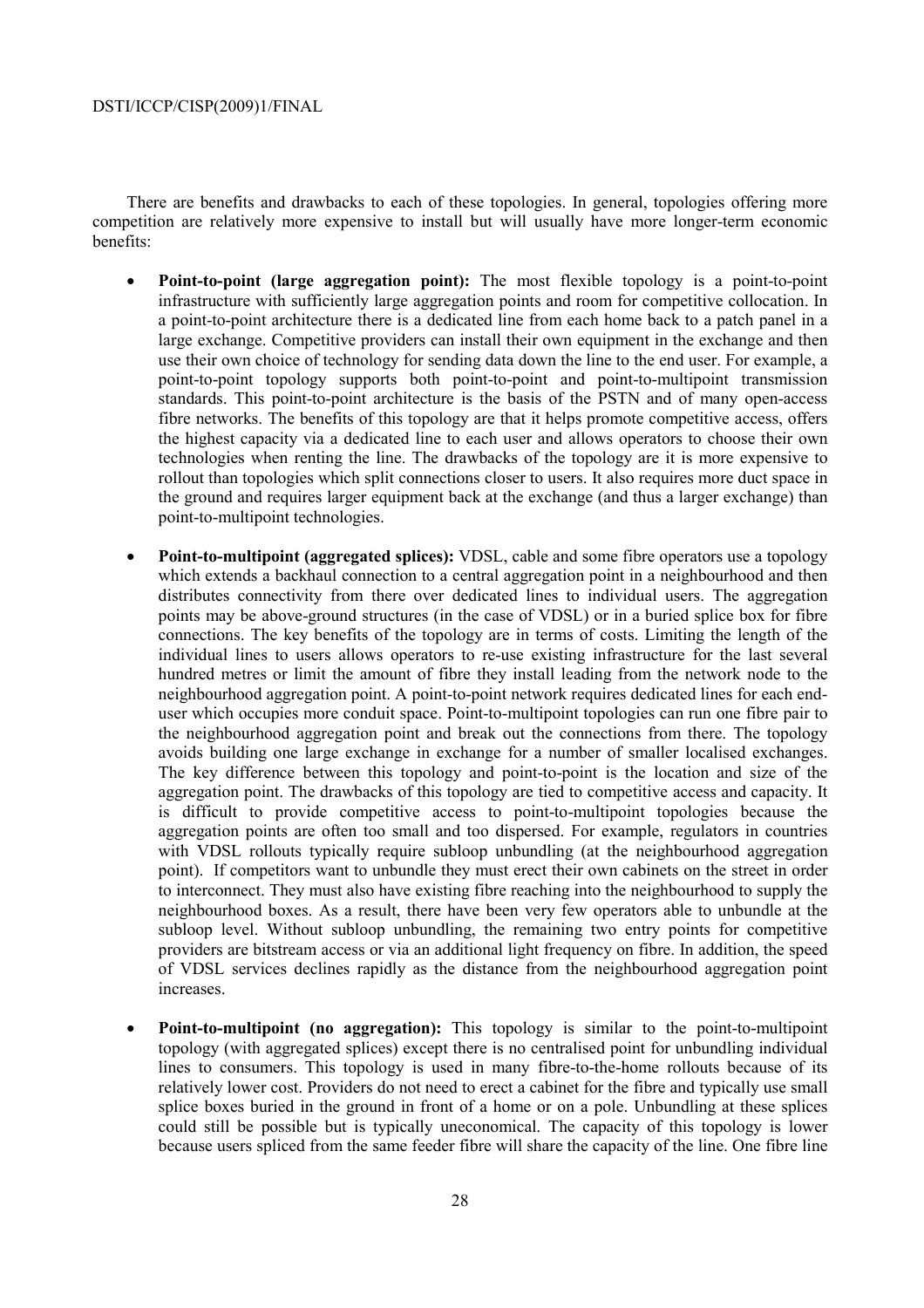typically serves 32 or 64 subscribers. This network topology is among the most difficult for competitive access. Alternative operators could typically offer services only through bitstream access or by paying to run a second laser over the entire branch of network. This has posed problems in countries such as Japan because the operators often have to rent the lines for not the actual number of subscribers but the total number of lines splitting off from an individual fibre.

• **Point-to-multipoint (wireless):** Wireless technologies are the least expensive to install and can service a large area quickly with minimal infrastructure investment. The topology is commonly used for broadband in rural and remote areas with little fixed-line infrastructure and is ideal for reaching areas which may not currently justify the economic rollout of fixed-line infrastructure. The capacity of these connections, while improving, is still much lower than is available on fixed networks. The limited network capacity which is available is also shared among all users in range of the radio signal. The drawbacks of wireless systems are their limited capacity and restricted access to competition over the lines. Competition on wireless systems is typically limited to bitstream or wholesale access. Even bitstream access poses problems because the wireless operator may have difficulty limiting bandwidth to certain providers.

Government stimulus plans will likely support networks using a variety of different topologies and this will lead to different competitive outcomes. Policy makers should keep the competitive effects of each topology in mind when considering the pros and cons of each proposal.

## *Passive infrastructure*

One key way for governments to promote competitive investment in telecommunication networks is by installing passive infrastructure (poles, conduit, etc.) which can then be used by various operators. Rather than becoming a network owner, government funding could be used by municipalities to install conduit throughout an area capable of sustaining multiple fibres to each home.<sup>12</sup>

The passive infrastructure represents the highest-cost portion of new network investment (often cited as close to 80% of total cost) and this is an area where governments could easily invest and boost competition with minimal market distortion. Maintenance of the conduit or aerial infrastructure could be done by municipalities or written into the contracts of any firms using the passive infrastructure to reach homes. Government investment in passive infrastructure, in both urban and rural areas, could help promote the goal of extensive infrastructure-based competition which has so far eluded policy makers.

Investment in passive infrastructure also could have a large impact on the demand-side of the economy because the installation is highly labour-intensive and crews could start digging quickly. In addition, government investment in passive infrastructure may be more efficient than private sector development because municipal governments have access to all necessary rights-of-way.

The passive infrastructure is not just about conduits or poles. Passive infrastructure also includes the telecommunication exchange which serves as a hub for the exiting conduit. Government funds could be used to build "shelters" where different providers would be allowed to install their own equipment as a base for the fibre they would eventually blow through the empty conduit or install over aerial poles. These structures would need to have easy access to fibre backhaul, preferably via open access networks which could provide connectivity to multiple providers. A large scale government investment in passive infrastructure could be paired with a simultaneous investment in open-access fibre backhaul to all exchanges in a given region.

 $12$ 

<sup>12</sup> Conduit should be exclusively for optical fibre because of space considerations. Installing new copper into conduits significantly limits entry by other firms because of its physical mass.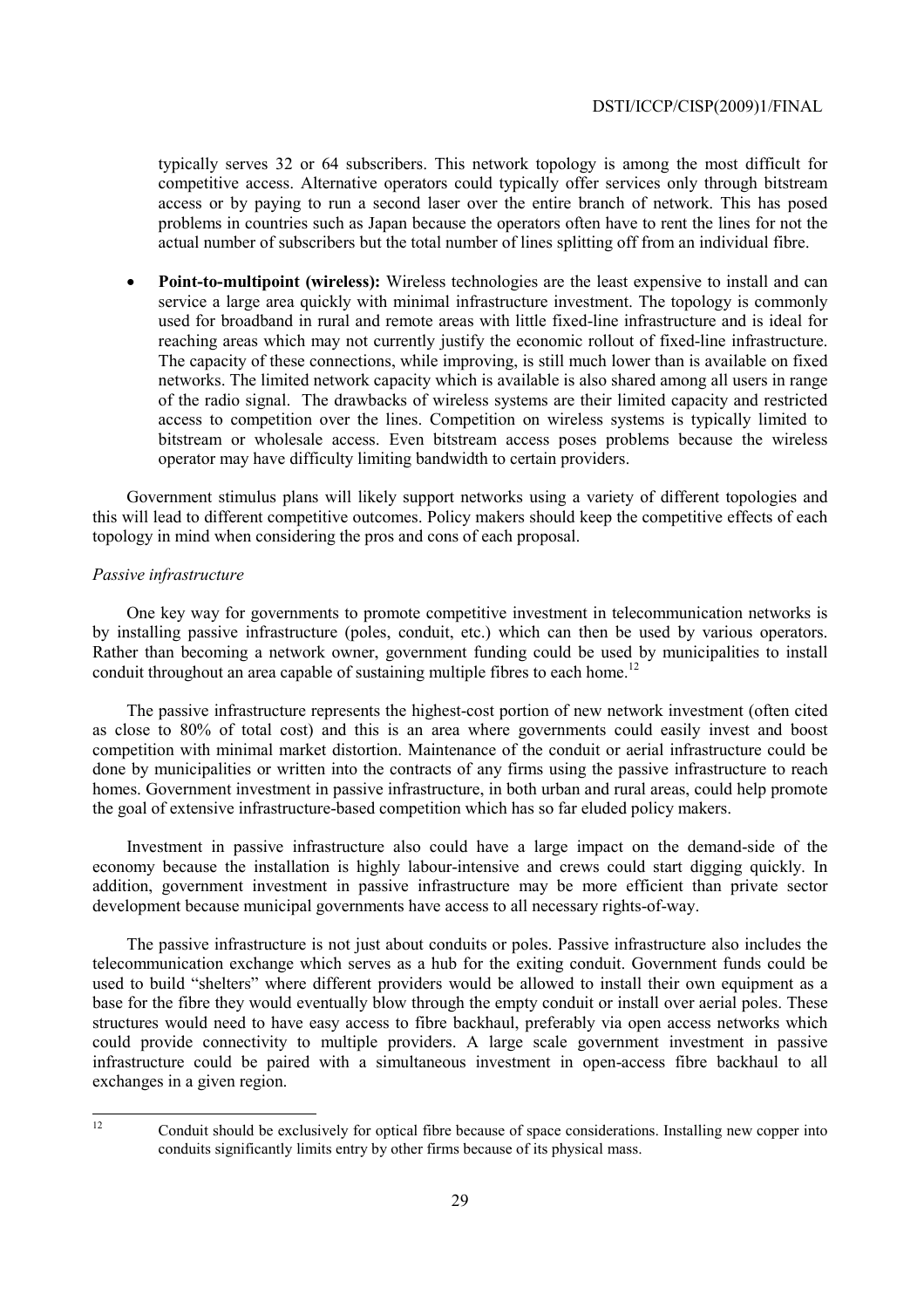The number of operators who would actually install their own lines is difficult to predict but governments should plan for multiple point-to-point fibres to each home as a precaution. Governments must take steps to ensure there is sufficient space in the conduit for multiple operators. Operators, for example, should not be allowed to install more fibre than necessary simply to fill up the pipe and protect against further entry.

Installing conduit could be considered a first step to a larger broadband rollout plan. If governments did, at a later stage, decide to pay to install the fibre themselves then the conduit would be in place and the fibre could be pulled or blown though rapidly and inexpensively.

## *Network separation of wholesale and retail functions*

Network separation is commonly discussed as a way to ensure competition over network infrastructure. There is relatively little practical experience with structural separation in the telecommunication sector, although the United Kingdom, New Zealand, Italy, Sweden and Poland have either already implemented functional separation or are in early stages of moving forward with it. The issue has been dealt with extensively however in the electricity sector. Newberry (1997) explains that up until the mid 1980s natural monopolies were typically operated as vertically integrated monopolies. The industry then shifted to the separation of electricity transmission from production as a way to spur competition. The capital of the network utility is large and sunk so once it is in place the balance of bargaining power shifts from the investor to the consumer. Newman argues that the tensions between the investor and the consumer can be sidestepped by government ownership of the transmission network.

The build-out of next-generation networks has reignited debates over the benefits and drawbacks of separating the provision of wholesale and retail services in the telecommunication sector as a way to promote competition. Much of the discussion focuses on remedies applied to existing telecommunication incumbents where their physical assets would be separated from the elements of the business which sell services. The idea in terms of competition is to ensure that the management of the physical network treats all ISPs, including the incumbent's, on equal terms.

The debates, particularly in Europe, New Zealand and Australia, have centred on the use of functional separation of existing privatised firms only as a last resort when other means of introducing competition have failed. One of the drawbacks of separation cited in the discussions is the high transaction costs involved in separating a private firm into different functional units or two completely separate firms. OECD research (OECD, 2003a) found these high transaction costs could potentially outweigh the benefit in the PSTN environment. Given the costs associated with fibre local loop networks and difficulties (depending on the technology used) of providing open access to fibre local loops, more recent OECD work determined that the benefits of functional or structural separation could be considerable in an NGN environment (OECD, 2008a).

The historical experience with separation in the telecommunication sector has been tied to existing providers but this section examines only the potential role of network separation for new networks built using government funding. This paper does not seek to enter into the debate surrounding the structural separation of existing providers. What makes government stimulus funding possibly different is that the new networks built with government funds could be designed from the start as with separated wholesale and retail components. This would avoid any costs of disentanglement of a combined firm in the future and provide much more competition with lower transaction costs. For example, a new last-kilometre network in a rural area could be run as a separate entity which would rent lines to any private operators who were present at the aggregation point.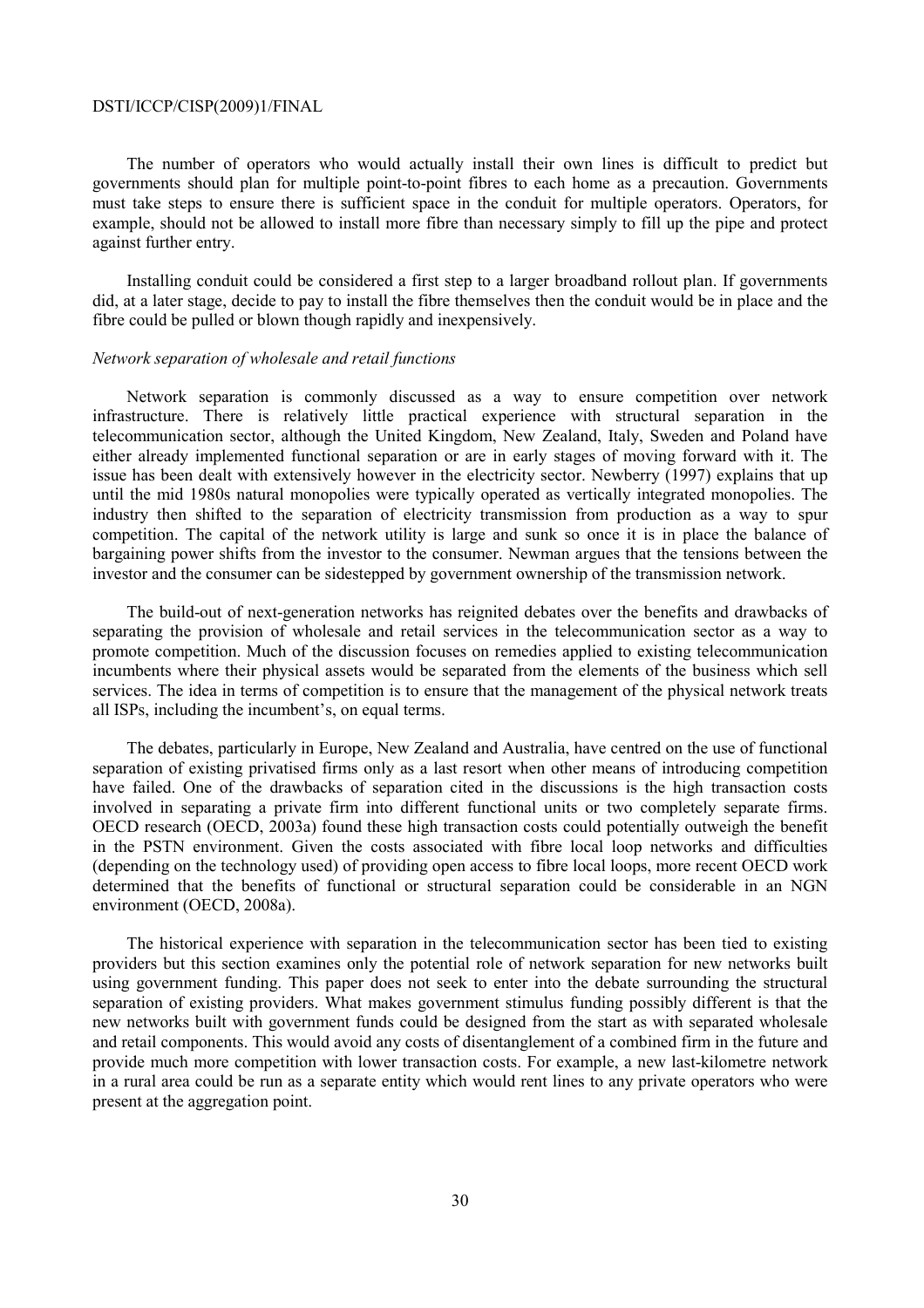Wholesale network access providers (infrastructure companies) may represent good investment targets for government expenditure because all competitive operators could benefit from the investments in infrastructure.

The long-standing debates over separation highlight concerns regarding the investment incentives of separated entities and these apply to newly formed networks. Service providers need network upgrades to support their new products while network owners need enhanced services to match their own investments in network upgrades. Vertically integrated firms, theoretically, have internal communication channels which can internalise these interdependencies better than separated firms although this is the subject of extensive debate.

Joskow (2005) highlights that new investment in electricity generation of any significant size must be accompanied by expansions of the transmission networks. However, the lumpy characteristics of transmission investment and other factors mean that market mechanisms may lead to inefficient investment decisions. A good deal of the electricity literature evaluates how to create market mechanisms to facilitate this co-ordination. Telecommunication investment is also lumpy and requires some sort of co-ordination between those providing services and those investing in the network transmission capabilities.

Governments may choose to invest in new infrastructure but may want to avoid being telecommunication operators given the stronger innovation incentives which come out of the private sector. One way for this to happen is for governments to pay to install physical infrastructure which is then rented out to any firm willing to supply services on equal terms. In certain cases, management of the physical infrastructure could be contracted to a private company or handled by the municipality using low monthly rental fees for line usage. In other situations, open access requirements may be more effective at promoting competition given a mixture of public and private funding.

There are still significant concerns regarding the practical rollout of new networks that separate the provision of wholesale and retail services within the overall telecommunication market in the economy. This is particularly challenging given existing operators have already begun rolling out next-generation networks in many areas. Much will depend on the competitive landscape, particularly on these new networks, and the rollout plans of existing operators.

There may be no immediate answers to some of the key issues but policy makers can essentially hedge their bets on any structurally separated investment by choosing the most "future-proof" technologies available when designing a rollout with separated wholesale and retail divisions. Policy makers should consider transmission media which can support substantially higher speeds with minimal future investment.

#### *Preventing market distortion*

The economic crisis poses some significant challenges for policy makers looking at broadband investment as part of stimulus packages because the investment may be expended at areas which already have broadband and have not been shown as clear market failures – just as in areas needing a network upgrade. Investments in competitive areas can distort markets and displace private sector investment which was already planned. Policy makers must take great care to design public investments in a way that they promote competition without disrupting private investment.

The question will arise as to whether governments should invest in areas which may already have broadband access from one or two providers. The answers will likely hinge on whether government investment will significantly increase connectivity options and promote competition. Rolling out connectivity to un-served areas should not pose problems in terms of market distortion but it could easily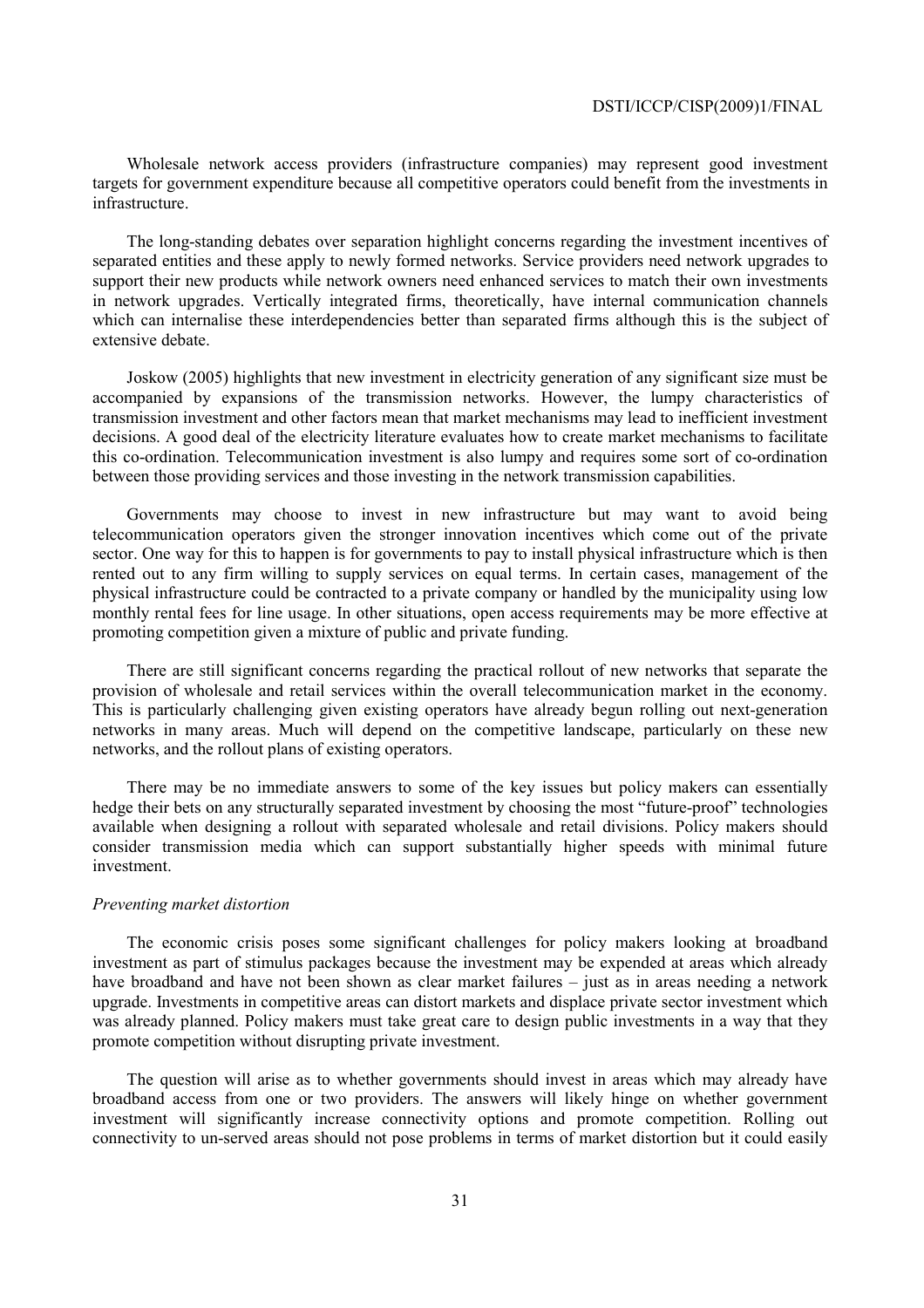create a dominant, monopoly provider. Governments need to ensure that there are provisions for competitive access on any networks in these areas.

There are more difficult questions about investments in metropolitan areas which may have one or two broadband providers at slower speeds. A well-placed broadband investment could significantly boost broadband speeds and introduce additional competition into the market. This could be a benefit for users but could also negatively affect existing operators in these areas. In such a case the new infrastructure built with public funds must be open and available to all providers at cost-based prices. Existing operators should be able to switch to the upgraded network if they choose or stay on their own.

 Public investment should not limit the ability of other operators to install their own networks in the same roads, conduit, or over the same poles. Any installed conduit or network infrastructure must be open for others to use and other providers must still be granted rights of way and permits to dig in streets to install their own networks. For example, municipalities should continue to allow other companies access to roads and conduit even if the municipality has installed its own open-access network. This concept is very important because the threat of entry will help stimulate investment in any networks built with government money.

## *Innovation and growth*

## *Identifying areas with the highest benefits*

Stimulating innovation and growth via telecommunication networks was a key priority to emerge in the *Seoul Declaration for the Future of the Internet Economy*. Ministers from the OECD and other countries adopted text which emphasises how new networks are an increasingly important platform for research, international science co-operation, creativity and innovation in many different sectors.

The secondary impacts of telecommunication investment on supply in the economy could eventually have the largest impact of any government spending on telecommunications. Policy makers should look for projects which have the highest impact on innovation and growth in the economy and weight them accordingly in the review process. The "productivity" of any government spending on telecommunication is tied to the impact it will have down the line on improving output in the private and public sector.

Governments generally do best when they help facilitate certain fundamental structures which then support an innovative and robust private sector. The role of governments should generally be building a foundation for innovation and fostering its development.

Broadband networks are already an important foundation for innovation and growth in the OECD. Telecommunication networks helped improve the efficiency of virtually every sector in the economy. Their impact can be seen easily during this economic downturn as people turn to the Internet to look for jobs, gather information and shop for discounted goods. Teleconferencing over the Internet has helped firms deal with decreasing travel budgets and environmental concerns. Finally, the Internet has become one of the leading sources for information, news and entertainment in OECD countries.

While there are innovations in network technologies themselves, it is the services which will be available on these networks which will have the strongest effects on productivity, and the economy as a whole. The goal of public investment, therefore, is helping to create a foundation which is capable of supporting new and innovative applications and services. Policy makers thus need to consider certain criteria of projects in terms of their impact on innovation and growth.

**i. Marginal impacts:** Each proposal will have different marginal impacts on the economy and quantifying them may be difficult. For example, installing an overlay fibre network in an area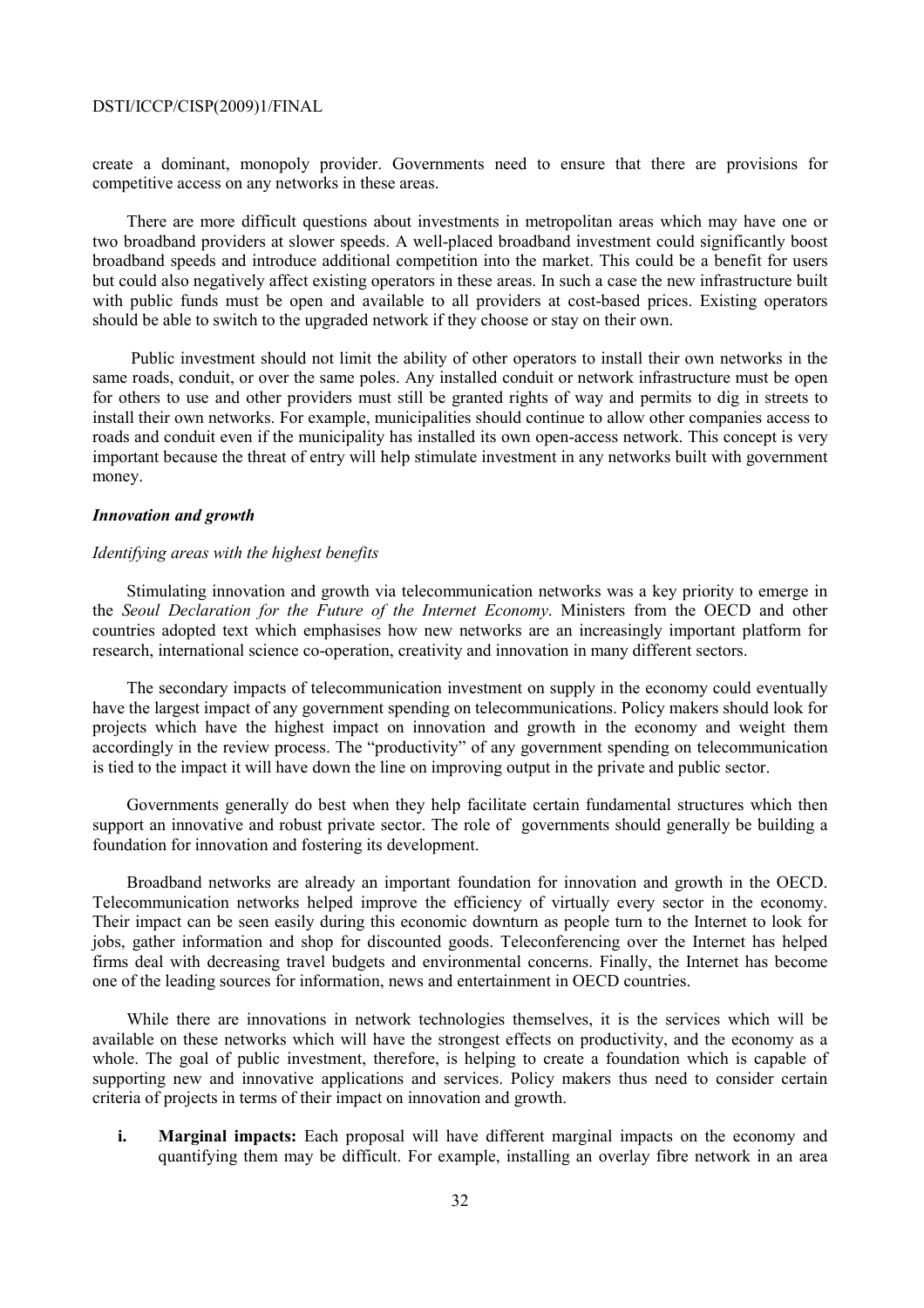with two existing networks (both offering high speeds) will likely have a lower marginal impact on productivity and growth because many of the services would already be available over existing networks. In such a case, policy makers may choose to target areas with less connectivity or slower speeds. However, policy makers should also consider the impacts on consumer surplus of the introduction of a second or third provider. If the monopoly or duopoly market structure results in high prices and slow services then a targeted open-access network upgrade could still have a significant impact on prices – and therefore penetration. Investments in backhaul infrastructure could also have a larger marginal impact than putting the same investment into connections directly into homes. Areas choked by slower backhaul, particularly those currently served by satellite, could be strongly impacted by a boost in backhaul capacity.

- **ii. Upgradability:** Policy makers are not the best placed to predict the future demands that will be placed on network infrastructure. As a result, government investment should focus on infrastructure which can be upgraded easily and inexpensively to offer more capacity when new applications and services needing the connectivity appear. Building more potential for capacity into a project may be marginally more expensive in the short run but could significantly reduce costs and raise productivity in the long term, particularly if it helps avoid laying a second new network only a few years down the road. The overbuilding of capacity during the dot-com boom, while expensive, laid the backbone infrastructure which supports the high-capacity broadband of today.
- **iii. Business/residential breakdown:** The productivity gains from improved connectivity in the economy will be spread between households and businesses. Targeted investment expanding capacity to areas with high business concentration may provide a larger impact per unit spent than investments which expand connectivity to a limited number of households in an area. At the same time, businesses may be attracted to locate in areas where employees have access to better connectivity. At a minimum, any backbone investment could be routed through areas where there are business concentrations as a way to boost private-sector productivity.
- **iv. Backhaul vs. last kilometre:** As mentioned earlier, there needs to be a balance between investment in backhaul and investment in the last kilometre. The economic impact of any network development depends on users having available capacity all the way back to content and application suppliers. Government spending should take into account backhaul anytime there is investment in connecting users in rural and remote areas. Investment in high-capacity, openaccess backhaul between rural communities could spur last-kilometre investment by the private sector as well. Suburban or metropolitan areas may face a different situation where there is fibre running close by but the last kilometre needs to be upgraded for higher speeds to take advantage of it. Again, investments which balance backhaul and last-kilometre capacity are the most appropriate.

## *Social benefit*

Quantifying the economic benefits of a project, while challenging, is easier than judging projects based on their overall benefit to society. Current policies in OECD countries make ensuring voice service to the entire population a key priority and policy makers have devoted significant resources to carrying out this objective. Now, with the prospect of new public expenditure, policy makers are considering upgrading these areas to ensure a minimal level of broadband connectivity.

A number of stimulus packages released through February 2009 have made extending broadband to rural and remote areas a key priority. From a demand-side perspective these projects will have roughly the same impact as spending similar amounts in metropolitan areas unless government investment displaces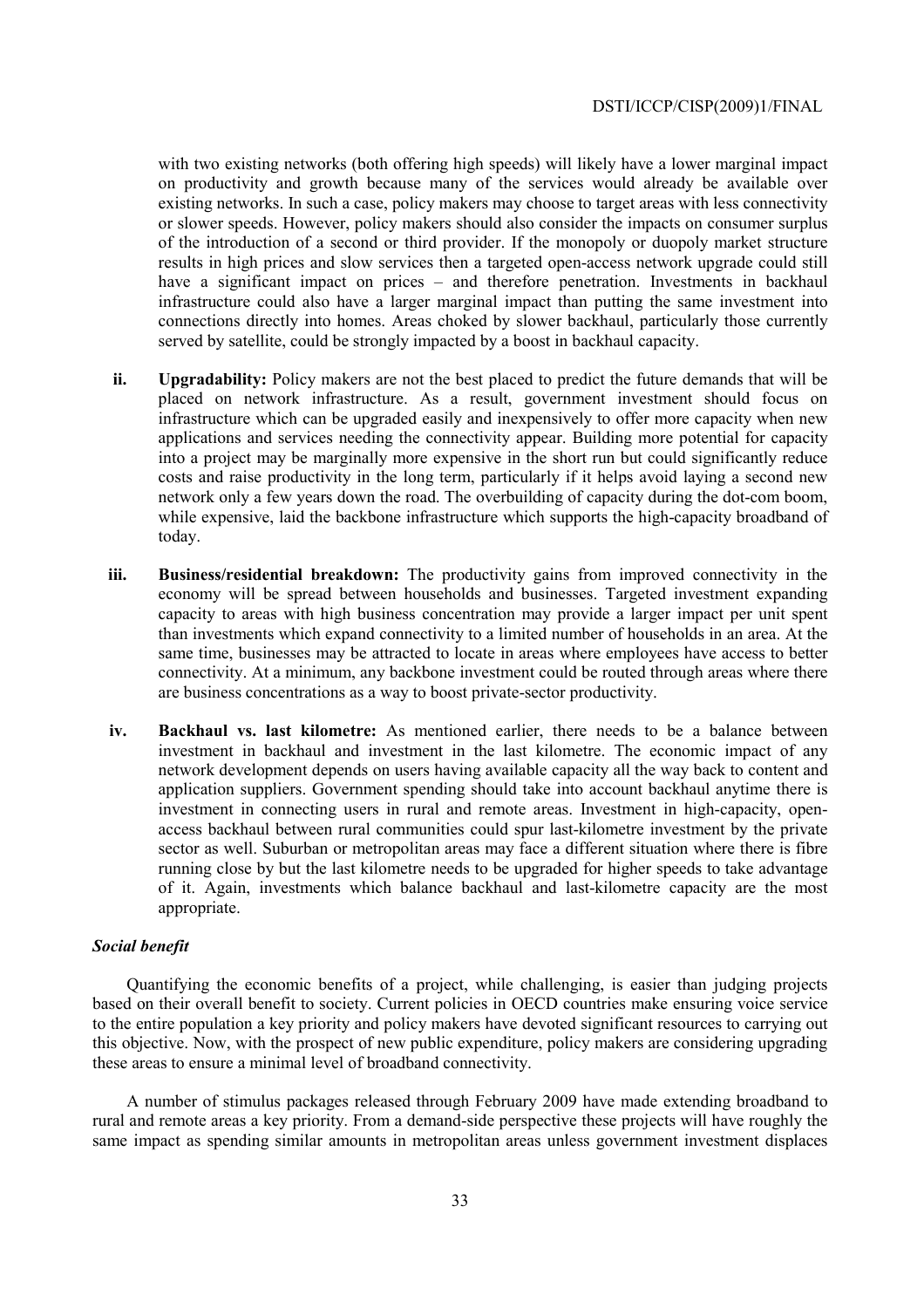current investments by private firms. On the supply side, investments connecting rural and remote areas may have less impact on aggregate productivity growth, given the limited number of people and firms which will be added to the network, than an investment in a more densely populated area.<sup>13</sup> From an equity standpoint though, these investments may serve strong social objectives and the priorities of governments. The remote areas with new connectivity will see significant new social benefit and inclusion. There will also be beneficial network externalities if all citizens have access to broadband connectivity.

One of the key benefits that broadband brings to newly-served areas is improved access to government services. Populations without access to the Internet, and broadband in particular, are often segments of the society who could benefit most from improved access to government services. New communication infrastructure to these areas could have a potentially strong, long-term impact on consumer well-being. Data from Eurostat has shown that broadband subscribers are more likely to interact with public authorities over the Internet than narrowband users (OECD, 2008b). Improved access to government information and services could bring significant, tangible benefits to a community.

The Recommendation of the OECD Council on Broadband Development clearly highlights the importance of the social aspects:

"Member countries should implement policies that promote access on fair terms and at competitive prices to all communities, irrespective of location, in order to realise the full benefits of broadband services<sup>14</sup>"

More recently, Ministers agreed at the Seoul Ministerial to support policies which use ICTs to provide enhanced services to people with disabilities or special needs. They also agreed to promote the use of ICT networks by all communities.

These mandates mean that policy makers should select projects which can produce social benefits while still addressing the other three items (connectivity, competition and innovation/growth). Policy makers can spend the limited funds available extending high speed networks all the way to a few users or pushing high speed connectivity much closer to considerably more users – creating an environment for rural ISPs to prosper.

Policy makers may find the latter to be the most effective because small ISPs have the means to distribute connectivity locally but may lack the resources or scale to bring high-speed connectivity into the area. One possibility is that government spending pays to build high-speed, backbone connectivity to all the small towns throughout a region. If the network is open-access then any large or small ISP would be able to redistribute the resulting connectivity throughout the area via wireless or other technologies. Leaving the last-kilometre connection to the private sector allows the government to reach a larger total number of communities and improve social welfare of the most people as possible.

## **Evaluating investment scenarios**

Proposals for public funding of broadband projects will all be different and each will need to be evaluated across a wide range of criteria. Table 3 provides a list of the key criteria discussed in this paper which may be used to evaluate different proposals.

 $13$ 13 There is a mitigating element which it is important to consider. Metropolitan areas often already have good broadband connectivity and installing a new physical network may have smaller marginal effects than would be seen when building a network to an area without any connectivity.

<sup>&</sup>lt;sup>14</sup> *Recommendation of the OECD Council on Broadband Development*, adopted 12 February 2004, at: www.oecd.org/document/36/0,3343,en\_2649\_34223\_34238436\_1\_1\_1\_1,00.html.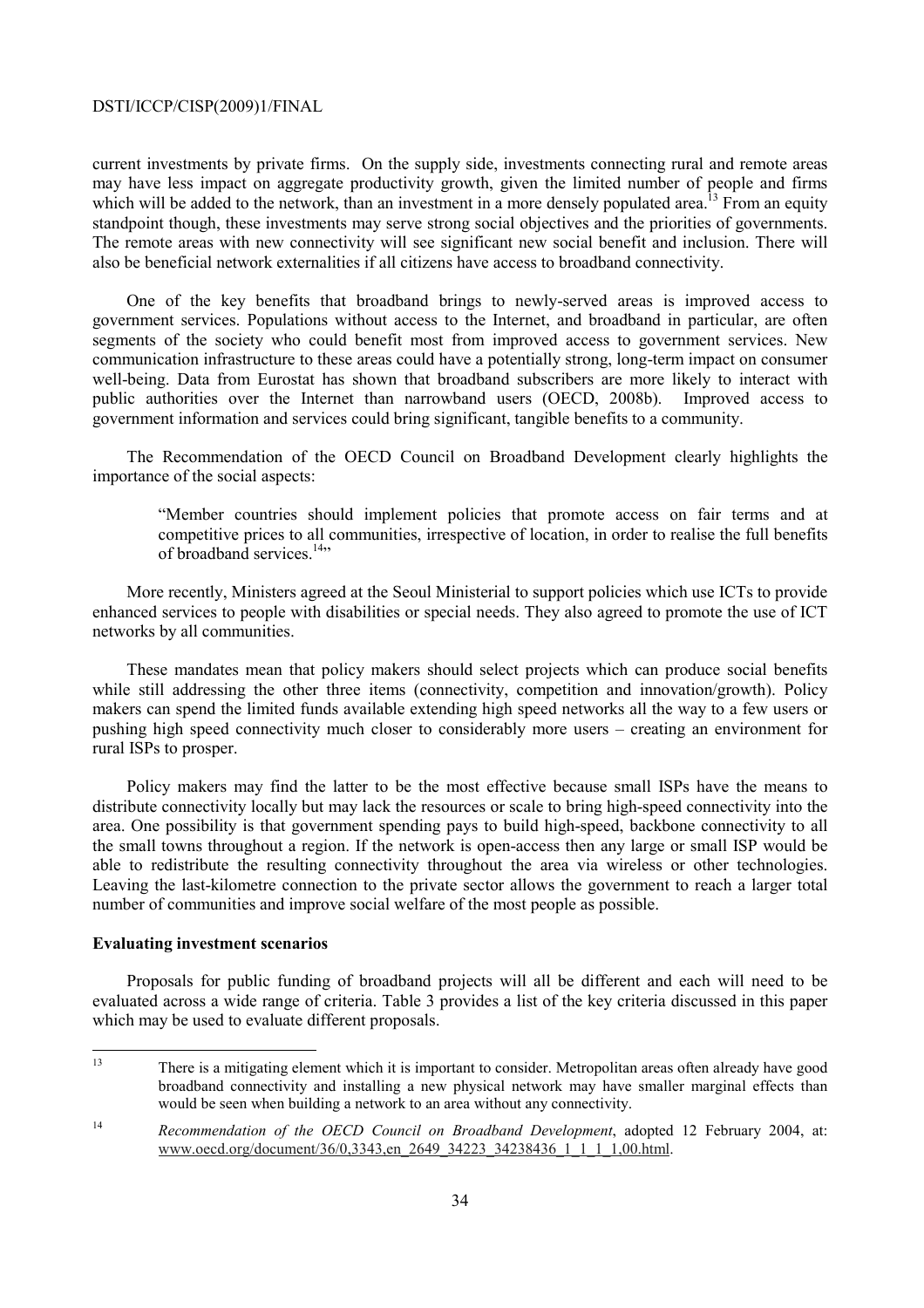| Demand side         | Speed to come online     | Shovel ready                                  |  |
|---------------------|--------------------------|-----------------------------------------------|--|
|                     |                          | Rights of way / spectrum availability         |  |
|                     | Spending composition     | Employment effects (local)                    |  |
|                     |                          | High marginal propensity to consume           |  |
|                     |                          | Avoids leakages                               |  |
| Supply Side         | Connectivity             | Number of affected users                      |  |
|                     |                          | Marginal benefit per user                     |  |
|                     |                          | Capacity of the lines                         |  |
|                     |                          | Topology effects on bandwidth                 |  |
|                     |                          | Longevity of the network                      |  |
|                     |                          | Ease to upgrade network                       |  |
|                     | Competition              | Competitive access to network                 |  |
|                     |                          | Broadband choices                             |  |
|                     |                          | Potential for market distortion               |  |
|                     | Innovation/growth        | Economic impact per unit spent                |  |
|                     |                          | Upgradability for new services                |  |
|                     |                          | Balanced rollout backhaul/last kilometre      |  |
|                     | Social benefit           | Universal service                             |  |
|                     |                          | <b>Cultural benefits</b>                      |  |
|                     |                          | Inclusion                                     |  |
| Long-term viability | Private sector viability | Long-term viability of project after stimulus |  |

**Table 3. Possible criteria for evaluating broadband proposals** 

The list is not exhaustive and policy makers will need to determine their own weighting mechanisms for each of the criteria. In some cases issues on the demand side will take priority because the aggregate demand side effects will be most important for policy makers. In other cases, decision makers may be able to take a longer view and focus on plans which strike the best balance between connectivity, competition, innovation/growth and social benefit.

Finally, the last category includes the long-term business viability of projects. Policy makers will need to judge whether plans have a viable longer-term business model to sustain the network after completion. They will need to take into account maintenance demands and operational costs of continuing with projects after the initial investment is made. If there were no business case for a private firm to continue operating the network after the initial investment then policy makers will need to determine whether long-term government ownership and continued operation of the asset is economically and socially desirable.

## *Selection process*

When OECD countries allocate resources they have certain common objectives irrespective of the method chosen. These can include efficient allocation of a resource and efficient use of that resource, transparency in the award of a resource, non-discrimination, and the creation of appropriate conditions for market competition (OECD, 2004b). There may also be other broader economic and social objectives.

Once investment targets have been identified, there are a variety of techniques to award government subsidies that enhance the efficient and transparent use of the funds. Governments already use a variety of procedures to allocate and distribute resources for projects. Tender procedures geared to the lowest-priced bid are typically used to award contracts while auctions are common for allocating spectrum. Recently tools such as minimum subsidy auctions coupled with notice-and-comment procedures also have been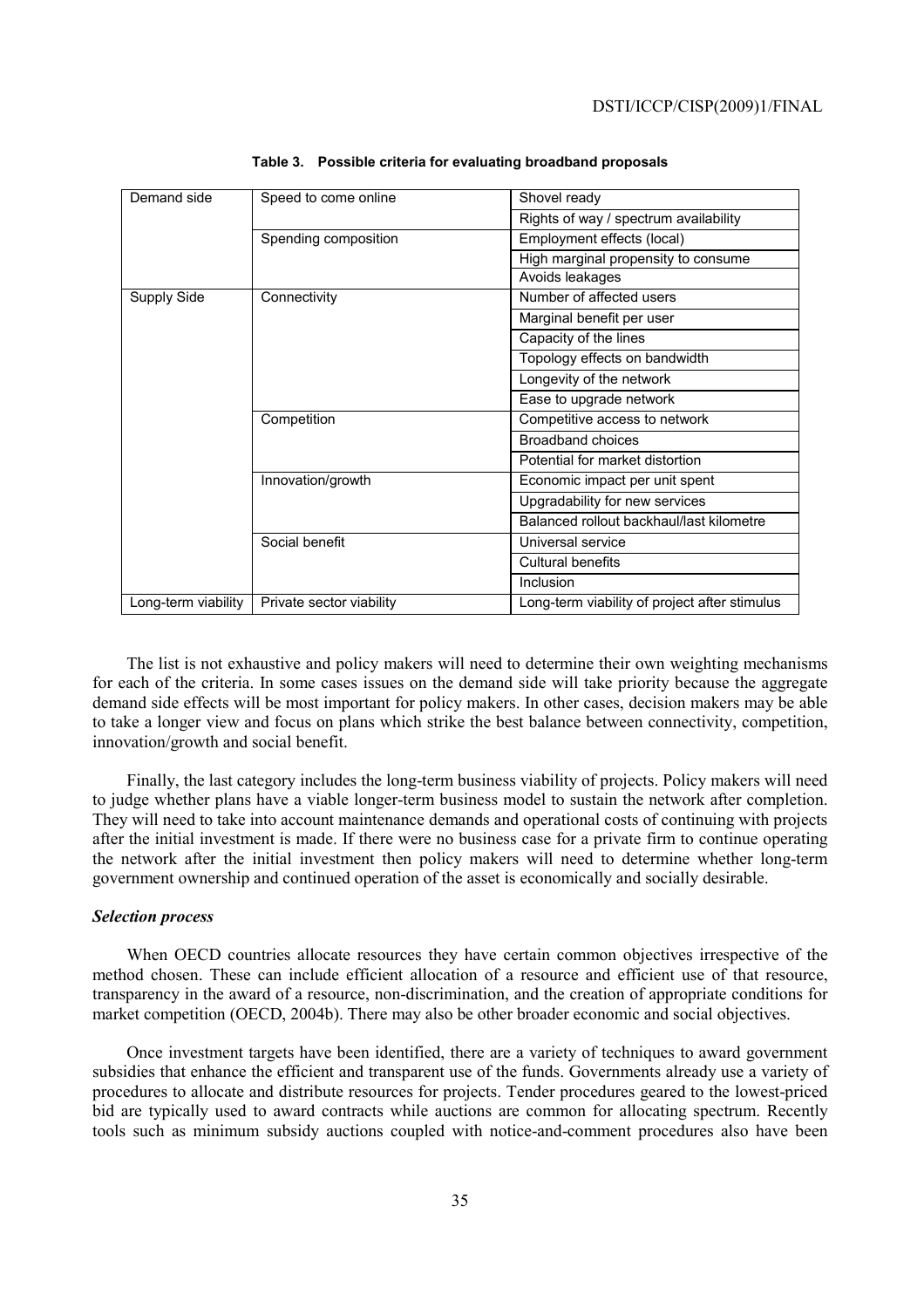successfully used to provide universal service in developing countries (OECD, 2004c), (Dymond & Oestmann, 2002).

## *Transparency*

Government transparency is an essential component of appropriate public governance which helps prevent abuses arising from information asymmetry and permits individuals and organisations to respond to information through political, civil, or economic activity (OECD 2003b). Information regarding government stimulus spending should be made public in a transparent way to ensure that funds are distributed in an efficient and publicly acceptable manner. Policy makers should ensure that information about the bidding and selection processes is widely available to the public. In addition, governments should be clear about how projects will be monitored after the awarding of funds and the results of any monitoring should be publicly available.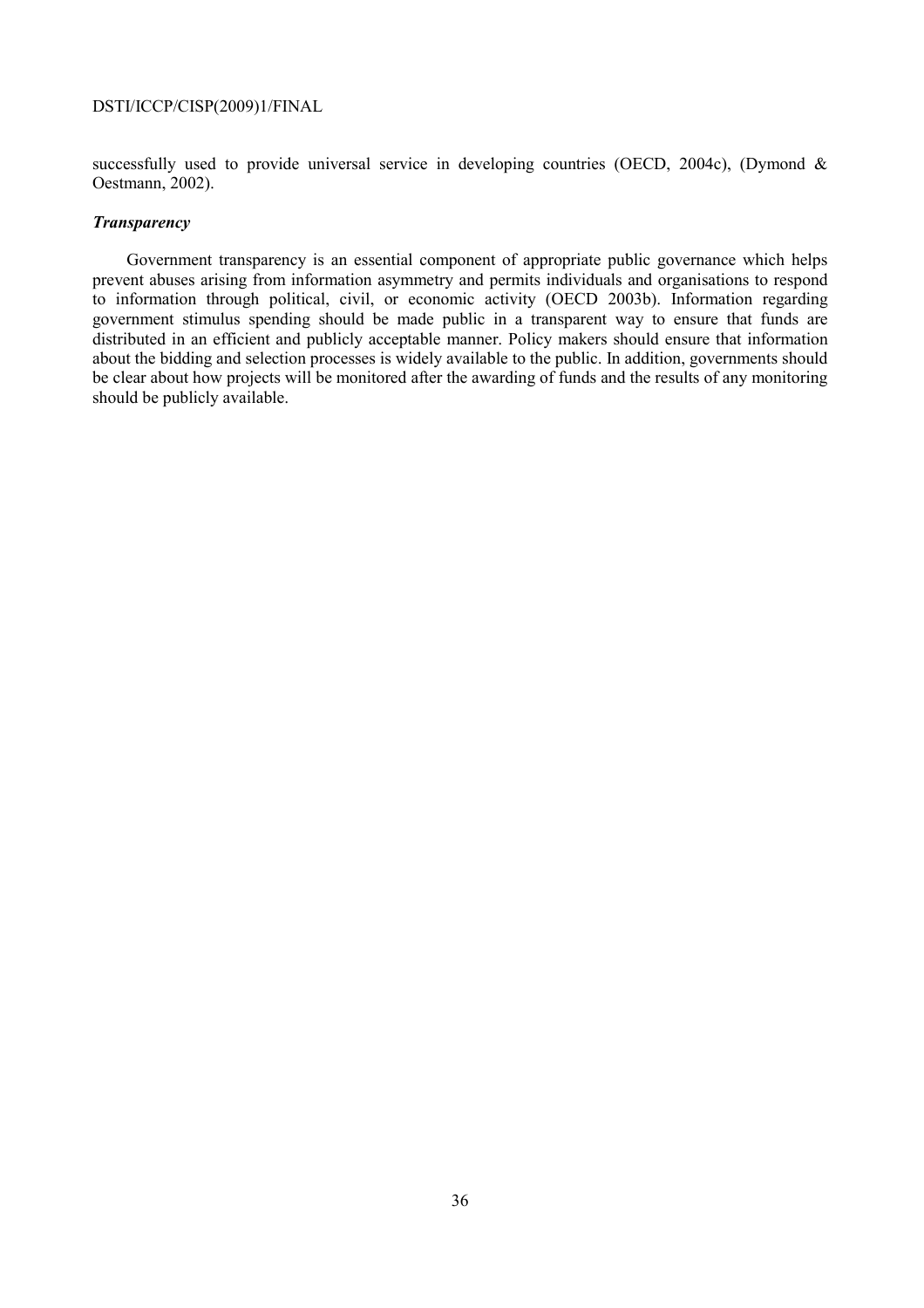## **BIBLIOGRAPHY**

- Alleman, J., Hunt, C., Mueller, D., Rappoport, P., Taylor, L., (1994), "Telecommunications and economic development: Empirical evidence from Southern Africa", Paper presented to the 10th Biennial International Telecommunications Society Meeting, Sydney.
- Angelopoulos, K., Economides, G., & Kammas, P. (2007), "Tax-spending policies and economic growth: Theoretical predictions and evidence from the OECD". *European Journal of Political Economy*, 23(4), 885-902.
- Aschauer, D. (1988), "Is public expenditure productive?", Federal Reserve Bank of Chicago.
- Chandra, A., & Thompson, E. (2000), "Does public infrastructure affect economic activity?: Evidence from the rural interstate highway system". *Regional Science and Urban Economics*, 30(4), 457-490.
- Cronin, F. J., Parker, E. B., Colleran, E. K., & Gold, M. A. (1991), "Telecommunications infrastructure and economic growth: An analysis of causality". *Telecommunications Policy, 15*, 529-534.
- Dymond, A., & Oestmann S. (2002), "Rural Telecommunications Development in a Liberalising Environment: An Update on Universal Access Funds", Intelecon Research & Consultancy Ltd.
- Hardy, A. P. (1980), "The role of the telephone in economic development". *Telecommunications Policy*, *4*, 278-286.
- Hirschman, A. O. (1958), "The strategy of economic development". New Haven: Yale University Press.
- Joskow, P., & Tirole, J. (2005), "Merchant transmission investment". *The Journal of Industrial Economics*, 53(2), 233-264.
- Kraft, J., & Kraft, A. (1978), "On the relationship between energy and GNP". *Journal of Energy and Development*, 3, 401-403.
- Morimoto, R., & Hope, C. (2004), "The impact of electricity supply on economic growth in Sri Lanka". *Energy Economics*, 26(1), 77-85.
- Newbery, D. M. (1997), "Privatisation and liberalisation of network utilities". *European Economic Review*, 41(3-5), 357-383.
- Norton, S. W. (1992), "Transaction costs, telecommunications, and the microeconomics of macroeconomic growth". *Economic Development and Cultural Change*, 41(1).
- OECD (1994), "The impact of telecommunications infrastructure on economic growth and development" DSTI/ICCP/TISP(94)4, Secretariat Working Paper.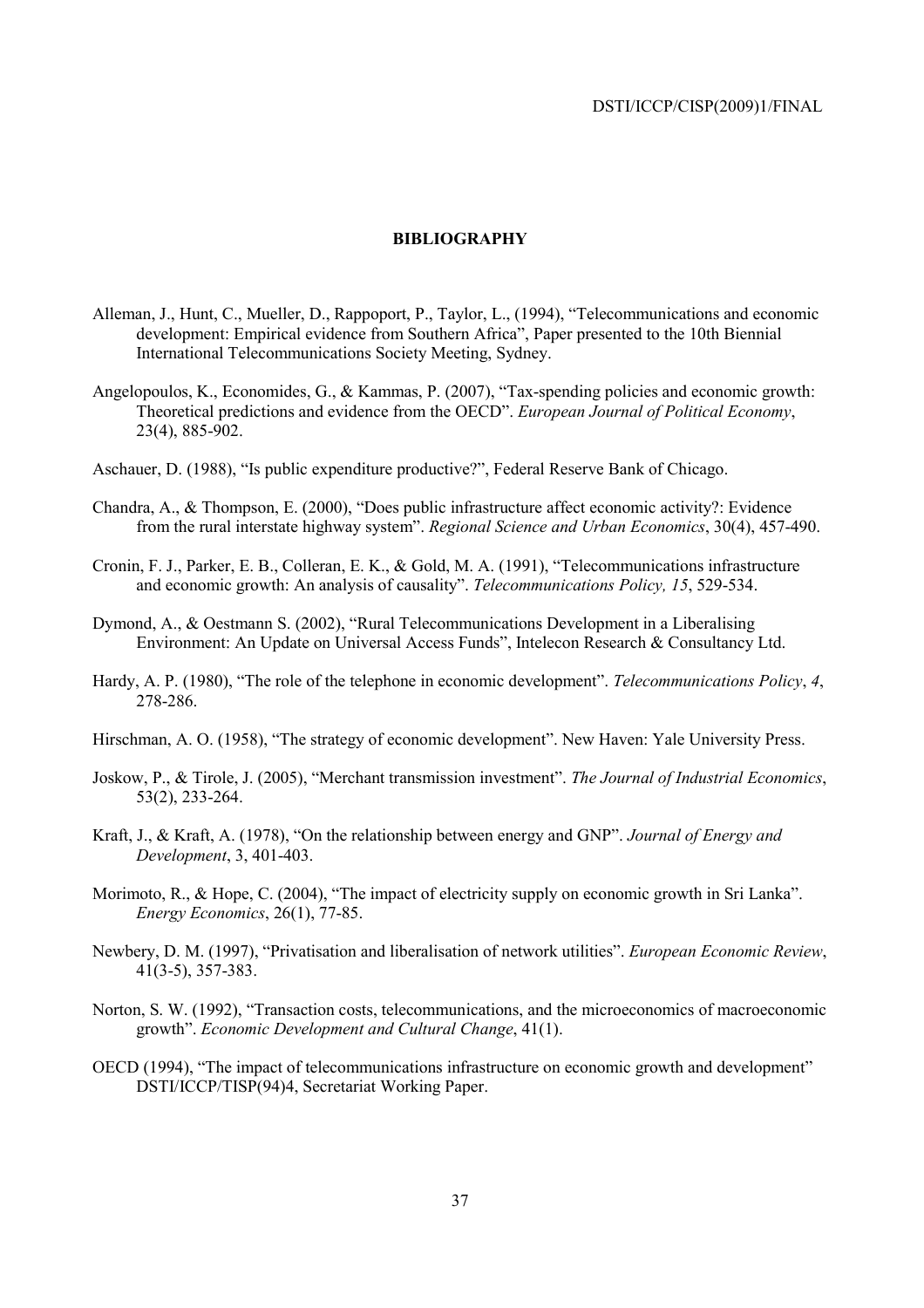- OECD (2003a), "The benefits and costs of structural separation of the local loop". DSTI/ICCP/TISP(2002)13/FINAL www.oecd.org/dataoecd/39/63/18518340.pdf.
- OECD (2003b), "Public sector transparency and international investment policy". DAFFE/IME(2002)16/FINAL www.oecd.org/dataoecd/45/22/2506884.pdf.
- OECD (2004a), "Recommendation of the OECD Council on Broadband Development". C(2003)259/FINAL www.oecd.org/document/36/0,3343,en\_2649\_34223\_34238436\_1\_1\_1\_1,00.html.
- OECD (2004b), "Generic top level domain names: Market development and allocation issues". DSTI/ICCP/TISP(2004)2/FINAL www.oecd.org/dataoecd/56/34/32996948.pdf.
- OECD (2004c), "Universal access funds with minimum-subsidy auctions". DCD/DAC/POVNET(2004)13 www.oecd.org/dataoecd/50/29/42702530.pdf.
- OECD (2006), "The spectrum dividend: spectrum management issues". DSTI/ICCP/TISP(2006)2/FINAL www.oecd.org/dataoecd/46/42/37669293.pdf.
- OECD (2008a), "Convergence and next generation networks". DSTI/ICCP/CISP(2007)2/FINAL www.oecd.org/dataoecd/49/8/40390735.pdf.
- OECD (2008b), "Broadband Growth and Policies in OECD Countries" www.oecd.org/sti/ict/broadband/growth.
- OECD (2009a), "Going for growth 2009" www.oecd.org/economics/goingforgrowth.
- OECD (2009b), "Financial crises: Past lessons and policy implications". ECO/WKP(2009)9 www.olis.oecd.org/olis/2009doc.nsf/LinkTo/NT00000BFA/\$FILE/JT03259830.PDF.
- Qiang, Christine Zhen-Wei. (2009), "Telecommunications and Economic Growth". Unpublished paper, World Bank, Washington, DC.
- Qiang, Christine Zhen-Wei, and Carlo M. Rossotto, (2009), "Economic Impacts of Broadband, Information and Communications for Development 2009: Extending Reach and Increasing Impact", 35–50. Washington, DC., World Bank.
- Rietveld, P. (1989), "Infrastructure and regional development". *The Annals of Regional Science*, 23(4), 255-274.
- Röller, L., & Waverman, L. (2001), "Telecommunications infrastructure and economic development: A simultaneous approach". *The American Economic Review*, 91(4), 909-923.